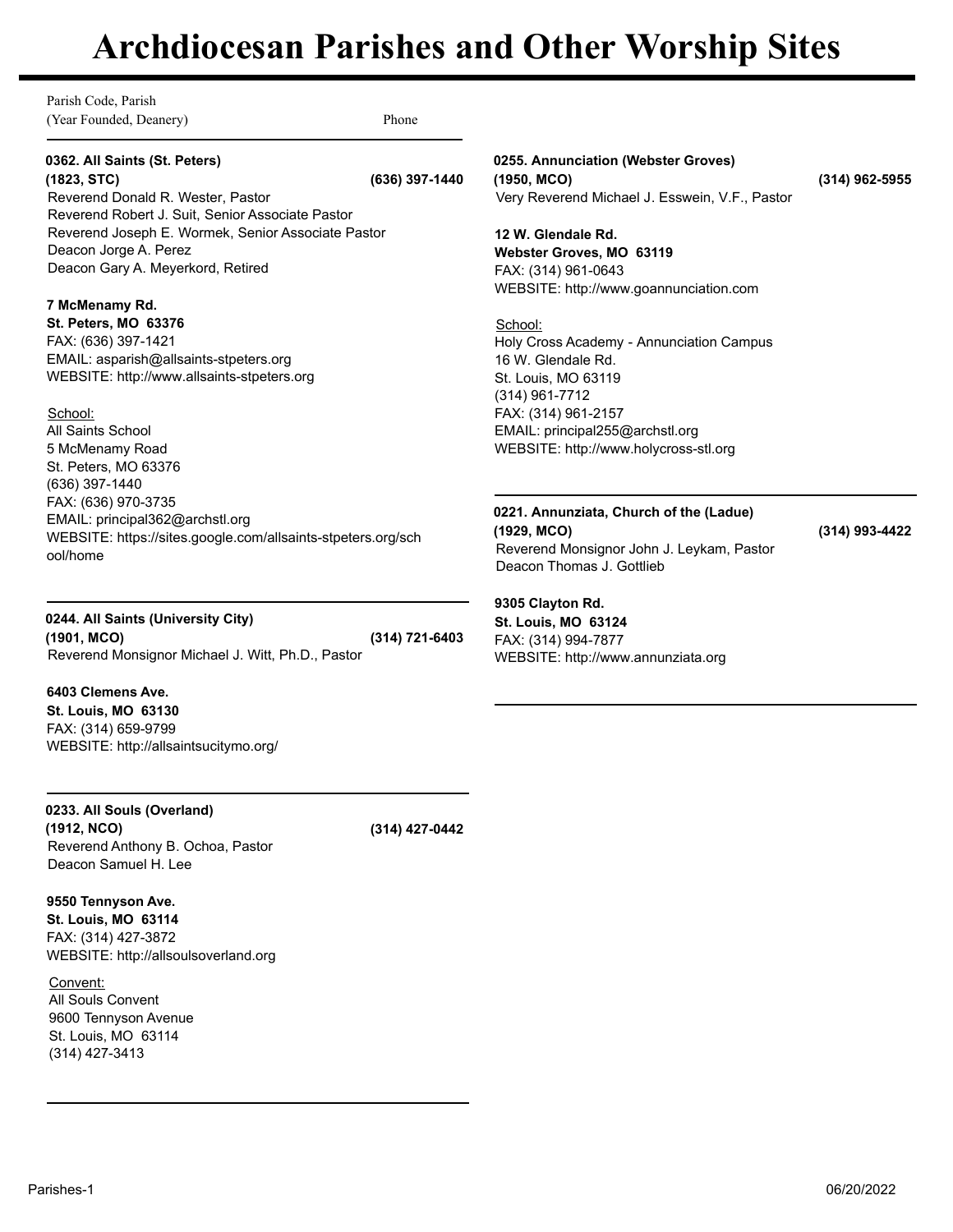Parish Code, Parish (Year Founded, Deanery) Phone

### **0207. Ascension (Chesterfield) (1923, WCO) (636) 532-3304**

Very Reverend Thomas M. Molini, V.F., Pastor Reverend Kent M Pollman, Associate Pastor Reverend Stephen R. Schumacher, Associate Pastor Reverend Richard J. Bockskopf, Retired Deacon C. Frank Chauvin, Senior Deacon Deacon John J. Marino Deacon Robert J. Keeney

# **230 Santa Maria Dr.**

**Chesterfield, MO 63005** EMAIL: parishoffice@ascensionchesterfield.org WEBSITE: http://www.ascensionchesterfield.org

## School:

Ascension School (Chesterfield) 238 Santa Maria Drive Chesterfield, MO 63005 (636) 532-1151 FAX: (636) 532-6502 EMAIL: principal207@archstl.org WEBSITE: https://acsk8.org

# Pre-School:

Ascension Early Childhood Center 230 Santa Maria Drive Chesterfield, MO 63005 (636) 532-3375

# **0227. Assumption (Mattese)**

**(1839, SCO) (314) 487-7970** Reverend Thomas G. Keller, Pastor Reverend Raymond D. Buehler, Senior Associate Pastor Deacon Michael E. Thompson Deacon David M. Schaefer Deacon Charles T. Ryder

# **4725 Mattis Rd.**

**St. Louis, MO 63128** FAX: (314) 892-5513 EMAIL: davisb@assumptionstl.org WEBSITE: http://www.assumptionstl.org/

School:

Assumption School (Mattese) 4709 Mattis Road St. Louis, MO 63128 (314) 487-6520 FAX: (314) 487-3598 EMAIL: principal227@archstl.org WEBSITE: https://assumptionstl.org/school

# **0342. Assumption (New Haven)**

**(1858, WAS) (573) 237-3372** Reverend John C. Deken, Pastor Deacon H. Wayne Groner

**603 Miller St. New Haven, MO 63068** FAX: (573) 237-3372

School: St. Francis Borgia School 225 Cedar Street Washington, MO 63090 (636) 239-2590 FAX: (636) 239-3501 EMAIL: principal370@archstl.org WEBSITE: http://www.borgiagradeschool.org

# **0344. Assumption (O'Fallon)**

**(1871, STC) (636) 240-3721** Reverend Nicholas E. Kastenholz, J.C.L., Pastor Reverend Monsignor William W. McCumber, Senior Associate Pastor Reverend Patrick P. Russell, In Residence Deacon Richard Tadlock Deacon Fred N. Volansky

# **403 N. Main St.**

**O'Fallon, MO 63366** FAX: (636) 240-3722 WEBSITE: http://www.assumptionbvm.org

School: Assumption School (O'Fallon) 203 W. Third Street OFallon, MO 63366 (636) 240-4474 FAX: (636) 240-5795 EMAIL: principal344@archstl.org WEBSITE: http://assumptionbvmschool.org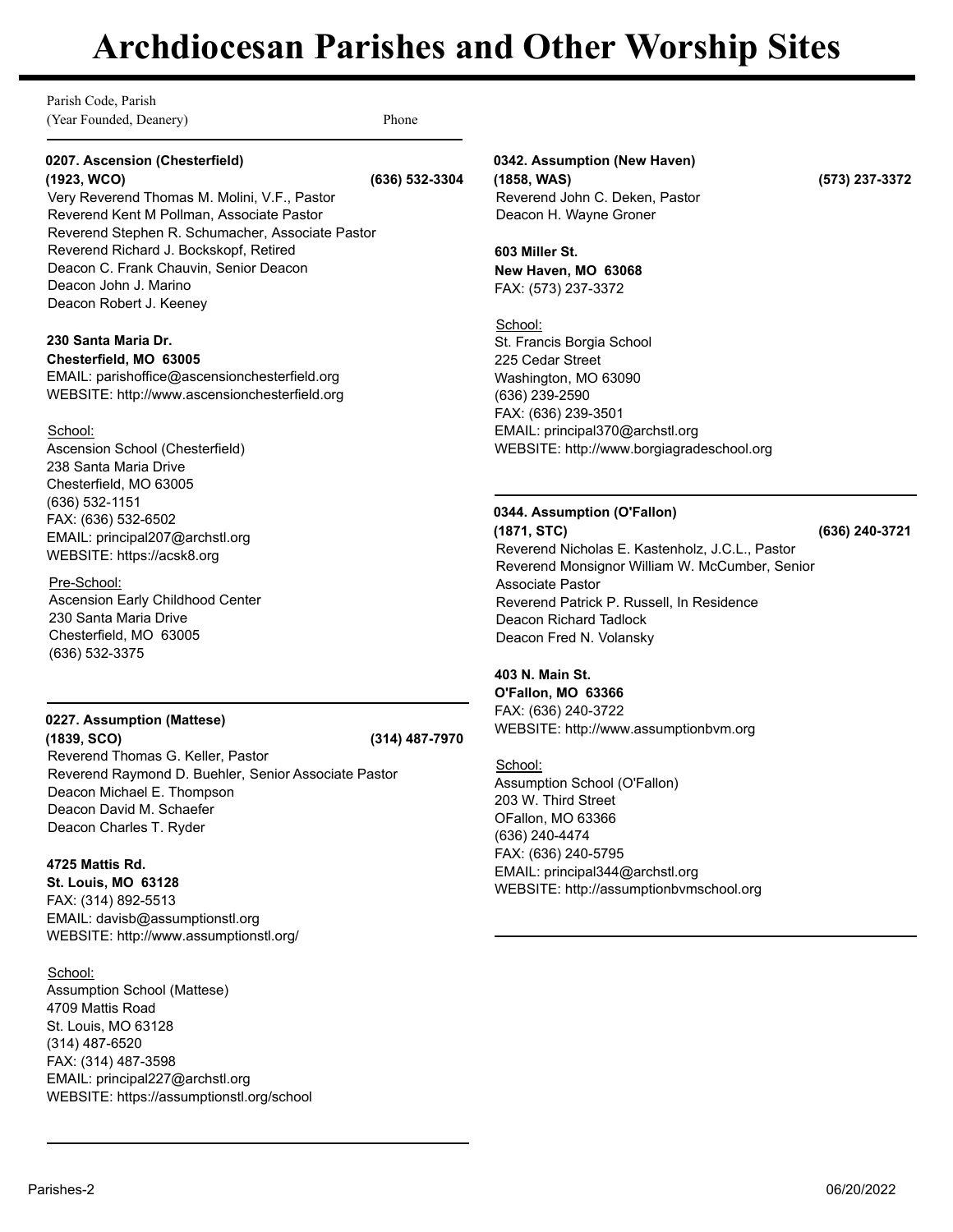Parish Code, Parish (Year Founded, Deanery) Phone **0162. Basilica of St. Louis, King of France (1770, SCY) (314) 231-3250** Reverend Nicholas W. Smith, Rector Reverend Charles K. Samson, In Residence **209 Walnut St. St. Louis, MO 63102** FAX: (314) 231-4280 EMAIL: oldcathedral@att.net WEBSITE: http://www.oldcathedralstl.org/ **This parish is also known as The Old Cathedral 0503. Blessed Teresa of Calcutta (Ferguson) (2005, NCO) (314) 524-0500** Reverend Thomas J. Haley, Pastor Deacon Allen F. Love **120 N. Elizabeth Ave St. Louis, MO 63135** FAX: (314) 524-0744 WEBSITE: http://www.btcparish.org/ School: Blessed Teresa of Calcutta School 150 N. Elizabeth Avenue Ferguson, MO 63135 (314) 522-3888 FAX: (314) 595-9274 EMAIL: principal503@archstl.org WEBSITE: https://www.btcparish.org/93 **0101. Cathedral Basilica of Saint Louis (1896, SCY) (314) 373-8200** Reverend Monsignor Henry J. Breier, Rector Reverend Monsignor Gregory R. Mikesch, Sr. Associate Pastor (Confessor and Spiritual Director) Reverend Zachary D. Povis, Associate Pastor **0245. Christ the King (University City) (1927, MCO) (314) 721-8737** Very Reverend Monsignor Michael E. Turek, V.F., Pastor Deacon David P. Dille **7316 Balson Ave. St. Louis, MO 63130** FAX: (314) 721-8738 WEBSITE: http://www.ctkstl.com/ School: Christ the King School 7324 Balson Avenue University City, MO 63130 (314) 725-5855 FAX: (314) 725-5981 EMAIL: principal245@archstl.org WEBSITE: http://www.ctkstl.com Convent: Christ the King Convent 7338 Balson Avenue University City, MO 63130 (314) 721-4332 **0309. Christ the Savior (Brewer) (1907, STG) (573) 547-4300** Reverend Joseph C. Geders, C.M., Pastor **57 Shady Ln. Perryville, MO 63775** FAX: (573) 547-4145 WEBSITE: http://www.svdepaul.org/Christ-The-Savior/Christthe-Savior-Home/

Convent: Cathedral Basilica of St. Louis Convent 4440 Maryland Avenue St. Louis, MO 63108 (314) 373-8260 FAX: (314) 373-8268

Deacon James Francis Keating Deacon Dean G. Mandis Deacon John A. Curtin

WEBSITE: http://cathedralstl.org

**4431 Lindell Blvd. St. Louis, MO 63108** FAX: (314) 373-8290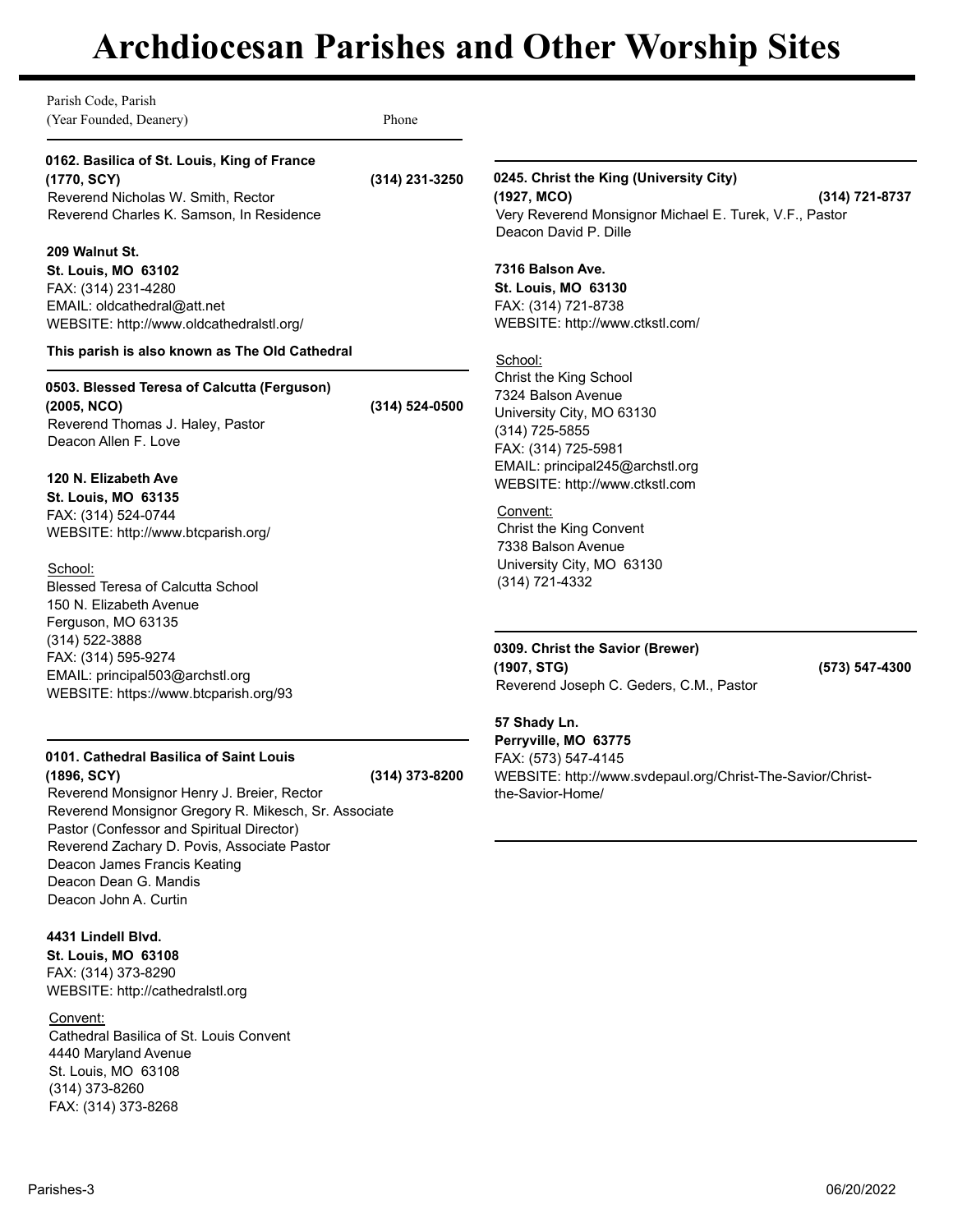Parish Code, Parish (Year Founded, Deanery) Phone

## **0239. Christ, Prince of Peace (Manchester) (1971, WCO) (636) 391-1307**

Reverend Christopher J. Dunlap, Pastor Reverend Dennis J. Doyle, Retired Deacon Patrick J. Belding Deacon Gregory M. Bialis

### **415 Weidman Rd.**

**Manchester, MO 63011** FAX: (636) 391-1319 EMAIL: parish239@archstl.org WEBSITE: http://www.christprinceofpeace.com

#### School:

Christ, Prince of Peace School 417 Weidman Road Manchester, MO 63011 (636) 394-6840 FAX: (636) 594-0082 EMAIL: principal239@archstl.org WEBSITE: http://www.cpopschool.com

#### **0298. Curé of Ars (Shrewsbury) (1966, MCO) (314) 962-5883**

Reverend James J. Byrnes, Pastor Deacon Patrick G. Monahan, Senior Deacon

# **670 S. Laclede Station Rd. St. Louis, MO 63119**

EMAIL: cureofarsparishoffice@gmail.com WEBSITE: http://cureofarsparish.org

### **0104. Epiphany of Our Lord (St. Louis) (1911, SCY) (314) 781-1199** Reverend Michael R Rennier, Pastor

**6596 Smiley Ave.**

**St. Louis, MO 63139** FAX: (314) 645-8760 WEBSITE: http://www.epiphanystl.org

#### Convent: Epiphany of Our Lord Convent 6580 Smiley Avenue St. Louis, MO 63139

(314) 647-3610

# **0330. Good Shepherd, Church of the (Hillsboro)**

**(1934, FES) (636) 789-3356** Reverend Ryan M Weber, Parochial Administrator Deacon Daniel A. Raidt Deacon Paul A. Martin

### **703 Third St.**

**Hillsboro, MO 63050** FAX: (636) 789-9986 EMAIL: goodshepherd@juno.com WEBSITE: http://www.mygoodshepherd.com/

School: Good Shepherd School 701 Third Street Hillsboro, MO 63050 (636) 789-3311 FAX: (636) 789-3396 EMAIL: principal330@archstl.org WEBSITE: https://mygoodshepherd.com/school

**0352. Holy Family (Port Hudson) (1875, WAS) (573) 459-6441** Reverend James J. Foster, Pastor

**124 Holy Family Church Rd. New Haven, MO 63068** FAX: (636) 600-5253 WEBSITE: http://www.holyfamilyporthudson.com

Mission: St. Gerald c/o 124 Holy Family Church Rd. New Haven, MO 63068 (573) 459-6441 FAX: (636) 600-5253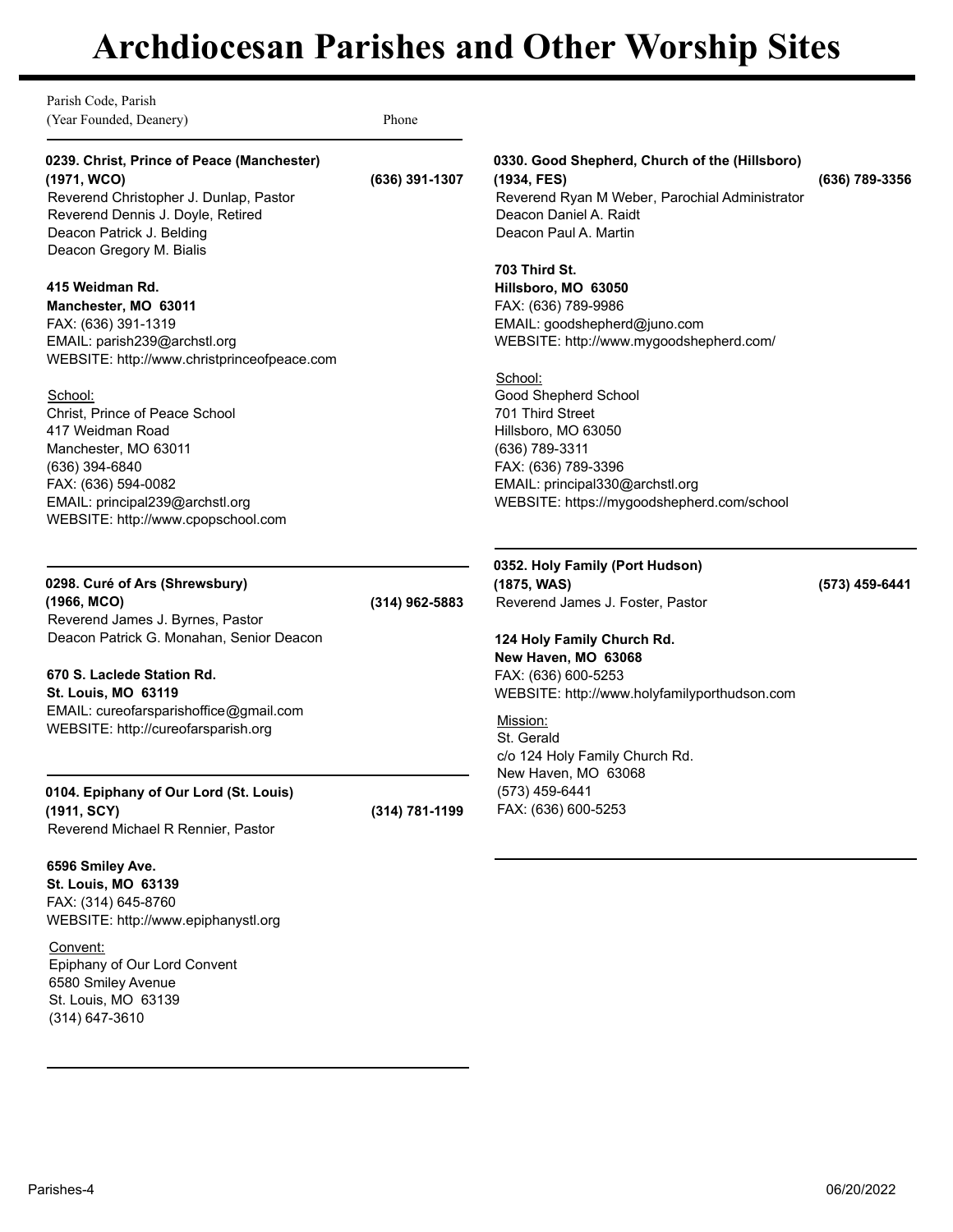Parish Code, Parish (Year Founded, Deanery) Phone

### **0265. Holy Infant (Ballwin) (1954, WCO) (636) 227-7440**

Reverend Edward J. Stanger, Pastor Reverend Monsignor Michael E. Dieckmann, Senior Associate Pastor Reverend Christopher D Smith, Associate Pastor Deacon Daniel L. Henke Deacon Steven T. Callen Deacon James R. Powers, Ph.D., Retired

# **627 Dennison Dr.**

**Ballwin, MO 63021** FAX: (636) 227-4548 EMAIL: rectoryoffice@holyinfantballwin.org WEBSITE: http://www.holyinfantballwin.org

School: Holy Infant School 248 New Ballwin Road Ballwin, MO 63021 (636) 227-0802 FAX: (636) 227-9184 EMAIL: principal265@archstl.org WEBSITE: http://www.holyinfantschool.org/

### Convent:

Holy Infant Convent 239 Nancy Place Ballwin, MO 63021 (636) 391-1528

**0333. Holy Martyrs of Japan, Church of the (Japan) (1879, WAS) (573) 627-3378** Reverend Timothy J. Henderson, Pastor

# **8244 Highway AE**

**Sullivan, MO 63080** FAX: (573) 627-3387 EMAIL: parish333@archstl.org

# **0502. Holy Name of Jesus (Bissell Hills) (2005, NCO) (314) 868-2310**

Reverend Michael L. Henning, Pastor Reverend Raymond Iwuji, In Residence Deacon George H. Watson Deacon Matthew E. Duban, M.D.

## **10235 Ashbrook Dr.**

**St. Louis, MO 63137** FAX: (314) 868-3919 WEBSITE: http://holynamestlouis.org/

### **0250. Holy Redeemer (Webster Groves) (1886, MCO) (314) 962-0038** Reverend Kevin V. Schmittgens, Pastor

### **17 Joy Ave.**

**St. Louis, MO 63119** FAX: (314) 962-2084 WEBSITE: http://www.holyr.org/

Deacon Stephen L. Murray Deacon Patrick G. Waldschmidt

School:

Holy Redeemer School 341 E. Lockwood Avenue Webster Groves, MO 63119 (314) 962-8989 FAX: (314) 962-3560 EMAIL: principal250@archstl.org WEBSITE: https://holyr.org/faith-formation/catholic-school

**0369. Holy Rosary (Warrenton) (1865, WAS) (636) 456-3698** Reverend Thomas A Vordtriede, Pastor Deacon Mark L Schmierbach Deacon Raymond J. Burle, Jr.

#### **724 E. Booneslick Rd. Warrenton, MO 63383**

FAX: (636) 456-5560 EMAIL: brownd@holyrosarywm.com WEBSITE: http://www.holyrosarywm.com

School: Holy Rosary School 716 E. Booneslick Road Warrenton, MO 63383 (636) 456-3698 FAX: (636) 456-6181 EMAIL: principal369@archstl.org WEBSITE: https://www.school.holyrosarywm.com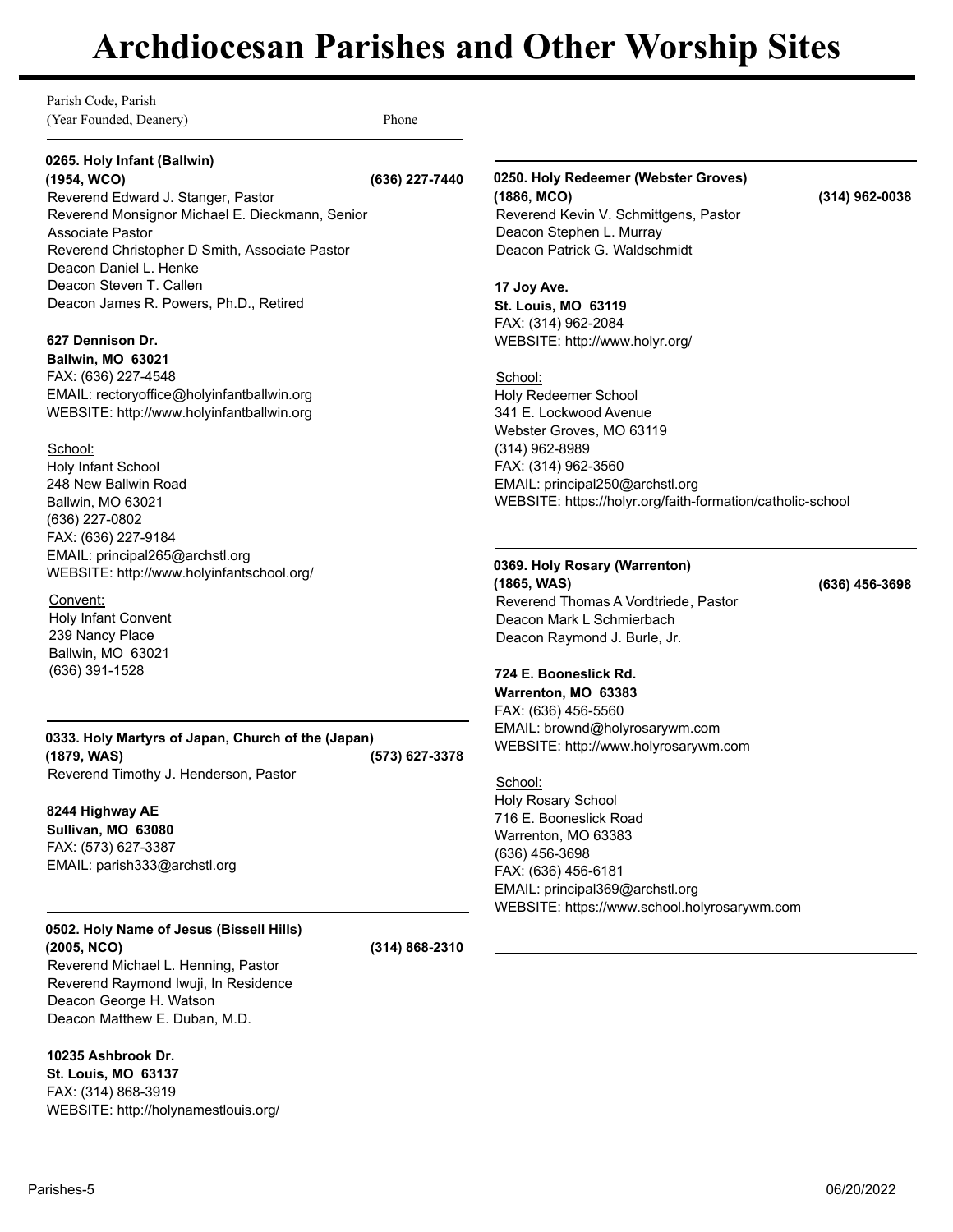School:

Parish Code, Parish (Year Founded, Deanery) Phone

### **0203. Holy Spirit (Maryland Heights) (2004, WCO) (314) 739-0230**

Reverend Robert T. Evans, Pastor Reverend Gerald A. Meier, Retired Deacon James T. DeNatale Deacon Scott Kaufman

## **3130 Parkwood Ln.**

**Maryland Heights, MO 63043** FAX: (314) 739-0237 WEBSITE: http://www.holyspiritstl.org/

### School:

Holy Spirit School 3120 Parkwood Lane Maryland Heights, MO 63043 (314) 739-1934 FAX: (314) 739-7703 EMAIL: principal203@archstl.org WEBSITE: https://website6070.wixsite.com/holyspiritschool

# **0235. Immacolata (Richmond Heights)**

**(1945, MCO) (314) 991-5700** Reverend Monsignor Vernon E. Gardin, Ph.D, Pastor

## **8900 Clayton Rd.**

**St. Louis, MO 63117** FAX: (314) 991-5700 WEBSITE: http://www.immacolata.org

### School:

Immacolata School 8910 Clayton Road Richmond Heights, MO 63117 (314) 991-5700 FAX: (314) 991-9354 EMAIL: principal235@archstl.org WEBSITE: http://www.immacolataschool.org

# **0302. Immaculate Conception (Arnold)**

**(1840, FES) (636) 321-0002** Reverend Monsignor Jeffrey N. Knight, Pastor Deacon Steven M. Schisler Deacon Donald J. Walker

### **2300 Church Rd.**

**Arnold, MO 63010** FAX: (636) 321-0004 WEBSITE: http://www.icarnold.com/

Holy Child School 2316 Church St. Arnold, MO 63010 (636) 296-0055 FAX: (636) 296-5639 EMAIL: principal302@archstl.org WEBSITE: https://icarnold.com/school

# **0303. Immaculate Conception (Augusta)**

**(1851, WAS) (636) 482-4455** Reverend Dennis M. Doyle, J.C.L., Pastor

# **5912 S. Highway 94 Augusta, MO 63332** FAX: (636) 228-4529 WEBSITE: http://www.sv-ic.org

# **0317. Immaculate Conception (Dardenne Prairie)**

**(1880, STC) (636) 561-6611** Reverend Monsignor Ted L. Wojcicki, Pastor Reverend David J Hogan, Associate Pastor Reverend Michael L Lampe, Associate Pastor Deacon Brett LePage Deacon Daniel F. Schmitt

## **7701 Town Square Ave.**

**Dardenne Prairie, MO 63368** FAX: (636) 561-3883 EMAIL: parishoffice@icdparish.org WEBSITE: http://www.icdparish.org/

# School:

Immaculate Conception School (Dardenne Prairie) 2089 Hanley Road Dardenne Prairie, MO 63368 (636) 561-4450 FAX: (636) 625-9020 EMAIL: principal317@archstl.org WEBSITE: http://www.icdschool.org/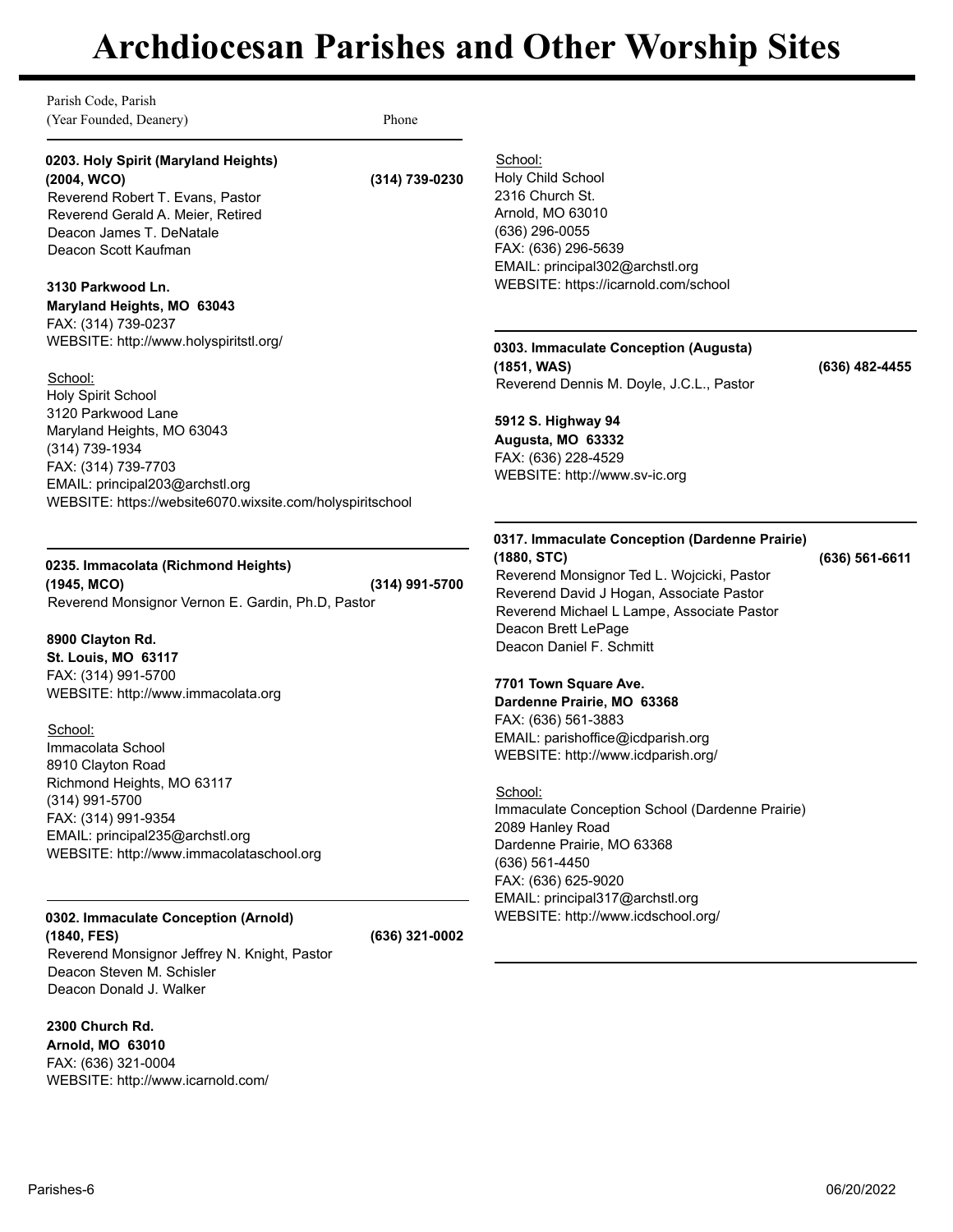Parish Code, Parish (Year Founded, Deanery) Phone

**0226. Immaculate Conception (Maplewood) (1904, MCO) (314) 645-3307** Deacon John P. Flanigan, Jr., Parish Life Coordinator Very Reverend Michael J. Esswein, V.F., Canonical Pastor

### **2934 Marshall Ave.**

**St. Louis, MO 63143** FAX: (314) 645-0672 EMAIL: icmaplewood@gmail.com WEBSITE: http://icparish.wordpress.com

# **0346. Immaculate Conception (Old Monroe) (1867, STC) (636) 661-5002**

Reverend Richard J. Rath, Pastor Deacon Neal R. Westhoff

### **110 Maryknoll Rd. Old Monroe, MO 63369** FAX: (636) 665-5307 WEBSITE: http://www.icomparish.org

School:

Immaculate Conception School (Old Monroe) 120 Maryknoll Road Old Monroe, MO 63369 (636) 661-5156 FAX: (636) 665-5307 EMAIL: principal346@archstl.org WEBSITE: https://icomparish.org/school

### **0318. Immaculate Conception (Park Hills) (1903, STG) (573) 431-2427**

Reverend Larry T. Huber, Pastor Deacon Michael D. Burch

# **1020 W. Main St., P.O. Box 66**

**Park Hills, MO 63601** FAX: (573) 431-4060 WEBSITE: http://www.icsja.org/

## Mission:

St. John the Apostle (Bismarck) P.O. Box 66 Park Hills, MO 63601 (573) 431-2427 FAX: (573) 431-4060

## **0368. Immaculate Conception (Union)**

## **(1866, WAS) (636) 583-5144**

Very Reverend Joseph S. Post, V.F., Pastor Deacon Gerald H. Becker Deacon Keith M. Henderson

# **100 N. Washington Ave.**

**Union, MO 63084** WEBSITE: http://www.immaculatecunion.org

### School:

Immaculate Conception School (Union) 6 W. State Street Union, MO 63084 (636) 583-2641 FAX: (636) 583-3073 EMAIL: principal368@archstl.org WEBSITE: www.icschoolunion.com

### Parish Office:

Immaculate Conception - Parish Office 111 N. Washington Avenue Union, MO 63084 (636) 583-5144

### **0343. Immaculate Heart of Mary (New Melle) (1945, STC) (636) 398-5270** Reverend Thomas C. Miller, Pastor Deacon Christopher M. Ast

# **8 W. Highway D, P.O. Box 100 New Melle, MO 63365** FAX: (636) 398-5577

WEBSITE: http://www.ihm-newmelle.org

### **0187. Immaculate Heart of Mary (St. Louis) (1951, SCY) (314) 481-7543** Reverend Aaron P. Nord, J.C.D., Pastor Reverend John Paul Hopping, Retired Deacon James W. Murphey, Jr.

**4092 Blow St. St. Louis, MO 63116** FAX: (314) 481-6316 EMAIL: ihmoffice@ihm-stl.org WEBSITE: http://www.ihm-stl.org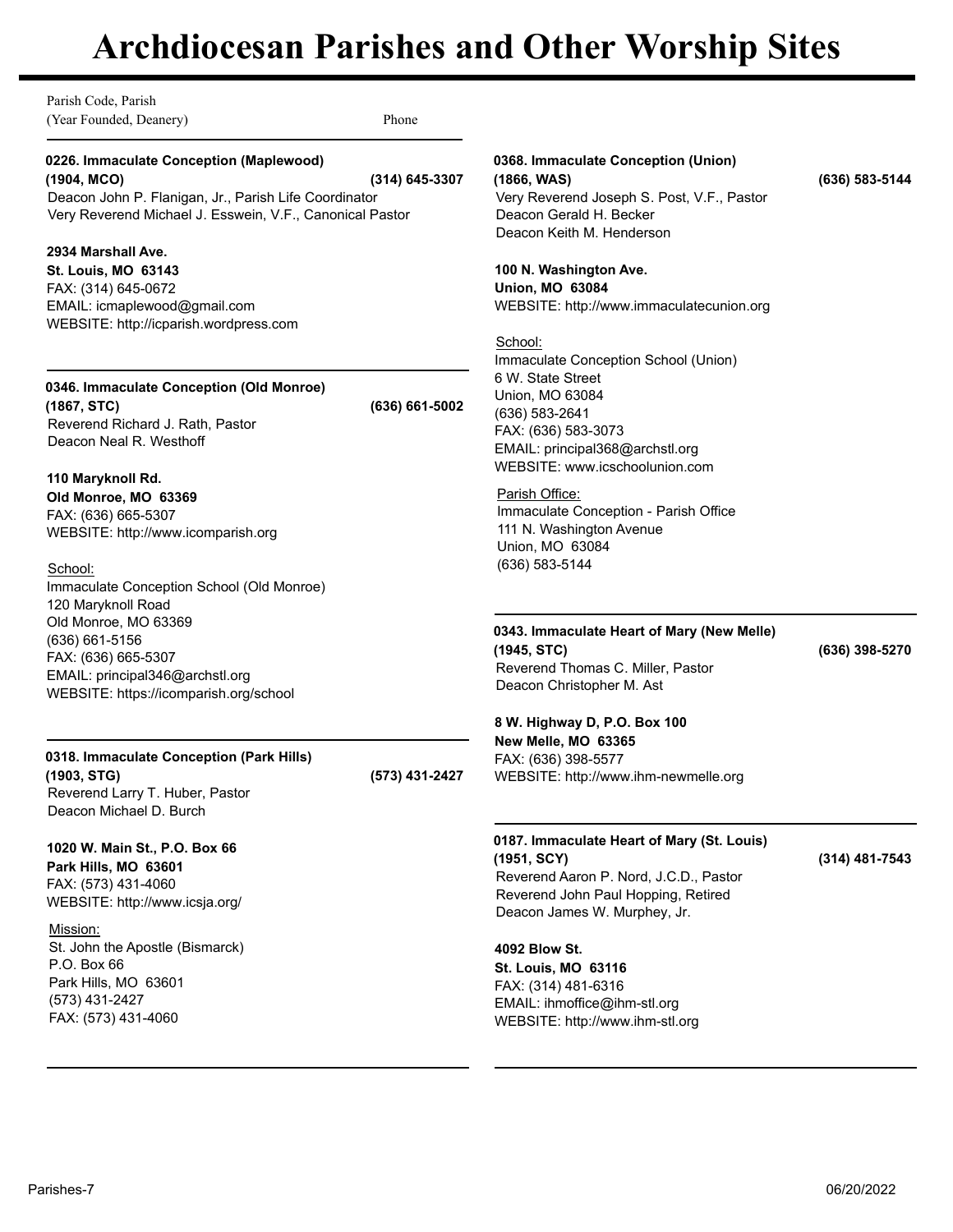Parish Code, Parish (Year Founded, Deanery) Phone

## **0200. Incarnate Word (Chesterfield) (1965, WCO) (314) 576-5366**

Reverend Kevin M. Schroeder, Pastor Reverend John W Schneier, Associate Pastor Reverend James M. Sullivan, Retired Deacon Ronald Lee Reuther, Senior Deacon Deacon Donald J. Funke Jr.

### **13416 Olive Blvd.**

**Chesterfield, MO 63017** FAX: (314) 576-2046 EMAIL: bmartin@incarnate-word.org WEBSITE: http://www.incarnate-word.org

### School:

Incarnate Word School 13416 Olive Boulevard Chesterfield, MO 63017 (314) 576-5366 FAX: (314) 576-2046 EMAIL: principal200@archstl.org WEBSITE: http://www.incarnate-word.org/school

## **0236. Little Flower (Richmond Heights) (1926, MCO) (314) 645-1445**

Reverend Lawrence A. Herzog, Pastor

## **1264 Arch Ter.**

**St. Louis, MO 63117** FAX: (314) 645-3258 EMAIL: littleflower@little-flower-parish.org WEBSITE: http://www.little-flower-parish.org/

### School:

Little Flower School 1275 Boland Place Richmond Heights, MO 63117 (314) 781-4995 FAX: (314) 781-9179 EMAIL: principal236@archstl.org WEBSITE: https://www.littleflowerstl.org/school

### Convent:

Little Flower Convent 1275 Arch Terrace Richmond Heights, MO 63117 (314) 645-9289

# **0228. Mary, Mother of the Church (Mattese)**

**(1971, SCO) (314) 894-1373** Very Reverend Charles W. Barthel, V.F., Pastor Deacon Randy C. Howe Deacon Robert S. Smerek, Retired

**5901 Kerth Rd.**

**St. Louis, MO 63128** FAX: (314) 894-3801 WEBSITE: http://www.marymother.org

# **0251. Mary, Queen of Peace (Webster Groves)**

**(1922, MCO) (314) 962-2311** Reverend Craig T. Holway, Pastor Reverend Timothy R. Cook, Senior Associate Pastor Deacon Joseph M. Wientge Deacon Thomas Oliver Mulvihill

# **676 W. Lockwood Ave.**

**St. Louis, MO 63119** FAX: (314) 968-9885 WEBSITE: http://www.mqpwg.org/

### School:

Mary, Queen of Peace School 680 W. Lockwood Blvd. Webster Groves, MO 63119 (314) 961-2891 FAX: (314) 961-7469 EMAIL: principal251@archstl.org WEBSITE: https:/.mqpwgschool.org

### Convent:

Mary, Queen of Peace Convent 690 W. Lockwood Blvd. Webster Groves, MO 63119 (314) 961-2565

# **0114. Most Holy Trinity (St. Louis)**

**(1848, NCY) (314) 241-9165** Sister Janice Munier, S.S.N.D., Parish Life Coordinator Very Reverend Scott Jones, V.F., Canonical Pastor

## **3519 N. Fourteenth St.**

**St. Louis, MO 63107** FAX: (314) 436-9291 EMAIL: cnowak@mhtstl.org WEBSITE: http://www.mhtstl.org

### Convent:

Most Holy Trinity Convent 1435 Mallinckrodt Street St. Louis, MO 63107 (314) 621-6835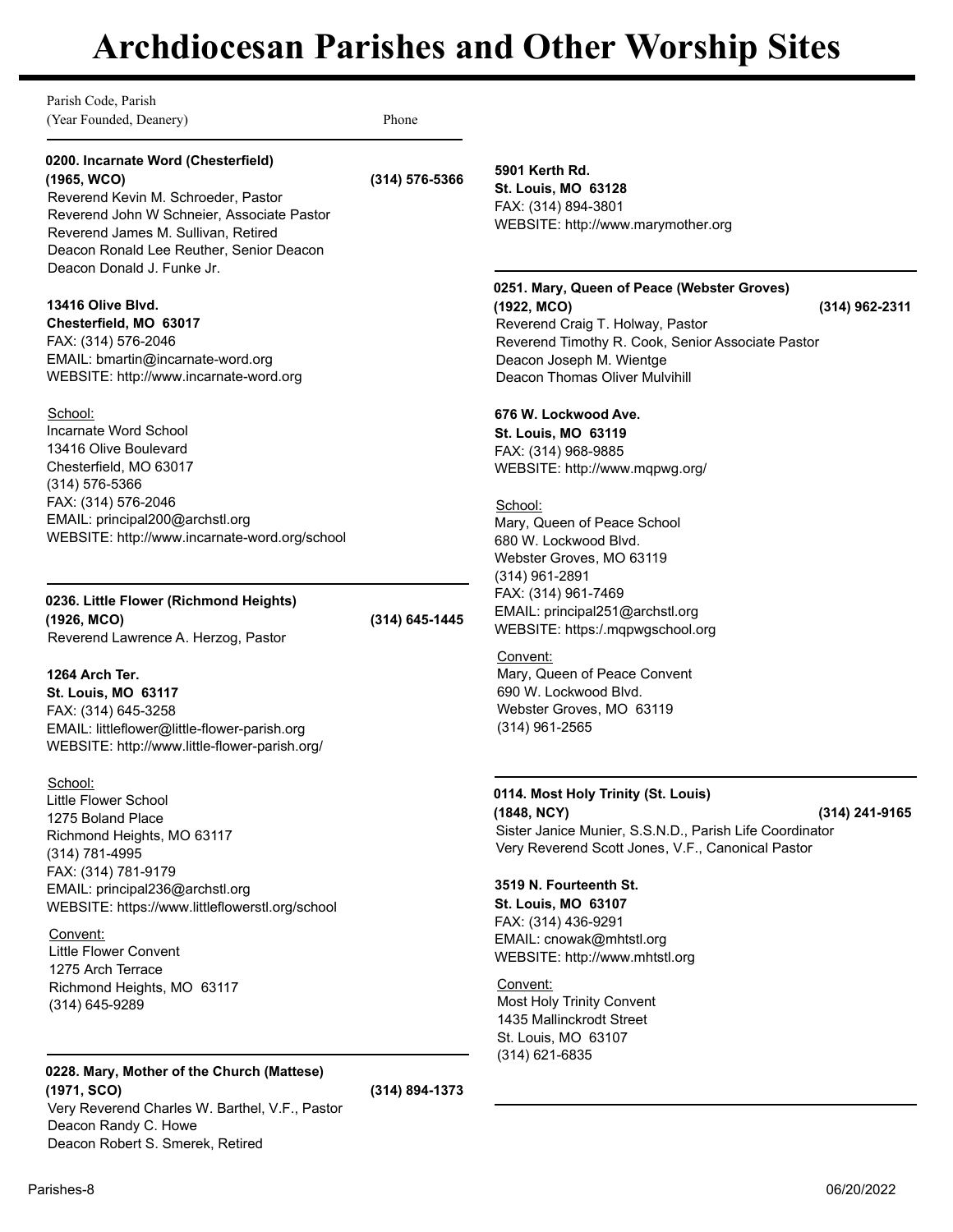Parish Code, Parish (Year Founded, Deanery) Phone **0212. Most Sacred Heart (Eureka) (1889, WCO) (636) 938-5048** Reverend Joseph G. Kempf, Pastor Reverend Leo J. Spezia, Associate Pastor Deacon Leo S. Fehner, Senior Deacon Deacon W. Alan Whitson **350 E. Fourth St. Eureka, MO 63025** FAX: (636) 938-5002 WEBSITE: http://www.sacredhearteureka.org School: Most Sacred Heart School 350 E. Fourth Street Eureka, MO 63025 (636) 938-4602 FAX: (636) 938-5802 EMAIL: principal212@archstl.org WEBSITE: http://mostsacredheartschool.org/ Convent: Most Sacred Heart Convent 350 E. Fourth Street Eureka, MO 63025 (314) 938-5799 FAX: (636) 938-5002 **0800. Old St. Ferdinand Shrine (, NCO) 1 Rue St. Francois Florissant, MO 63031** WEBSITE: http://www.oldstferdinandshrine.com/ **0506. Oratory of Sts. Gregory and Augustine (Richmond Heights) (2007, MCO) (314) 644-2144** Reverend Monsignor C. Eugene Morris, Rector **7230 Dale Avenue St. Louis, MO 63117** WEBSITE: https://stlouislatinmass.com/ **An Oratory for the celebration of Mass according to the Tridentine Rite (Latin), given in the Roman Missal of 1962 The Oratory is located at St. Luke's Church in Richmond Heights 0323. Our Lady (Festus) (1956, FES) (636) 931-4702** Reverend Gregory S. Klump, Pastor Deacon Timothy L Dunn **1550 St. Marys Ln. Festus, MO 63028** FAX: (636) 933-2230 EMAIL: olchurch@sbcglobal.net WEBSITE: http://www.ourladyfestus.org School: Our Lady School 1599 St. Marys Lane Festus, MO 63028 (636) 931-2963 FAX: (636) 933-2230 EMAIL: principal323@archstl.org WEBSITE: https://www.olparish.org/school **0371. Our Lady Help of Christians (Weingarten) (1872, STG) (573) 883-3796** Reverend Francis F. Koeninger, Pastor **13370 Highway 32 Ste. Genevieve, MO 63670** FAX: (573) 883-8871 **0263. Our Lady of Guadalupe (Ferguson) (1954, NCO) (314) 522-9264** Reverend Eric F. Olsen, Pastor **1115 S. Florissant Rd. St. Louis, MO 63121** FAX: (314) 522-8461 WEBSITE: http://www.guadalupestl.org School: Our Lady of Guadalupe School 1115 S. Florissant Road Ferguson, MO 63121 (314) 524-1948 FAX: (314) 522-8461 EMAIL: principal263@archstl.org WEBSITE: http://guadalupestl.org/welcome Convent: Our Lady of Guadalupe Convent 1115 So. Florissant Rd Apt 1 Florissant, MO 63121 (314) 521-5141 **Personal Parish for those of Hispanic Language & Heritage**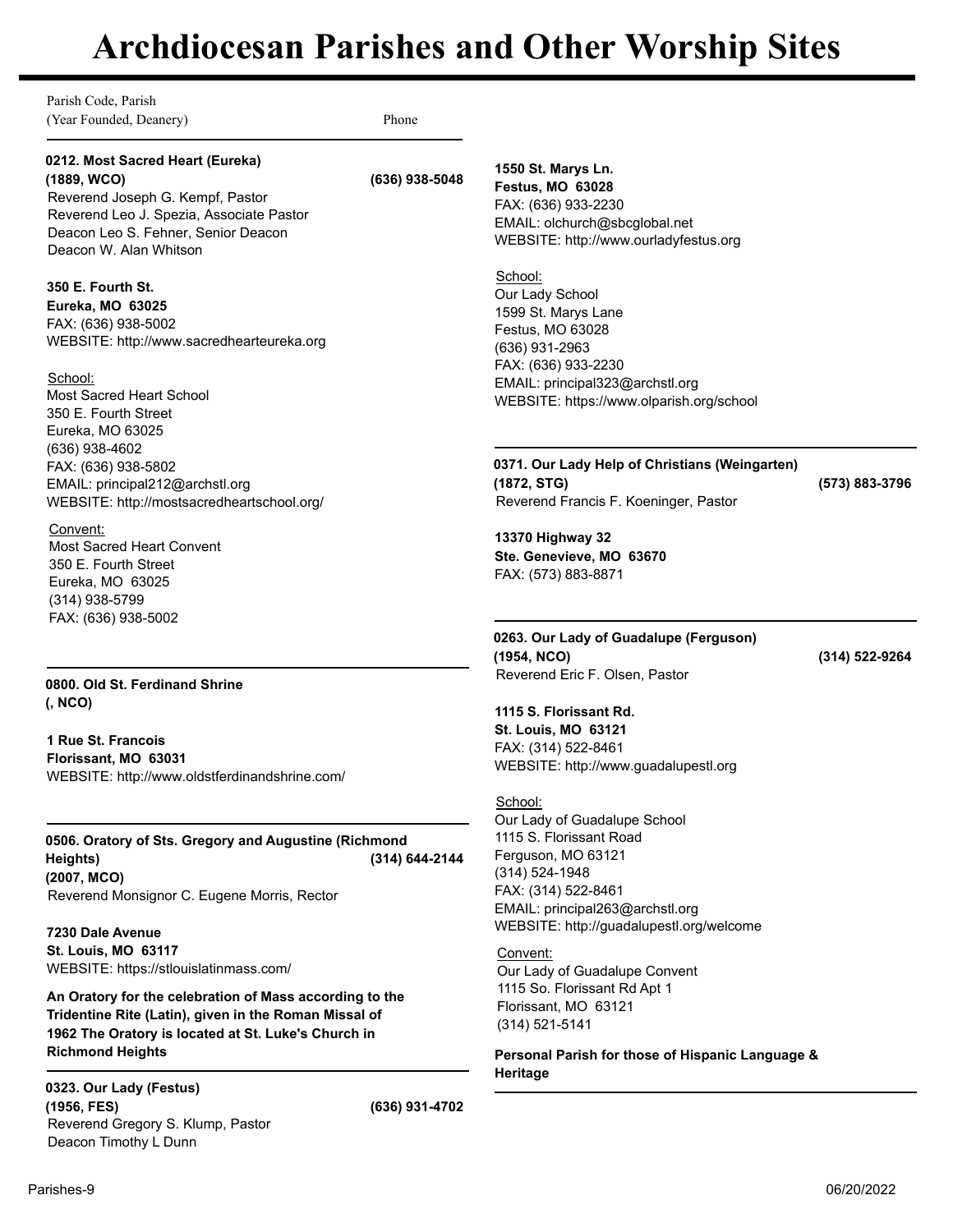Parish Code, Parish (Year Founded, Deanery) Phone

**0246. Our Lady of Lourdes (University City) (1916, MCO) (314) 726-6200** Reverend Monsignor Richard E. Hanneke, Pastor

## **7148 Forsyth Blvd.**

**St. Louis, MO 63105** FAX: (314) 726-1602 WEBSITE: http://www.ucitylourdes.org

School:

Our Lady of Lourdes School (University City) 7144 Forsyth Blvd. St. Louis, MO 63105 (314) 726-3352 FAX: (314) 727-0503 EMAIL: principal246@archstl.org WEBSITE: http://www.ucitylourdes.org/school.html

**0379. Our Lady of Lourdes (Washington)**

**(1958, WAS) (636) 239-3520** Reverend James D. Theby, Pastor Deacon Donald A. Elbert

**1014 Madison Ave. Washington, MO 63090** FAX: (636) 239-7682 EMAIL: rectory@ollwashmo.org WEBSITE: http://www.ollwashmo.org

School: Our Lady of Lourdes School (Washington) 950 Madison Ave. Washington, MO 63090 (636) 239-5292 FAX: (636) 390-9050 EMAIL: principal379@archstl.org WEBSITE: http://www.ollwashmo.org/school/

# **0262. Our Lady of Providence (Crestwood) (1954, SCO) (314) 843-3570**

Reverend Richard J. Schilli, Pastor Reverend Stephen F. Bauer, Retired Deacon Patrick M. Wheadon

**8866 Pardee Rd.**

**St. Louis, MO 63123** FAX: (314) 843-8033 EMAIL: ladyprov@olpstl.org WEBSITE: http://www.olpstl.org School:

Holy Cross Academy - Our Lady of Providence Campus 8874 Pardee Road St. Louis, MO 63123 (314) 842-2073 FAX: (314) 270-8233 EMAIL: principal262@archstl.org WEBSITE: http://www.holycross-stl.org

# **0123. Our Lady of Sorrows (St. Louis)**

**(1907, SCY) (314) 351-1600** Reverend Sebastian Mundackal, Pastor Reverend Andrew J. Sigmund, Retired Deacon Daniel W. Skillman

# **5020 Rhodes Ave.**

**St. Louis, MO 63109** FAX: (314) 351-1602 WEBSITE: http://www.olsorrows.org/

School:

South City Catholic Academy 5821 Pernod Ave St. Louis, MO 63139 (314) 752-4171 FAX: (314) 351-8562 EMAIL: principal402@archstl.org WEBSITE: https://stlsouthcitycatholicacademy.org

## **0116. Our Lady of the Holy Cross (St. Louis) (1993, NCY) (314) 381-0323**

Reverend Vincent R. Nyman, PhD, Pastor

# **8115 Church Rd.**

**St. Louis, MO 63147** FAX: (314) 381-4828 EMAIL: parish116@archstl.org WEBSITE: http://www.olhcstl.org

Convent:

Our Lady of the Holy Cross Convent 1018 Baden Avenue St. Louis, MO 63147 (314) 381-5028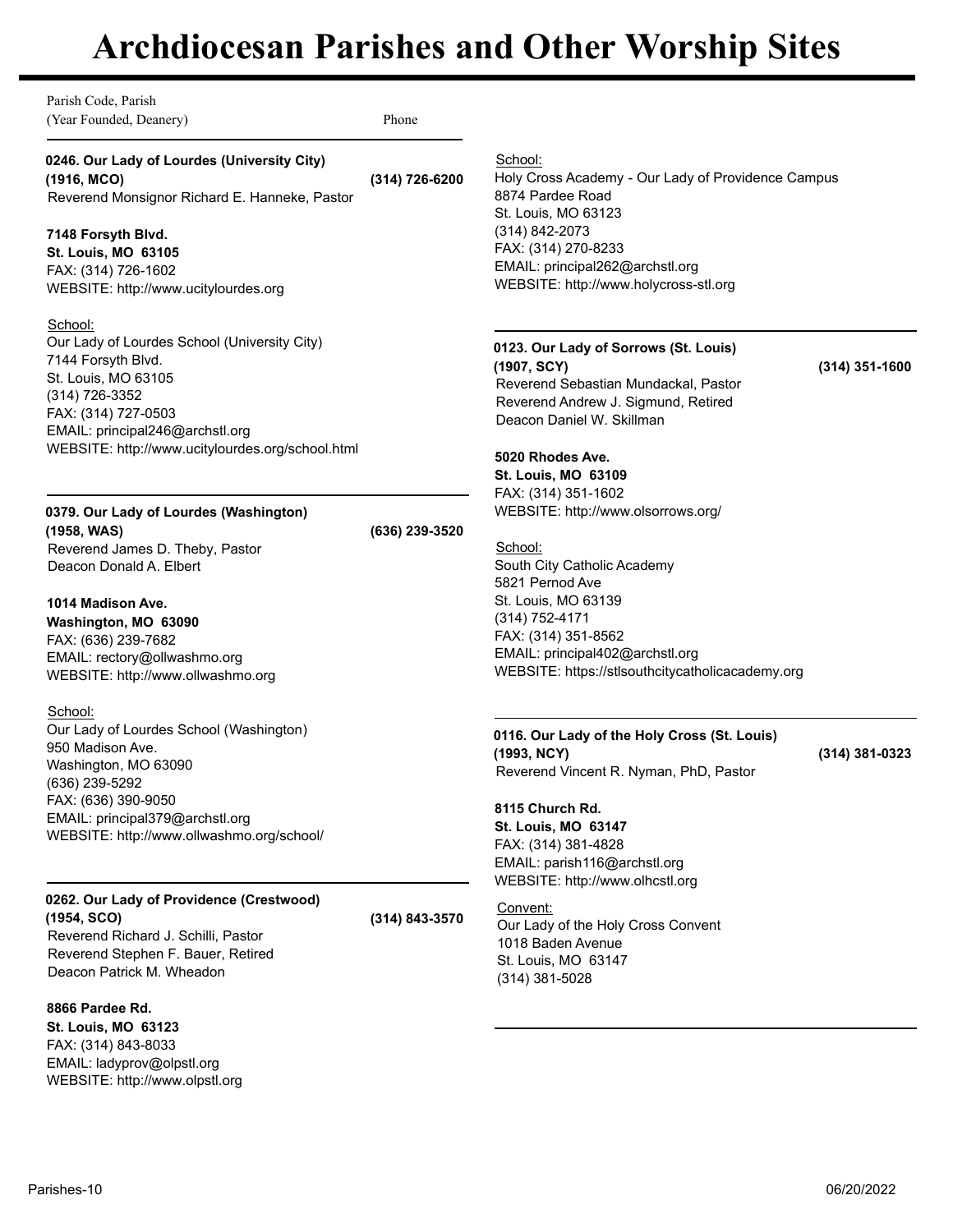Parish Code, Parish (Year Founded, Deanery) Phone

# **0209. Our Lady of the Pillar (St. Louis) (1938, MCO) (314) 993-2280**

Reverend Thomas French, S.M., Pastor Reverend George Cerniglia, S.M., Associate Pastor Deacon Frederick S. Tustanowsky

## **401 S. Lindbergh Blvd.**

**St. Louis, MO 63131** FAX: (314) 993-6462 WEBSITE: http://www.olpillar.com

### School:

Our Lady of the Pillar School 403 S. Lindbergh Blvd. St. Louis, MO 63131 (314) 993-3353 FAX: (314) 993-2172 EMAIL: principal209@archstl.org WEBSITE: https://olpillar.com/our-lady-of-the-pillar-school

### Convent:

Our Lady of the Pillar Convent 403 S. Lindbergh Blvd. St. Louis, MO 63131 (314) 993-3666

### **0241. Our Lady of the Presentation (Overland) (1915, NCO) (314) 427-0486** Reverend Mark A. Dolan, Pastor

## **8860 Tudor Ave. St. Louis, MO 63114** FAX: (314) 423-3020 EMAIL: olpresentation@hotmail.com WEBSITE: http://olpchurch.weconnect.com

**0363. Our Lady of Victory (Sereno) (1908, STG) (573) 547-4300** Reverend Joseph C. Geders, C.M., Pastor

# **172 PCR 920**

**Perryville, MO 63775** FAX: (573) 547-4145 WEBSITE: http://www.svdepaul.org/Our-Lady-of-Victory/Our-Lady-of-Victory-Home/

# **0331. Our Lady, Queen of Peace (House Springs)**

**(1905, FES) (636) 671-3062** Reverend Dennis C. Schmidt, Pastor Deacon Thomas J. Gerling Deacon Paul J. Turek, Sr., Senior Deacon

# **4696 Notre Dame Ln.**

**House Springs, MO 63051** FAX: (636) 671-0003 EMAIL: parishoffice@olqpparish.org WEBSITE: https://www.olqpmo.org/

# Pre-School:

Our Lady Queen of Peace Preschool 4675 Notre Dame Lane House Springs, MO 63051 (636) 671-0247

# **0300. Queen of All Saints (Oakville)**

**(1972, SCO) (314) 846-8207** Reverend Monsignor Patrick K. Hambrough, Pastor Reverend Joseph A. Detwiler, Associate Pastor Deacon Kurt S. Loeffler Deacon Richard H. Schellhase Deacon Joseph Wingbermuehle

# **6603 Christopher Dr.**

**St. Louis, MO 63129** FAX: (314) 846-0636 EMAIL: queenparish@qasstl.org WEBSITE: http://www.qasstl.org/

# School:

Queen of All Saints School 6611 Christopher Drive St. Louis, MO 63129 (314) 846-0506 FAX: (314) 846-4939 EMAIL: principal300@archstl.org WEBSITE: https://qasschool.com/

#### **0401. Resurrection of Our Lord (St. Louis) (1930, SCY) (314) 832-7023**

Reverend Khien Mai (John) Luu, S.V.D., Pastor Reverend Chinh Quang Tran, S.V.D., Associate Pastor

# **3900 Meramec St.**

**St. Louis, MO 63116** FAX: (314) 832-7024 WEBSITE: http://www.chuaphucsinh.net

# Convent:

Resurrection of Our Lord Convent 4211 Hydraulic Avenue St. Louis, MO 63116 (314) 353-7860

**Personal Parish for those of Vietnamese language & heritage**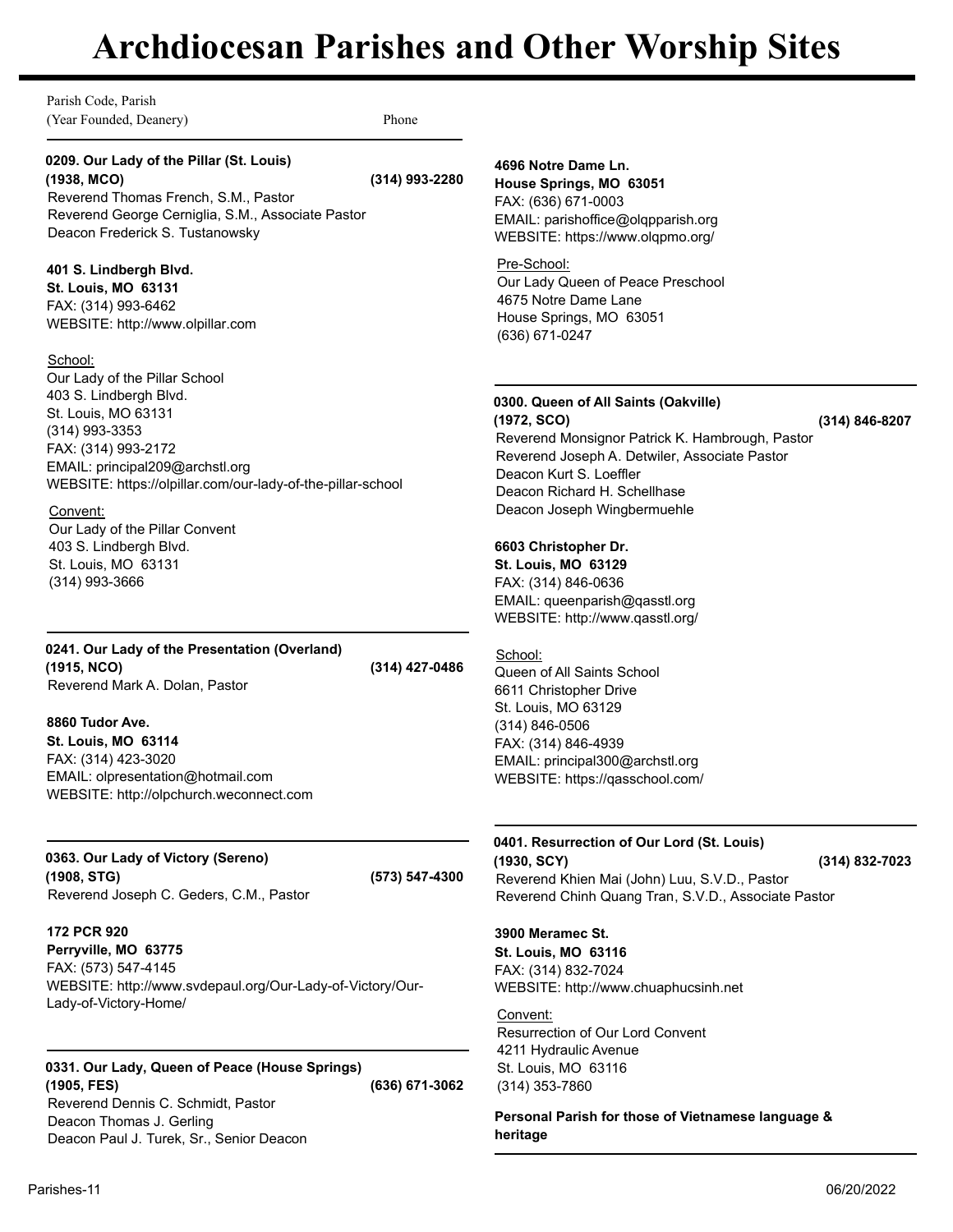| Parish Code, Parish<br>(Year Founded, Deanery)                                                                                                                                                                                                                                                                    | Phone          |                                                                                                                                                                                                                                                                          |                |
|-------------------------------------------------------------------------------------------------------------------------------------------------------------------------------------------------------------------------------------------------------------------------------------------------------------------|----------------|--------------------------------------------------------------------------------------------------------------------------------------------------------------------------------------------------------------------------------------------------------------------------|----------------|
| 0324. Sacred Heart (Crystal City)<br>(1881, FES)<br>Reverend Saji Mathew Cheruparambil, Pastor                                                                                                                                                                                                                    | (636) 937-4662 | School:<br>Sacred Heart School (Florissant)<br>501 St. Louis Street<br>Florissant, MO 63031                                                                                                                                                                              |                |
| 555 Bailey Rd.<br>Crystal City, MO 63019<br>FAX: (636) 931-5507<br>EMAIL: sh324cc@sbcglobal.net<br>WEBSITE: http://sacredheartcrystalcity-festus.weconnect.co<br>m<br>School:                                                                                                                                     |                | (314) 831-3372<br>FAX: (314) 831-2844<br>EMAIL: principal215@archstl.org<br>WEBSITE: http://www.shcs-flo.org<br>Pre-School:<br>Sacred Heart Preschool<br>751 N. Jefferson Street<br>Florissant, MO 63031                                                                 |                |
| Our Lady School<br>1599 St. Marys Lane<br>Festus, MO 63028<br>(636) 931-2963<br>FAX: (636) 933-2230                                                                                                                                                                                                               |                | (314) 837-6939<br>FAX: (314) 837-6954                                                                                                                                                                                                                                    |                |
| EMAIL: principal323@archstl.org<br>WEBSITE: https://www.olparish.org/school                                                                                                                                                                                                                                       |                | 0347. Sacred Heart (Ozora)<br>(1898, STG)<br>Reverend James W. Schaefer, Pastor                                                                                                                                                                                          | (573) 543-2209 |
| No Longer Exists:<br>Sacred Heart Ursuline Learning Center (Crystal City)<br>(Archdiocesan Archives)<br>201 Brierton Lane<br>Festus, MO 63028<br>(636) 937-3344<br>FAX: (636) 931-5507                                                                                                                            |                | 17742 State Rte. N<br>St. Mary, MO 63673<br>FAX: (573) 543-5576<br>Convent:<br>Sacred Heart Convent (Ozora)<br>17740 State Route N                                                                                                                                       |                |
| 0321. Sacred Heart (Elsberry)<br>(1905, STC)                                                                                                                                                                                                                                                                      | (573) 898-2202 | St. Mary, MO 63673<br>(573) 543-2997                                                                                                                                                                                                                                     |                |
| Reverend Charles P. Tichacek, Pastor                                                                                                                                                                                                                                                                              |                | 0367. Sacred Heart (Troy)                                                                                                                                                                                                                                                |                |
| 714 Lincoln St.<br>Elsberry, MO 63343<br>FAX: (573) 898-2652<br>WEBSITE: http://sacredheartelsberry.org                                                                                                                                                                                                           |                | (1891, STC)<br>Reverend Michael J. Lydon, Pastor<br>100 Thompson Dr.<br>Troy, MO 63379                                                                                                                                                                                   | (636) 528-8219 |
| 0215. Sacred Heart (Florissant)<br>(1866, NCO)<br>Very Reverend Monsignor Mark C. Ullrich, V.F., Pastor<br>Reverend Anthony J. Gerber, Senior Associate Pastor<br>Deacon J. John Heithaus<br>751 N. Jefferson St.<br>Florissant, MO 63031<br>FAX: (314) 837-8897<br>WEBSITE: http://www.sacredheartflorissant.org | (314) 837-3757 | FAX: (636) 528-3983<br>WEBSITE: http://www.sacredhearttroy.org<br>School:<br>Sacred Heart School (Troy)<br>110 Thompson Drive<br>Troy, MO 63379<br>(636) 528-6684<br>FAX: (636) 528-3923<br>EMAIL: principal367@archstl.org<br>WEBSITE: http://www.sacredhearttroymo.org |                |
|                                                                                                                                                                                                                                                                                                                   |                |                                                                                                                                                                                                                                                                          |                |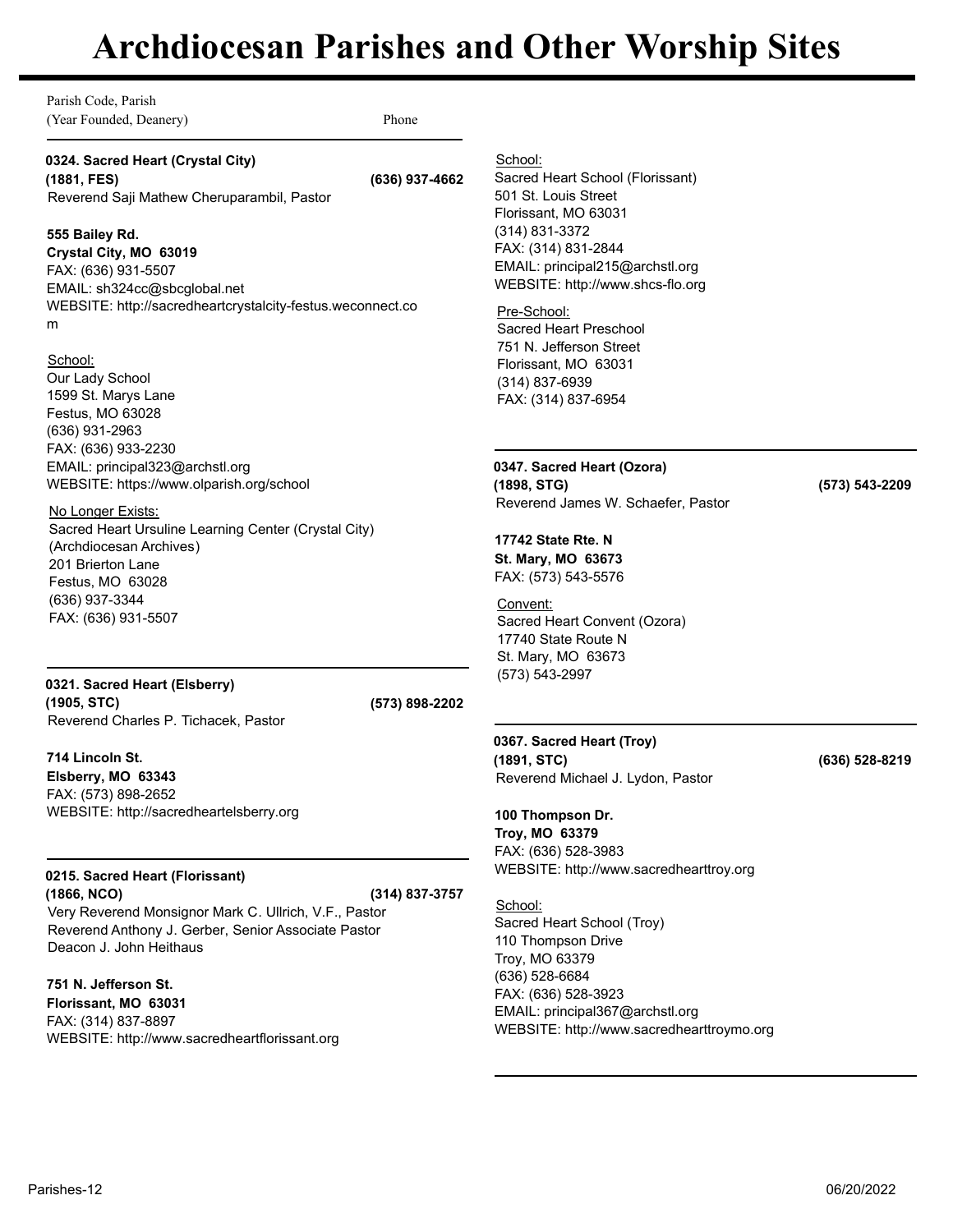Parish Code, Parish (Year Founded, Deanery) Phone

### **0248. Sacred Heart (Valley Park) (1903, WCO) (636) 225-5268**

Reverend Jeffrey A. Maassen, Pastor Reverend Ryan W. Truss, Associate Pastor Deacon Gary C. Peterson Deacon Charles R. Snyder

### **17 Ann Ave.**

**Valley Park, MO 63088** FAX: (636) 225-6969 WEBSITE: http://sacredheartvp.org/

### School:

Sacred Heart School (Valley Park) 12 Ann Avenue Valley Park, MO 63088 (636) 225-3824 FAX: (636) 225-8941 EMAIL: principal248@archstl.org WEBSITE: https://school.sacredheartvp.org

# **0201. Seven Holy Founders (Affton)**

**(1927, SCO) (314) 638-3938** Reverend Monsignor John J. Brennell, Pastor Reverend Kenneth A. Brown, In Residence Deacon Thomas A. Schiller

## **6741 S. Rockhill Rd.**

**St. Louis, MO 63123** FAX: (314) 638-0613 WEBSITE: http://www.foundersaffton.org

**0127. St. Agatha (St. Louis) (1871, SCY) (314) 772-1603** Reverend Stanislaw Poszwa, SChr, Parochial Administrator

**3239 S. Ninth St. St. Louis, MO 63118** FAX: (314) 772-3979 WEBSITE: http://www.polishchurchstlouis.org

Convent: St. Agatha Convent 930 Withnell Avenue St. Louis, MO 63118 (314) 772-4491

**Personal Parish for those of Polish language & heritage**

# **0307. St. Agnes (Bloomsdale)**

**(1848, STG) (573) 483-2555** Reverend Michael J. Benz, Pastor Deacon James H. Basler, Senior Deacon Deacon James H. Basler

#### **40 St. Agnes Dr., P.O. Box 124 Bloomsdale, MO 63627**

FAX: (573) 483-9497 WEBSITE: http://www.stagnesandstlawrence.org

### School:

St. Agnes School PO Box 154 30 St. Agnes Drive Bloomsdale, MO 63627 (573) 483-2506 FAX: (573) 483-9303 EMAIL: principal307@archstl.org WEBSITE: https://www.stagneselementary.org

# **0199. St. Alban Roe (Wildwood) (1980, WCO) (636) 458-2977** Reverend Richard L. Stoltz, Pastor Reverend Fredrick Amalraj Devaraj, Associate Pastor Deacon Keith G. Mallon

Deacon Timothy G. Michaelree Deacon Stephen J. Pieper, MD

# **2001 Shepard Rd.**

**Wildwood, MO 63038** FAX: (636) 405-1276 WEBSITE: http://www.stalbanroe.org/

## School:

St. Alban Roe School 2005 Shepard Road Wildwood, MO 63038 (636) 458-6084 FAX: (636) 405-3026 EMAIL: principal199@archstl.org WEBSITE: https://stalbanroeschool.org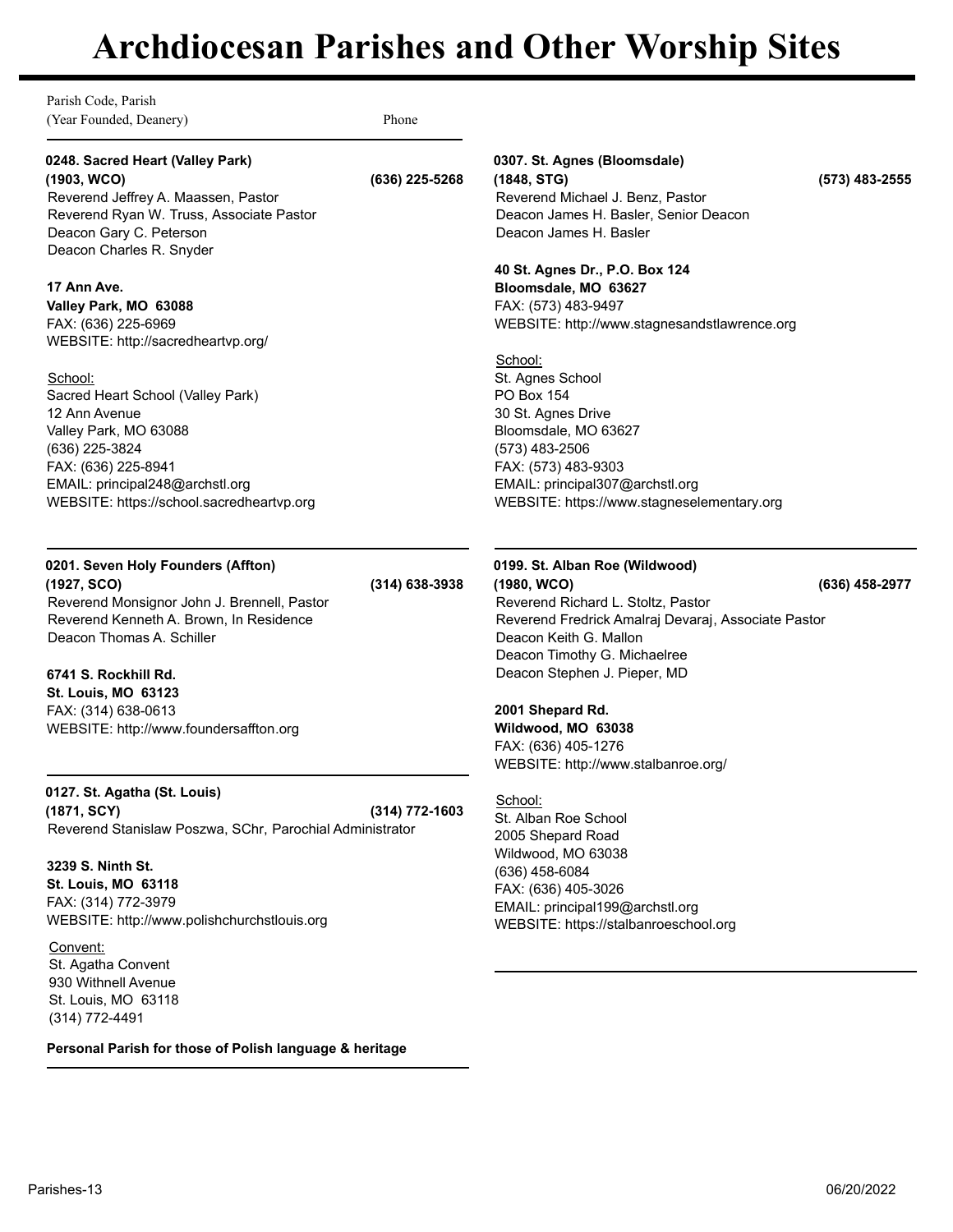| 0339. St. Alphonsus (Millwood)<br>(1850, STC)<br>Reverend Charles P. Tichacek, Pastor<br>29 St. Alphonsus Rd.<br>Silex, MO 63377<br>FAX: (573) 384-5981                                                                                           | (573) 384-6223 | 0222. St. Andrew (Lemay)<br>(1905, SCO)<br>Reverend Philip D. Krill, Pastor<br>Deacon Ronald A. Holmes                | $(314)$ 631-0691   |
|---------------------------------------------------------------------------------------------------------------------------------------------------------------------------------------------------------------------------------------------------|----------------|-----------------------------------------------------------------------------------------------------------------------|--------------------|
|                                                                                                                                                                                                                                                   |                |                                                                                                                       |                    |
| School:                                                                                                                                                                                                                                           |                | 309 Hoffmeister Ave.<br><b>St. Louis, MO 63125</b><br>FAX: (314) 631-0692<br>WEBSITE: http://www.saintandrewlemay.org |                    |
| St. Alphonsus School<br>25 St. Alphonsus Road<br>Silex, MO 63377<br>(573) 384-5305<br>FAX: (573) 384-6190<br>EMAIL: principal339@archstl.org<br>WEBSITE: https://stalphonsusschool.org                                                            |                | Convent:<br><b>St. Andrew Convent</b><br>323 Hoffmeister Avenue<br>Lemay, MO 63125<br>(314) 631-2010                  |                    |
| 0130. St. Alphonsus Liguori (Rock) (St. Louis)<br>(1872, NCY)                                                                                                                                                                                     | (314) 533-0304 | 0234. St. Andrew Kim (University City)<br>(2001, MCO)<br>Reverend Kyu Seong Park, Parochial Administrator             | (314) 993-1277     |
| Reverend Stephen Benden, C.Ss.R., Pastor<br>Reverend Rodney Olive, C.Ss.R., Associate Pastor<br>Reverend Thomas Donaldson, C.Ss.R., In Residence<br>Reverend David Polek, C.Ss.R., In Residence<br>Reverend Peter Schavitz, C.Ss.R., In Residence |                | 6403 Clemens Ave<br><b>St. Louis, MO 63130</b><br>Personal Parish for those of Korean language &<br>heritage          |                    |
| 1118 N. Grand Blyd.<br>St. Louis, MO 63106<br>FAX: (314) 533-4260<br>WEBSITE: http://www.stalphonsusrock.org                                                                                                                                      |                | 0288. St. Angela Merici (Florissant)<br>(1962, NCO)<br>Reverend Monsignor Matthew M. Mitas, Pastor                    | $(314) 838 - 6565$ |
| 0131. St. Ambrose (St. Louis)<br>(1903, SCY)<br>Reverend John S. Siefert, Pastor<br>Deacon Joseph A. Fragale                                                                                                                                      | (314) 771-1228 | 3860 N. Highway 67<br>Florissant, MO 63034<br>FAX: (314) 838-6566<br>WEBSITE: http://www.saintangelamerici.org/       |                    |
| 5130 Wilson Ave.<br><b>St. Louis, MO 63110</b><br>FAX: (314) 771-0454<br>WEBSITE: http://www.stambroseonthehill.com                                                                                                                               |                | 0313. St. Ann (Clover Bottom)<br>(1883, WAS)<br>Reverend Carl J. Scheble, Pastor<br>Deacon David G. Ewing             | (636) 239-3222     |
| School:<br>St. Ambrose School<br>5110 Wilson Avenue<br>St. Louis, MO 63110<br>(314) 772-1437                                                                                                                                                      |                | 7851 Highway YY<br>Washington, MO 63090<br>FAX: (636) 390-2849<br>WEBSITE: http://stannchurchcloverbottom.org         |                    |
| FAX: (314) 771-0450<br>EMAIL: principal131@archstl.org<br>WEBSITE: http://school.stambroseonthehill.com                                                                                                                                           |                |                                                                                                                       |                    |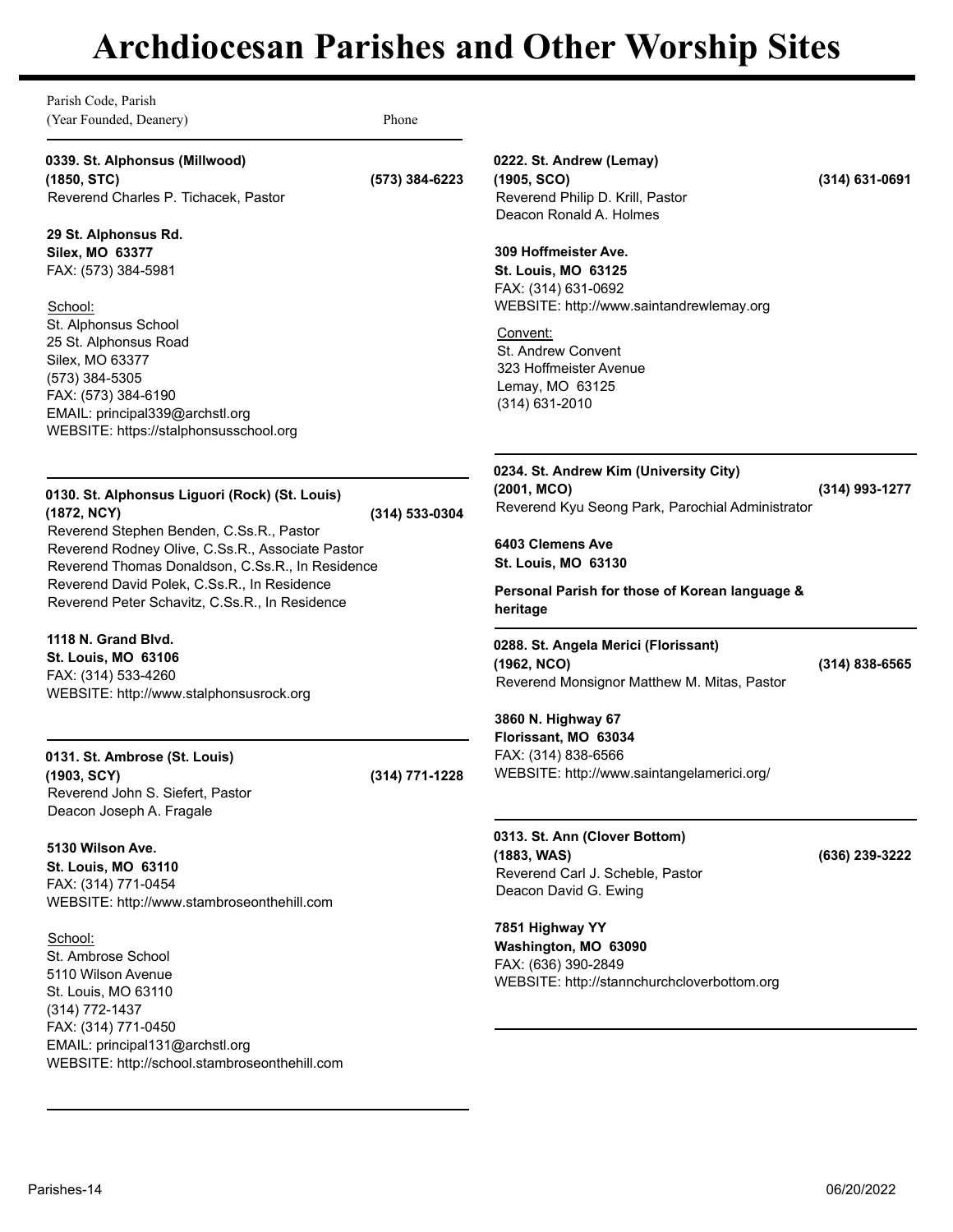Parish Code, Parish (Year Founded, Deanery) Phone

**0231. St. Ann (Normandy)**

**(1856, NCO) (314) 385-5090** Reverend Nicklaus E. Winker, Pastor

## **7530 Natural Bridge Rd.**

**St. Louis, MO 63121** FAX: (314) 385-6527 WEBSITE: http://www.stannchurch-stl.org/

### School:

St. Ann School 7532 Natural Bridge Road Normandy, MO 63121 (314) 381-0113 FAX: (314) 381-1367 EMAIL: principal231@archstl.org WEBSITE: http://www.sacs-stl.org/

# **0299. St. Anselm (Creve Coeur)**

**(1966, WCO) (314) 878-2120** Reverend Aidan McDermott, O.S.B., Pastor Reverend Gerard Garrigan, O.S.B., Pastor Emeritus Reverend Francis Hein, O.S.B., Associate Pastor Deacon Charles Durban, Senior Deacon

**530 S. Mason Rd.**

**St. Louis, MO 63141** FAX: (314) 878-2199 WEBSITE: http://www.stanselmstl.org

# **0365. St. Anthony (Sullivan)**

**(1891, WAS) (573) 468-6101** Reverend Paul E. Telken, Pastor Deacon Kevin R. Miller

## **201 W. Springfield Rd.**

**Sullivan, MO 63080** FAX: (573) 468-8584 WEBSITE: http://www.stanthonysullivan.com

## School:

St. Anthony School (Sullivan) 119 W. Springfield Avenue Sullivan, MO 63080 (573) 468-4423 FAX: (573) 468-3428 EMAIL: principal365@archstl.org WEBSITE: http://www.stanthonyschoolsullivan.com **0329. St. Anthony of Padua (High Ridge) (1921, FES) (636) 677-4868** Reverend H. John Reiker, Pastor

Deacon James R. G'Sell

## **3009 High Ridge Blvd. High Ridge, MO 63049** WEBSITE: http://www.stanthonyhr.org

# **0133. St. Anthony of Padua (St. Louis) (1863, SCY) (314) 353-7470**

Reverend James Alan Lause, O.F.M., Pastor Reverend Andrew Lewandowski, O.F.M., Associate Pastor

**3140 Meramec St. St. Louis, MO 63118** FAX: (314) 655-0573 WEBSITE: http://www.stanthonyofpaduastl.com

School: St. Cecilia School and Academy 906 Eichelberger St. St. Louis, MO 63111 (314) 353-2455 FAX: (314) 353-2114 EMAIL: principal140@archstl.org WEBSITE: http://stc-stl.org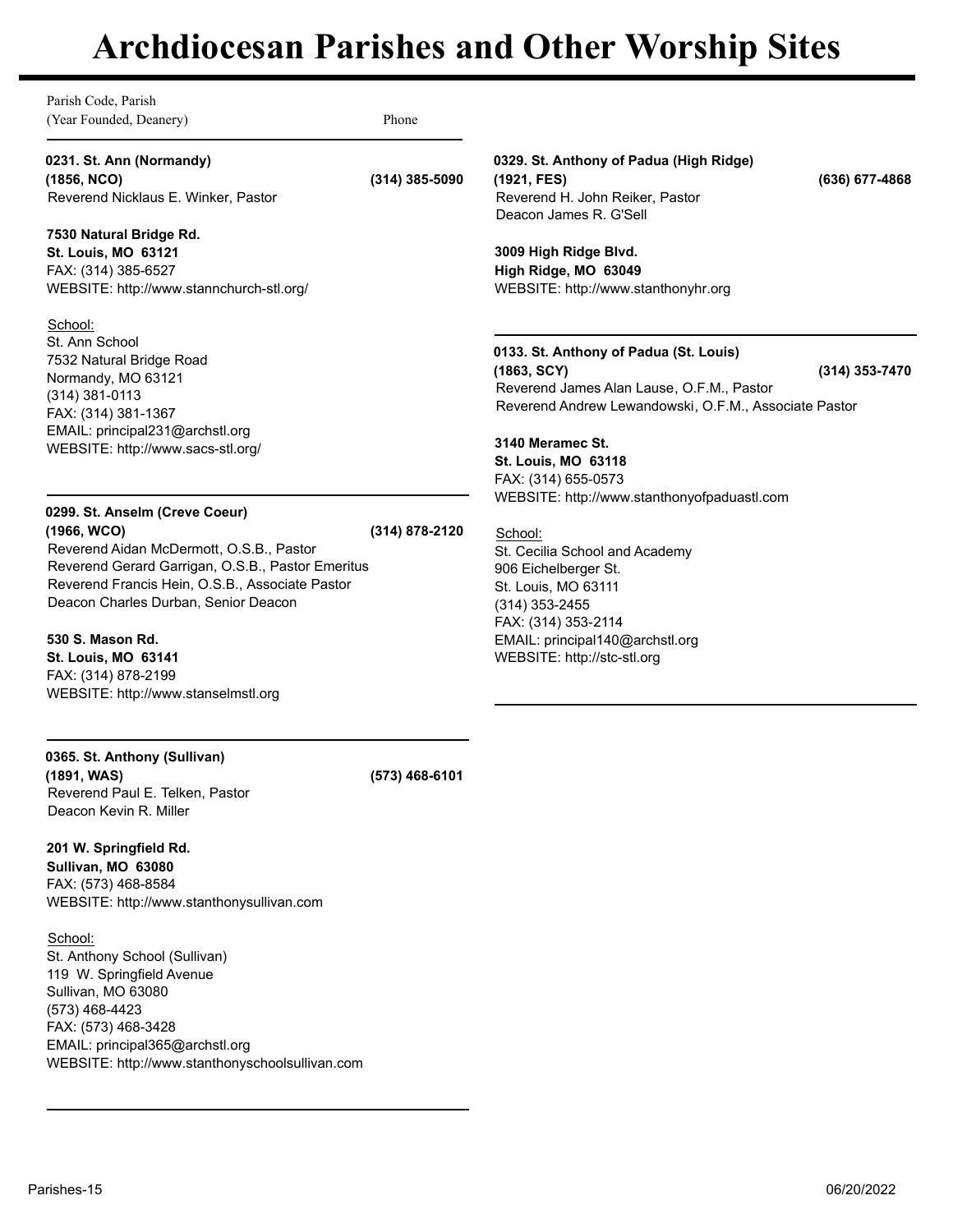Parish Code, Parish (Year Founded, Deanery) Phone

### **0134. St. Augustine (St. Louis) (1992, NCY) (314) 385-1934**

Reverend Monsignor Robert J. Gettinger, Pastor Reverend Christopher Adinuba, In Residence Deacon Edward R. Grotpeter

### **1371 Hamilton Ave.**

**St. Louis, MO 63112** FAX: (314) 385-2949 EMAIL: :st.augustine.cc.stl@gmail.com WEBSITE: http://www.st-augustine-stl.org

### School:

St. Louis Catholic Academy 4720 Carter Ave. St. Louis, MO 63115 (314) 389-0401 FAX: (314) 385-3914 EMAIL: principal444@archstl.org WEBSITE: http://www.slca-stl.org

Community Center: BREM Social Justice Outreach 1371 Hamilton St. Louis, MO 63112 (314) 383-4666

**0380. St. Barnabas (OFallon) (1961, STC) (636) 240-4556** Very Reverend Brian R. Fischer, V.F., Canonical Pastor

**1400 N. Main St. O'Fallon, MO 63366** FAX: (636) 978-3358 WEBSITE: http://www.stbarnabasofallon.org

School: Assumption School (O'Fallon) 203 W. Third Street OFallon, MO 63366 (636) 240-4474 FAX: (636) 240-5795 EMAIL: principal344@archstl.org WEBSITE: http://assumptionbvmschool.org

**0223. St. Bernadette (Lemay) (1947, SCO) (314) 892-6882** Reverend Robert J. Reiker, Pastor Deacon Michael L. Buckley Deacon Phillip C. Warren

**68 Sherman Rd. St. Louis, MO 63125** FAX: (314) 892-7716 WEBSITE: http://www.churchofsaintbernadette.org

**0348. St. Bridget of Kildare (Pacific) (1841, WAS) (636) 271-3993** Reverend Andrew V Burkemper, Pastor Deacon James M. Bornholdt Deacon Michael E. Suden, D.D.S., Retired

**111 W. Union St. Pacific, MO 63069** FAX: (636) 257-2504 WEBSITE: http://www.sbkparish.org

School: St. Bridget of Kildare School 223 W. Union Street Pacific, MO 63069 (636) 271-4533 FAX: (636) 257-2504 EMAIL: principal348@archstl.org WEBSITE: http://www.sbkparish.org/school

**0260. St. Catherine Laboure (Sappington) (1953, SCO) (314) 843-3245** Reverend James B. Cormack, C.M., Pastor Reverend Charles E. Prost, C.M., Associate Pastor Deacon Timothy J. Woods

## **9740 Sappington Rd.**

**St. Louis, MO 63128** FAX: (314) 843-3196 WEBSITE: http://www.sclparish.org

School: St. Catherine Laboure School (Sappington) 9750 Sappington Road St. Louis, MO 63128 (314) 843-2819 FAX: (314) 843-7687 EMAIL: principal260@archstl.org WEBSITE: http://www.sclschool.org/

Parishes-16 06/20/2022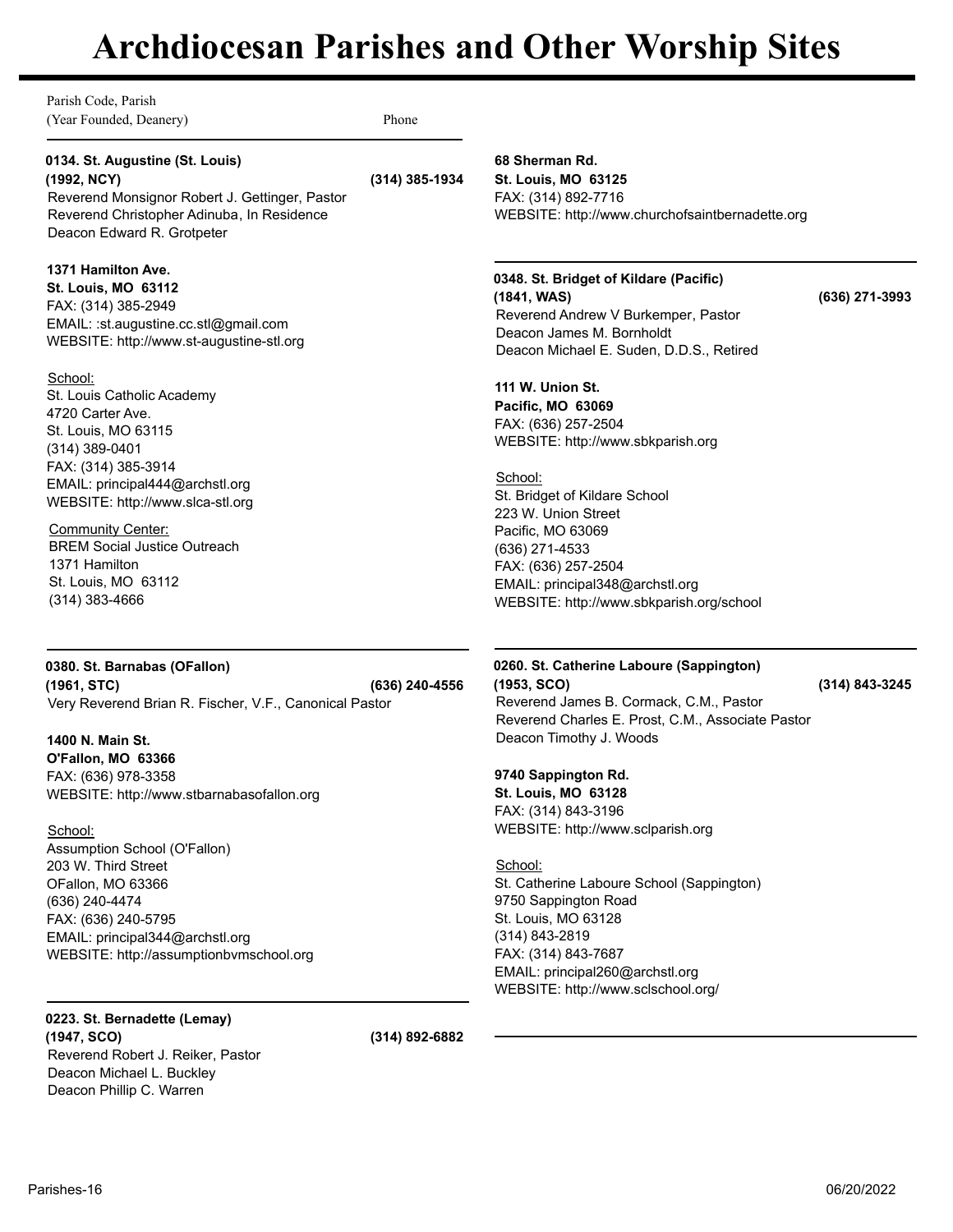| School:<br>0314. St. Catherine of Alexandria (Coffman)<br>St. Charles Borromeo School<br>(1887, STG)<br>(573) 756-4250<br>431 Decatur Street<br>Very Reverend William C. Thess, V.F., Parochial<br>St. Charles, MO 63301<br>Administrator<br>(636) 946-2713<br>FAX: (636) 946-3096<br>23496 State Route WW<br>EMAIL: principal356@archstl.org<br>Ste. Genevieve, MO 63670<br>WEBSITE: https://www.borromeoschool.org/<br>FAX: (573) 756-6938<br>Parish Office:<br>(Administered by St.Joseph - Farmington)<br>St. Charles Borromeo Parish Office<br>601 No. Fourth Street Lower Level<br>0140. St. Cecilia (St. Louis)<br>St. Charles, MO 63301<br>(1907, SCY)<br>(314) 351-1318<br>(636) 946-1893<br>Reverend Timothy J. Noelker, Pastor<br>Reverend James R. Michler, In Residence<br>5418 Louisiana Ave.<br>0358. St. Clare (St. Clair)<br><b>St. Louis, MO 63111</b><br>(1857, WAS)<br>FAX: (314) 476-0040<br>Reverend Eric J. Kunz, Pastor<br>WEBSITE: http://www.stceciliaparishstl.org/<br>Deacon Trevor J. Wild, Sr.<br>School:<br>165 E. Springfield Rd.<br>St. Cecilia School and Academy<br>St. Clair, MO 63077<br>906 Eichelberger St.<br>FAX: (636) 629-2327<br>St. Louis, MO 63111<br>WEBSITE: http://stclarecatholic.org/<br>(314) 353-2455<br>FAX: (314) 353-2114<br>EMAIL: principal140@archstl.org<br>WEBSITE: http://stc-stl.org<br>0291. St. Clare of Assisi (Ellisville)<br>(1963, WCO)<br>Pre-School:<br>Reverend Anthony R. Yates, Pastor<br>Santa Teresita Pre-School<br>Reverend Andrew A Auer, Associate Pastor<br>5418 Louisiana Avenue<br>Deacon James E. Broom<br>St. Louis, MO 63111<br>Deacon George J. Smith<br>$(314)$ 351-1318<br>Deacon Lee W. Trani<br>FAX: (314) 351-3372<br>15642 Clayton Rd.<br>Personal Parish for those of Hispanic language &<br>Ellisville, MO 63011<br>heritage<br>FAX: (636) 394-6264<br>EMAIL: stclare@saintclareofassisi.org<br>0356. St. Charles Borromeo (St. Charles)<br>WEBSITE: http://www.saintclareofassisi.org<br>(1792, STC)<br>(636) 946-1893<br>Reverend William F. Dotson, Pastor<br>School:<br>Reverend Edward J. Godefroid, Associate Pastor<br>St. Clare of Assisi School<br>Deacon Steven G. Moeller | Parish Code, Parish<br>(Year Founded, Deanery) | Phone |                |
|-------------------------------------------------------------------------------------------------------------------------------------------------------------------------------------------------------------------------------------------------------------------------------------------------------------------------------------------------------------------------------------------------------------------------------------------------------------------------------------------------------------------------------------------------------------------------------------------------------------------------------------------------------------------------------------------------------------------------------------------------------------------------------------------------------------------------------------------------------------------------------------------------------------------------------------------------------------------------------------------------------------------------------------------------------------------------------------------------------------------------------------------------------------------------------------------------------------------------------------------------------------------------------------------------------------------------------------------------------------------------------------------------------------------------------------------------------------------------------------------------------------------------------------------------------------------------------------------------------------------------------------------------------------------------------------------------------------------------------------------------------------------------------------------------------------------------------------------------------------------------------------------------------------------------------------------------------------------------------------------------------------------------------------------------------------------------------------------------------------------------------------------------------------------------------------|------------------------------------------------|-------|----------------|
|                                                                                                                                                                                                                                                                                                                                                                                                                                                                                                                                                                                                                                                                                                                                                                                                                                                                                                                                                                                                                                                                                                                                                                                                                                                                                                                                                                                                                                                                                                                                                                                                                                                                                                                                                                                                                                                                                                                                                                                                                                                                                                                                                                                     |                                                |       |                |
|                                                                                                                                                                                                                                                                                                                                                                                                                                                                                                                                                                                                                                                                                                                                                                                                                                                                                                                                                                                                                                                                                                                                                                                                                                                                                                                                                                                                                                                                                                                                                                                                                                                                                                                                                                                                                                                                                                                                                                                                                                                                                                                                                                                     |                                                |       |                |
|                                                                                                                                                                                                                                                                                                                                                                                                                                                                                                                                                                                                                                                                                                                                                                                                                                                                                                                                                                                                                                                                                                                                                                                                                                                                                                                                                                                                                                                                                                                                                                                                                                                                                                                                                                                                                                                                                                                                                                                                                                                                                                                                                                                     |                                                |       |                |
|                                                                                                                                                                                                                                                                                                                                                                                                                                                                                                                                                                                                                                                                                                                                                                                                                                                                                                                                                                                                                                                                                                                                                                                                                                                                                                                                                                                                                                                                                                                                                                                                                                                                                                                                                                                                                                                                                                                                                                                                                                                                                                                                                                                     |                                                |       |                |
|                                                                                                                                                                                                                                                                                                                                                                                                                                                                                                                                                                                                                                                                                                                                                                                                                                                                                                                                                                                                                                                                                                                                                                                                                                                                                                                                                                                                                                                                                                                                                                                                                                                                                                                                                                                                                                                                                                                                                                                                                                                                                                                                                                                     |                                                |       | (636) 629-0315 |
|                                                                                                                                                                                                                                                                                                                                                                                                                                                                                                                                                                                                                                                                                                                                                                                                                                                                                                                                                                                                                                                                                                                                                                                                                                                                                                                                                                                                                                                                                                                                                                                                                                                                                                                                                                                                                                                                                                                                                                                                                                                                                                                                                                                     |                                                |       |                |
|                                                                                                                                                                                                                                                                                                                                                                                                                                                                                                                                                                                                                                                                                                                                                                                                                                                                                                                                                                                                                                                                                                                                                                                                                                                                                                                                                                                                                                                                                                                                                                                                                                                                                                                                                                                                                                                                                                                                                                                                                                                                                                                                                                                     |                                                |       | (636) 394-7307 |
|                                                                                                                                                                                                                                                                                                                                                                                                                                                                                                                                                                                                                                                                                                                                                                                                                                                                                                                                                                                                                                                                                                                                                                                                                                                                                                                                                                                                                                                                                                                                                                                                                                                                                                                                                                                                                                                                                                                                                                                                                                                                                                                                                                                     |                                                |       |                |
|                                                                                                                                                                                                                                                                                                                                                                                                                                                                                                                                                                                                                                                                                                                                                                                                                                                                                                                                                                                                                                                                                                                                                                                                                                                                                                                                                                                                                                                                                                                                                                                                                                                                                                                                                                                                                                                                                                                                                                                                                                                                                                                                                                                     |                                                |       |                |
| 15668 Clayton Road<br>Deacon Donald L. McElroy, Senior Deacon<br>Ellisville, MO 63011                                                                                                                                                                                                                                                                                                                                                                                                                                                                                                                                                                                                                                                                                                                                                                                                                                                                                                                                                                                                                                                                                                                                                                                                                                                                                                                                                                                                                                                                                                                                                                                                                                                                                                                                                                                                                                                                                                                                                                                                                                                                                               |                                                |       |                |
| (636) 227-8654<br>601 N. Fourth St.<br>FAX: (636) 394-0359<br><b>St. Charles, MO 63301</b><br>EMAIL: principal291@archstl.org<br>FAX: (636) 946-5598<br>WEBSITE: https://www.saintclareofassisi.org/sca-school<br>EMAIL: office@borromeoparish.com<br>WEBSITE: http://www.borromeoparish.com                                                                                                                                                                                                                                                                                                                                                                                                                                                                                                                                                                                                                                                                                                                                                                                                                                                                                                                                                                                                                                                                                                                                                                                                                                                                                                                                                                                                                                                                                                                                                                                                                                                                                                                                                                                                                                                                                        |                                                |       |                |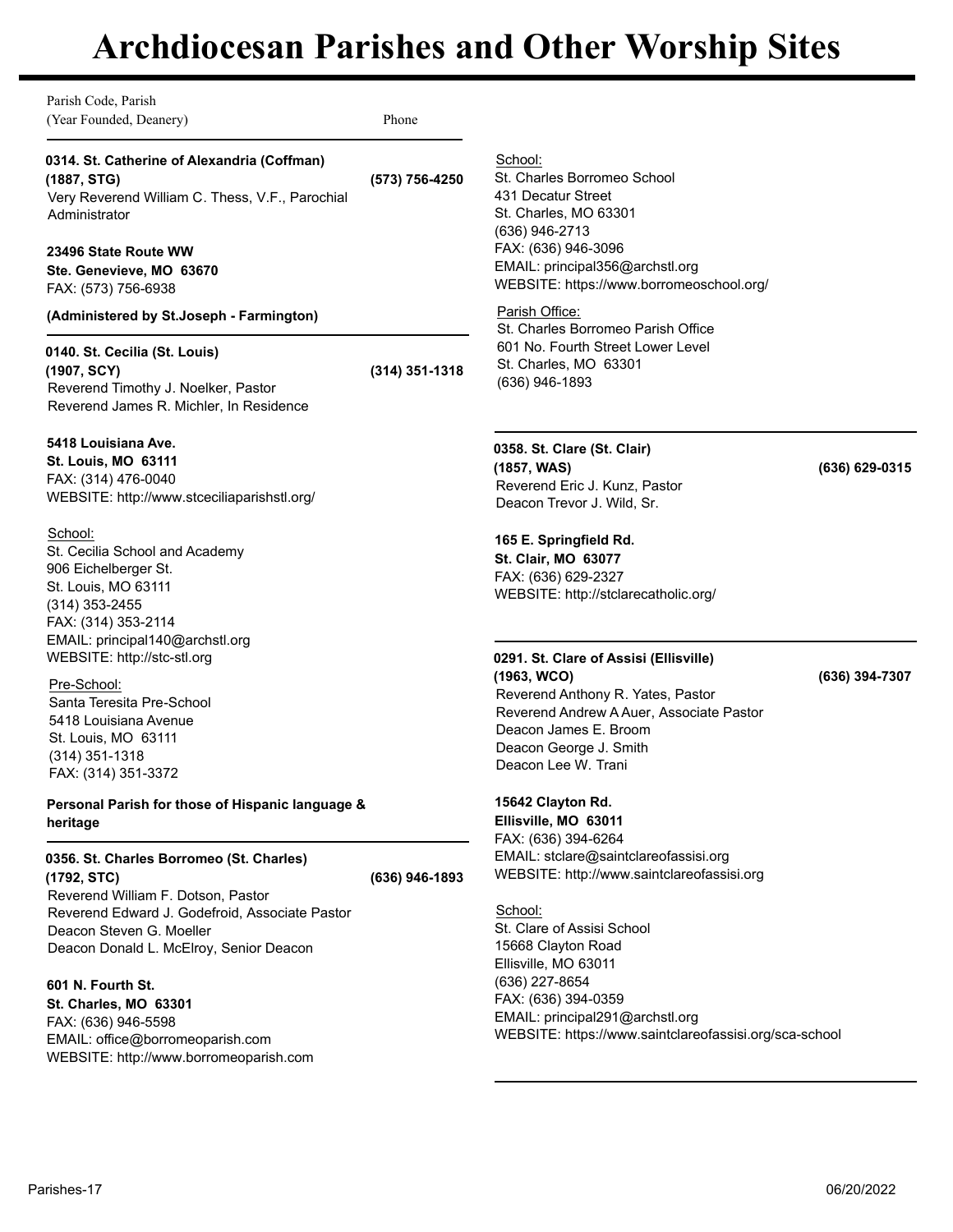Parish Code, Parish (Year Founded, Deanery) Phone

### **0256. St. Clement of Rome (Des Peres) (1952, MCO) (314) 965-0709**

Reverend Monsignor Michael T. Butler, Pastor Reverend Clark A Philipp, Associate Pastor Deacon Michael D. Quinlan Deacon Richard J. Vehige, Retired

# **1510 Bopp Rd.**

**St. Louis, MO 63131** FAX: (314) 965-1486 WEBSITE: http://www.stclementcatholicchurch.org

# School:

St. Clement of Rome School 1508 Bopp Road St. Louis, MO 63131 (314) 822-1903 FAX: (314) 822-8371 EMAIL: principal256@archstl.org WEBSITE: http://stclementcatholicchurch.org/education

## Convent:

St. Clement of Rome Convent 1514 Bopp Road St. Louis, MO 63131 (314) 965-1177

**1202 S. Boyle Ave. St. Louis, MO 63110** FAX: (314) 535-1437 WEBSITE: http://www.stcronan.org

**Personal Parish dedicated to the apostolate of social justice**

**0381. St. David (Arnold) (1963, FES) (636) 296-5485** Reverend Charles F. Ferrara, Pastor Deacon Scott Schardan

### **2334 Tenbrook Rd.**

**Arnold, MO 63010** FAX: (636) 296-8717 WEBSITE: http://www.stdavidarnold.org/

School: Holy Child School 2316 Church St. Arnold, MO 63010 (636) 296-0055 FAX: (636) 296-5639 EMAIL: principal302@archstl.org WEBSITE: https://icarnold.com/school

# **0384. St. Cletus (St. Charles) (1965, STC) (636) 946-6327** Reverend James J. Benz, Pastor

Reverend Mark G. Whitman, Part-Time Senior Associate Pastor Deacon Mark J. McCarthy Deacon Walter F. LaBozzetta Deacon Francis J. Olmsted

# **2705 Zumbehl Rd.**

**St. Charles, MO 63301** FAX: (636) 946-6466 WEBSITE: http://www.saintcletus.org/

School: St. Cletus School 2721 Zumbehl Road St. Charles, MO 63301 (636) 946-7756 FAX: (636) 946-6526 EMAIL: principal384@archstl.org WEBSITE: https://saintcletus.org/school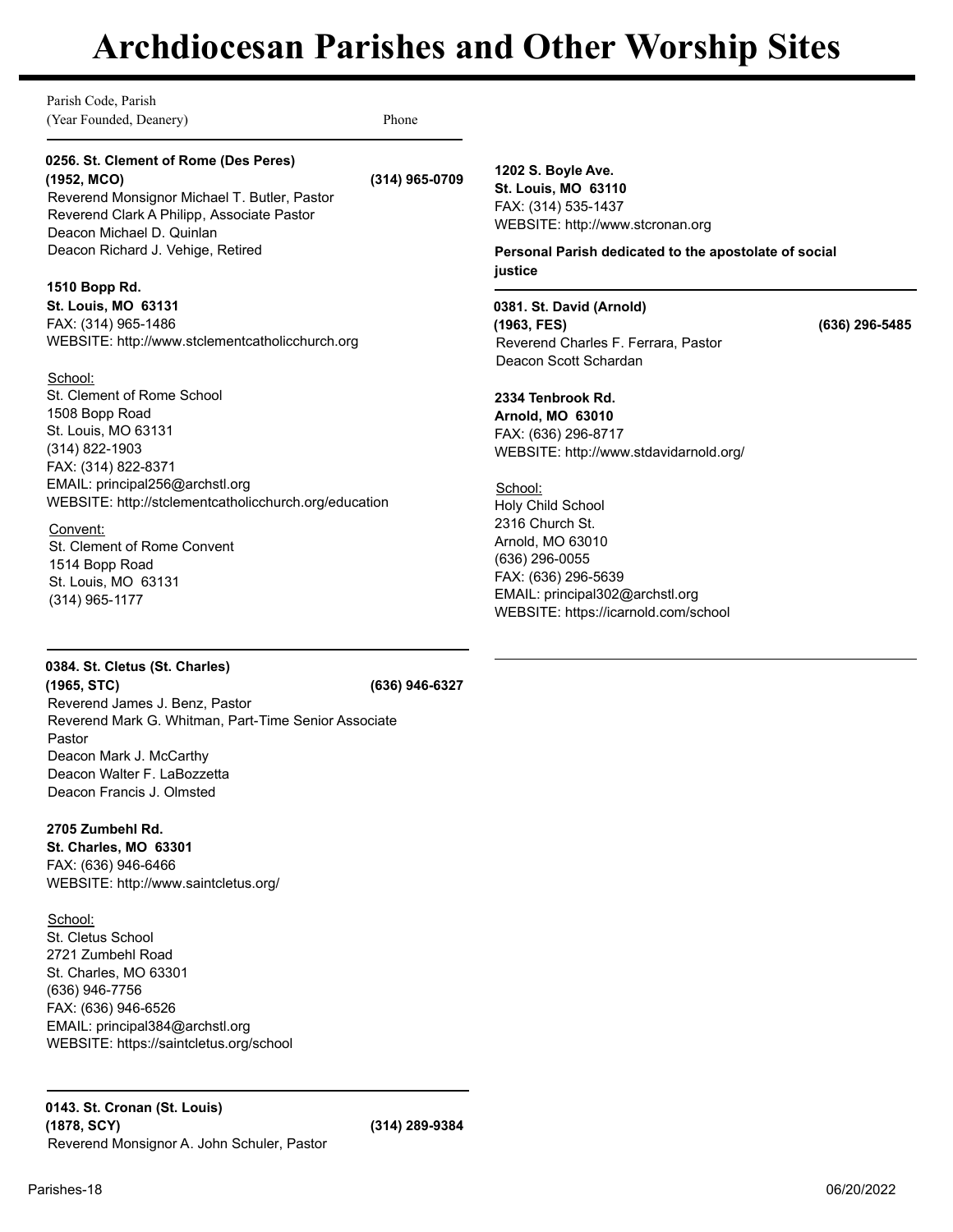Parish Code, Parish (Year Founded, Deanery) Phone

## **0389. St. Elizabeth Ann Seton (St. Charles) (1975, STC) (636) 946-6717**

Reverend Robert W. Burkemper, Pastor Reverend Frank A. D'Amico, Senior Associate Pastor Reverend Monsignor Donald C. Schramm, Retired Deacon Robert J. Mayo, II Deacon David W. Ewing Deacon Daniel K. Graham, Leave of Absence

### **2 Seton Ct.**

**St. Charles, MO 63303** FAX: (636) 946-9263 EMAIL: info@setonscene.org WEBSITE: http://www.setonscene.org

### School:

Seton Regional Catholic School 1 Seton Ct. St. Charles, MO 63303 (636) 946-6716 FAX: (636) 946-2670 EMAIL: principal389@archstl.org WEBSITE: https://setonrcs.org

## Convent:

St. Elizabeth Ann Seton Convent 5 Sunnydays Court St. Charles, MO 63303 (636) 946-7573

### **0274. St. Elizabeth of Hungary (Crestwood) (1956, SCO) (314) 968-0760** Reverend John Nahal, Pastor Deacon William G. Meister

# **1420 S. Sappington Rd.**

**St. Louis, MO 63126** FAX: (314) 968-8023 WEBSITE: http://www.stelizabethhungary.org/

Convent: St. Elizabeth of Hungary Convent 1405 S. Sappington Road Crestwood, MO 63126 (314) 961-2630

# **A partnership parish of Latin Rite and Maronite Rite Catholics**

**0145. St. Elizabeth, Mother of John the Baptist (St. Louis ) (1994, NCY) (314) 381-4145** Reverend Stephen P. Giljum, Pastor Reverend J. Edward Vogler, Retired

# **4330 Shreve Ave. St. Louis, MO 63115** FAX: (314) 381-2212

School: St. Louis Catholic Academy 4720 Carter Ave. St. Louis, MO 63115 (314) 389-0401 FAX: (314) 385-3914 EMAIL: principal444@archstl.org WEBSITE: http://www.slca-stl.org

# **0216. St. Ferdinand (Florissant)**

**(1788, NCO) (314) 837-3165** Reverend Michael G. Murphy, Pastor Reverend Nicholas J. Muenks, J.C.D., Part-Time Associate Pastor Deacon John G. Hofmann Deacon Philip G. Hutsler

# **1765 Charbonier Rd.**

**Florissant, MO 63031** FAX: (314) 837-5799 WEBSITE: http://www.stferdinandstl.org

School: All Saints Academy - St. Ferdinand Campus 1735 Charbonier Road Florissant, MO 63031 (314) 921-2201 FAX: (314) 921-2253 EMAIL: principal216@archstl.org WEBSITE: https://www.stferdinandstl.org/education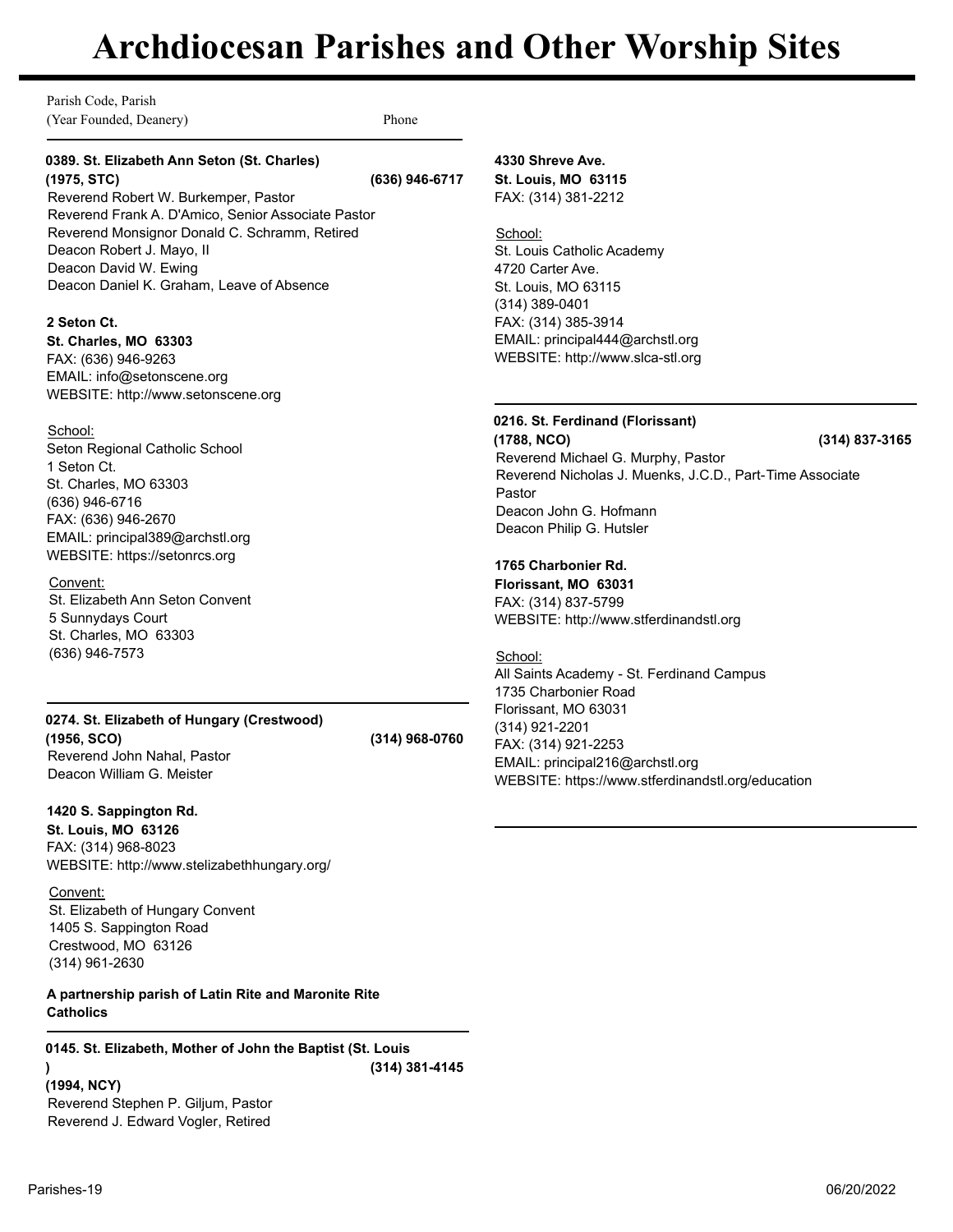Parish Code, Parish (Year Founded, Deanery) Phone

### **0370. St. Francis Borgia (Washington) (1834, WAS) (636) 239-6701**

Reverend Michael P. Boehm, V.G., Pastor Reverend Anthony N. Ritter, Associate Pastor Deacon Dennis M. Meinert Deacon David B. Tobben Deacon Leon Noelker, Retired

### **115 Cedar St.**

**Washington, MO 63090** FAX: (636) 239-9499 WEBSITE: http://www.borgiaparish.org

### School:

St. Francis Borgia School 225 Cedar Street Washington, MO 63090 (636) 239-2590 FAX: (636) 239-3501 EMAIL: principal370@archstl.org WEBSITE: http://www.borgiagradeschool.org

### Cemeteries:

St. Francis Borgia Cemetery (Washington) 14th and Jefferson Street Washington, MO 63090

# **0147. St. Francis De Sales Oratory (St. Louis)**

**(1867, SCY) (314) 771-3100** Reverend Canon Benjamin Coggeshall, Rector Reverend Canon Miguel Canadas, Vicar Reverend Canon Pierre Dumain, Vicar

### **2653 Ohio Ave.**

**St. Louis, MO 63118** FAX: (314) 771-3295 EMAIL: sfds@institute-christ-king.org WEBSITE: http://www.institute-christ-king.org

**Masses celebrated according to the Tridentine Rite as given in the Roman Missal of 1962. Founded in 1867, established as an Oratory in 2005. Under the pastoral care of the Institute of Christ the King, Sovereign Priest**

**0338. St. Francis of Assisi (Luebbering) (1874, FES) (636) 629-1717** Reverend Robert D. Knight, Pastor

**1000 Luebbering Rd. Luebbering, MO 63061** **0232. St. Francis of Assisi (Oakville)**

**(1927, SCO) (314) 487-5736** Reverend Paul J Hamilton, Parochial Administrator Reverend George A. Staley, Associate Pastor Deacon John C. DuFaux

## **4556 Telegraph Rd.**

**St. Louis, MO 63129** FAX: (314) 487-3701 WEBSITE: http://www.sfastl.org

### School:

St. Francis of Assisi School 4550 Telegraph Road St. Louis, MO 63129 (314) 487-5736 FAX: (314) 416-7118 EMAIL: principal232@archstl.org WEBSITE: http://sfastl.org/elementary-school/

# Convent:

St. Francis of Assisi Convent (Oakville) 4558 Telegraph Road St. Louis, MO 63129 (314) 845-6256

### **0351. St. Francis of Assisi (Portage des Sioux) (1799, STC) (314) 482-6084** Deacon William Twellman, Parish Life Coordinator

Very Reverend Brian R. Fischer, V.F., Canonical Pastor

**1355 Farnham St. Portage Des Sioux, MO 63373**

**0148. St. Francis Xavier (College Church) (St. Louis) (1841, NCY) (314) 977-7300** Mrs. Katie Jansen, Parish Life Coordinator Reverend Daniel White, S.J., Pastoral Associate Reverend James R. Page, S.J., Associate Pastor

# **3628 Lindell Blvd. St. Louis, MO 63108**

FAX: (314) 977-7315 WEBSITE: https://sfxstl.org/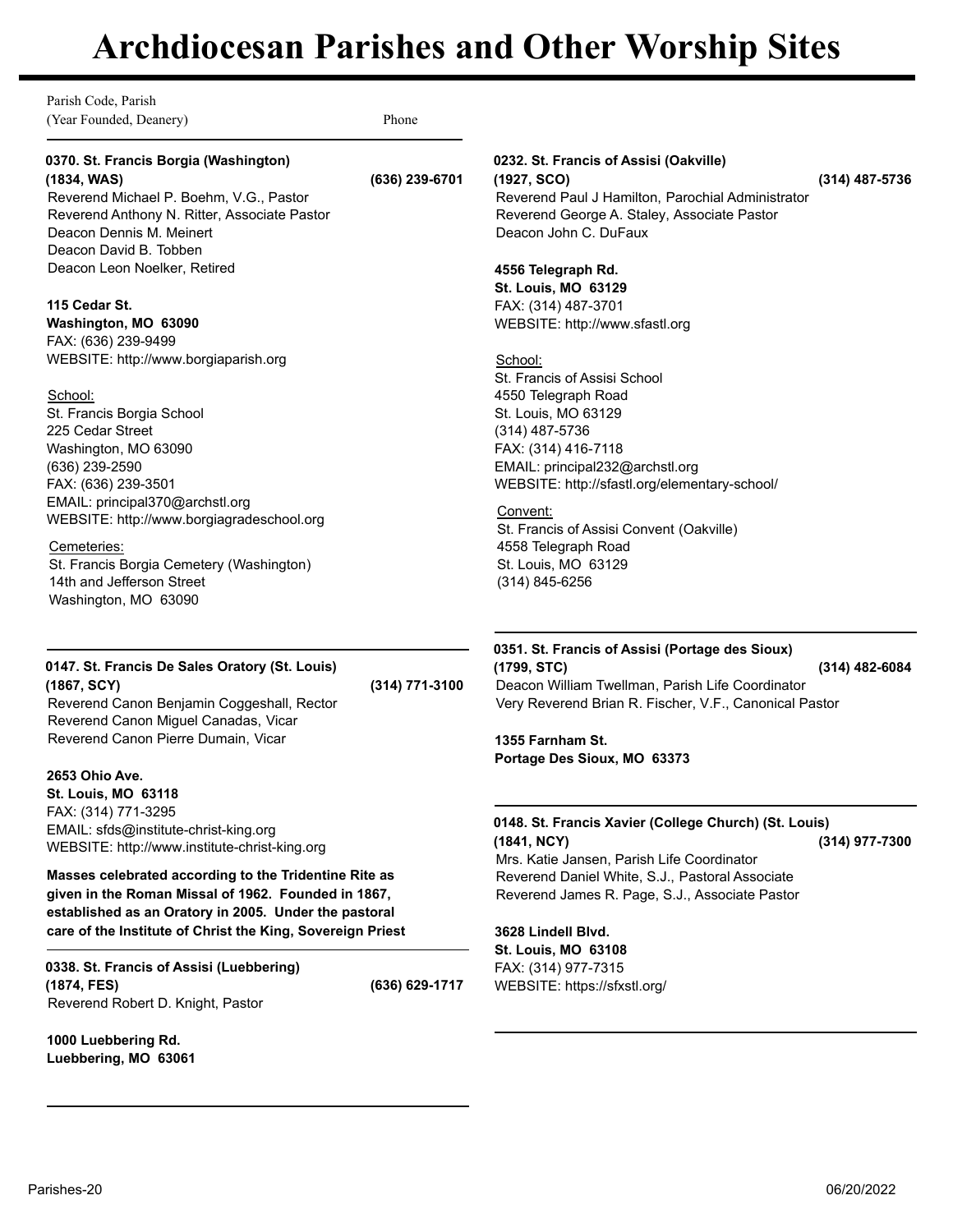Parish Code, Parish (Year Founded, Deanery) Phone

# **0149. St. Gabriel the Archangel (St. Louis)**

**(1934, SCY) (314) 353-6303** Reverend Monsignor John B. Shamleffer, J.C.L., M.C.L., Pastor Reverend Mark R. Madden, Associate Pastor Reverend Monsignor Joseph M Simon, Retired Deacon David J. Willis Deacon James P Hoefl, Leave of Absence

### **6303 Nottingham Ave.**

**St. Louis, MO 63109** FAX: (314) 353-7704 WEBSITE: http://www.stgabrielstl.org

School: St. Gabriel the Archangel School 4711 Tamm Avenue St. Louis, MO 63109 (314) 353-1229 FAX: (314) 353-1229 EMAIL: principal149@archstl.org WEBSITE: http://www.stgabschool.org

### Convent: St. Gabriel the Archangel Convent 4700 Tamm Avenue St. Louis, MO 63109 (314) 832-8324

# **0270. St. Gerard Majella (Kirkwood) (1955, MCO) (314) 965-3985**

Reverend Michael J. Grosch, Pastor Reverend Christopher M Rubie, Associate Pastor Deacon Paul Arthur Deacon Donald C. Denham Deacon Timothy C. Dolan, Senior Deacon

## **1969 Dougherty Ferry Rd.**

**St. Louis, MO 63122** EMAIL: office@stgerardmajellaparish.org WEBSITE: http://www.sgmparish.org

School: St. Gerard Majella School 2005 Dougherty Ferry Road Kirkwood, MO 63122 (314) 822-8844 FAX: (314) 822-8588 EMAIL: principal270@archstl.org WEBSITE: http://sgmschool.org

**0336. St. Gertrude (Krakow) (1845, WAS) (636) 239-4216** Reverend Carl J. Scheble, Pastor Deacon David G. Ewing

**6535 Highway YY Washington, MO 63090** FAX: (636) 239-3590 WEBSITE: http://stgertrudechurch.org

School: St. Gertrude School 6520 Highway YY Washington, MO 63090 (636) 239-2347 FAX: (636) 239-3550 EMAIL: principal336@archstl.org WEBSITE: https://www.sgs-krakow.com

### **0391. St. Gianna (Wentzville)**

**(2006, STC) (636) 327-3639** Reverend Timothy P. Elliott, Pastor Deacon John S. Minicky

**450 E. Highway N Wentzville, MO 63385** FAX: (636) 327-3854 WEBSITE: http://www.stgiannaparish.org/

**0315. St. Ignatius Loyola (Concord Hill) (1857, WAS) (636) 932-4445** Reverend Steven P. Robeson, Pastor Deacon Paul J. Hecktor

**19127 Mill Rd. Marthasville, MO 63357** FAX: (636) 932-4032 EMAIL: info@saintig.com WEBSITE: https://www.saintig.com/

School: St. Ignatius School 19129 Mill Road Marthasville, MO 63357 (636) 932-4444 FAX: (636) 932-4479 EMAIL: principal315@archstl.org WEBSITE: http://www.saintig.com/Our-School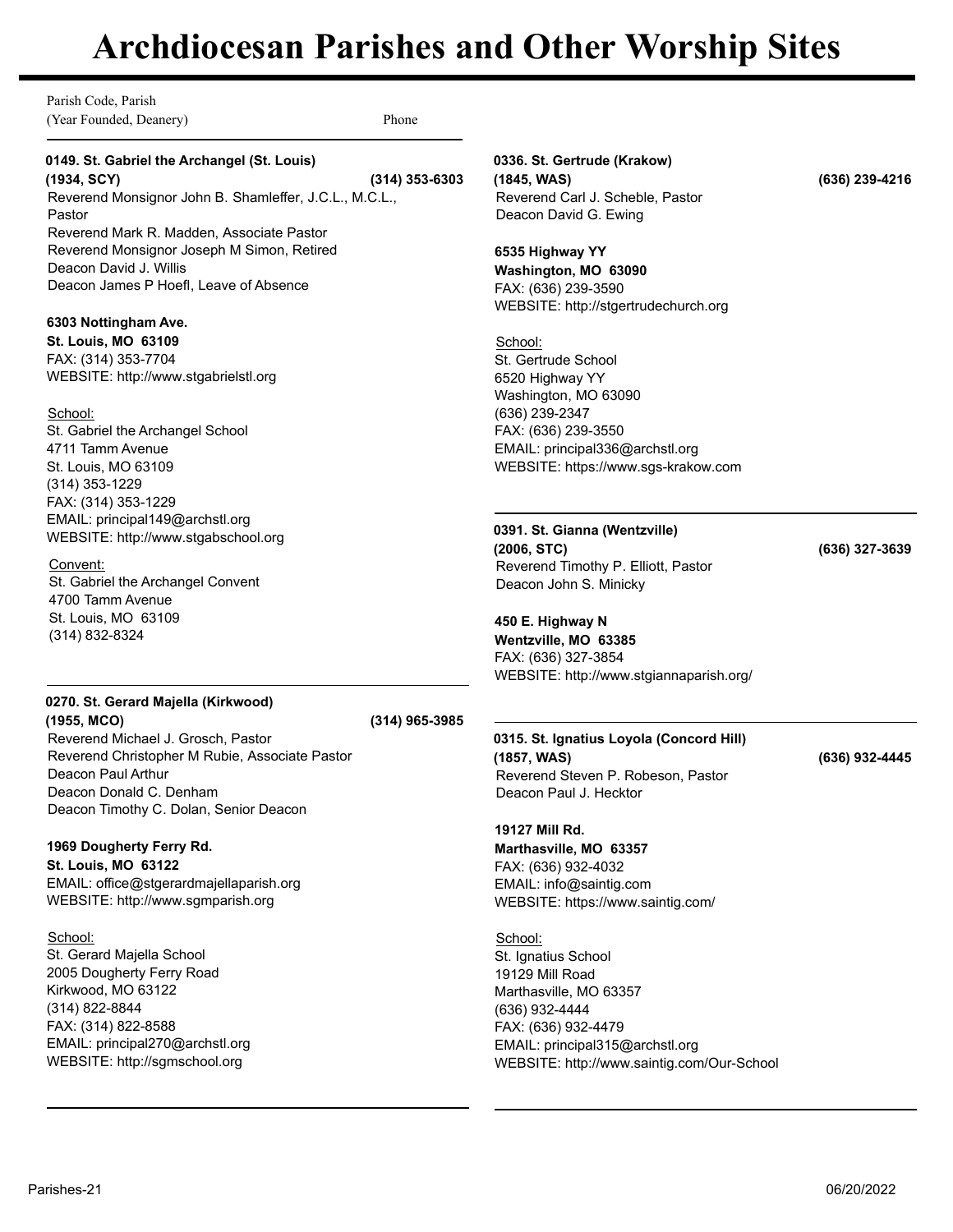| EMAIL: principal345@archstl.org<br>WEBSITE: http://stjoachimschool.com                                                                                                                                                   |  |
|--------------------------------------------------------------------------------------------------------------------------------------------------------------------------------------------------------------------------|--|
| 0153. St. Joan of Arc (St. Louis)<br>$(314) 832 - 2838$<br>Reverend Monsignor Vincent R. Bommarito, Pastor<br>Deacon Daniel H. Henroid<br>Deacon John T. McManemin                                                       |  |
| WEBSITE: http://www.stjoanofarcstl.com/                                                                                                                                                                                  |  |
| South City Catholic Academy<br>EMAIL: principal402@archstl.org                                                                                                                                                           |  |
| WEBSITE: https://stlsouthcitycatholicacademy.org                                                                                                                                                                         |  |
| 0211. St. John Bosco (Creve Coeur)<br>(314) 434-1312<br>Reverend Joseph A. Weber, Pastor                                                                                                                                 |  |
| EMAIL: sjb@stjohnboscostl.com<br>WEBSITE: http://www.stjohnboscostl.com                                                                                                                                                  |  |
| 0156. St. John Nepomuk Chapel (St. Louis)<br>(314) 231-0141                                                                                                                                                              |  |
|                                                                                                                                                                                                                          |  |
| Deacon Charles R. Bacher, Jr., Director<br>1625 S. Eleventh St.<br><b>St. Louis, MO 63104</b><br>WEBSITE: https://www.facebook.com/SaintJohnNepomuk/<br>A Chapel for the occasional celebration of Mass and<br>devotions |  |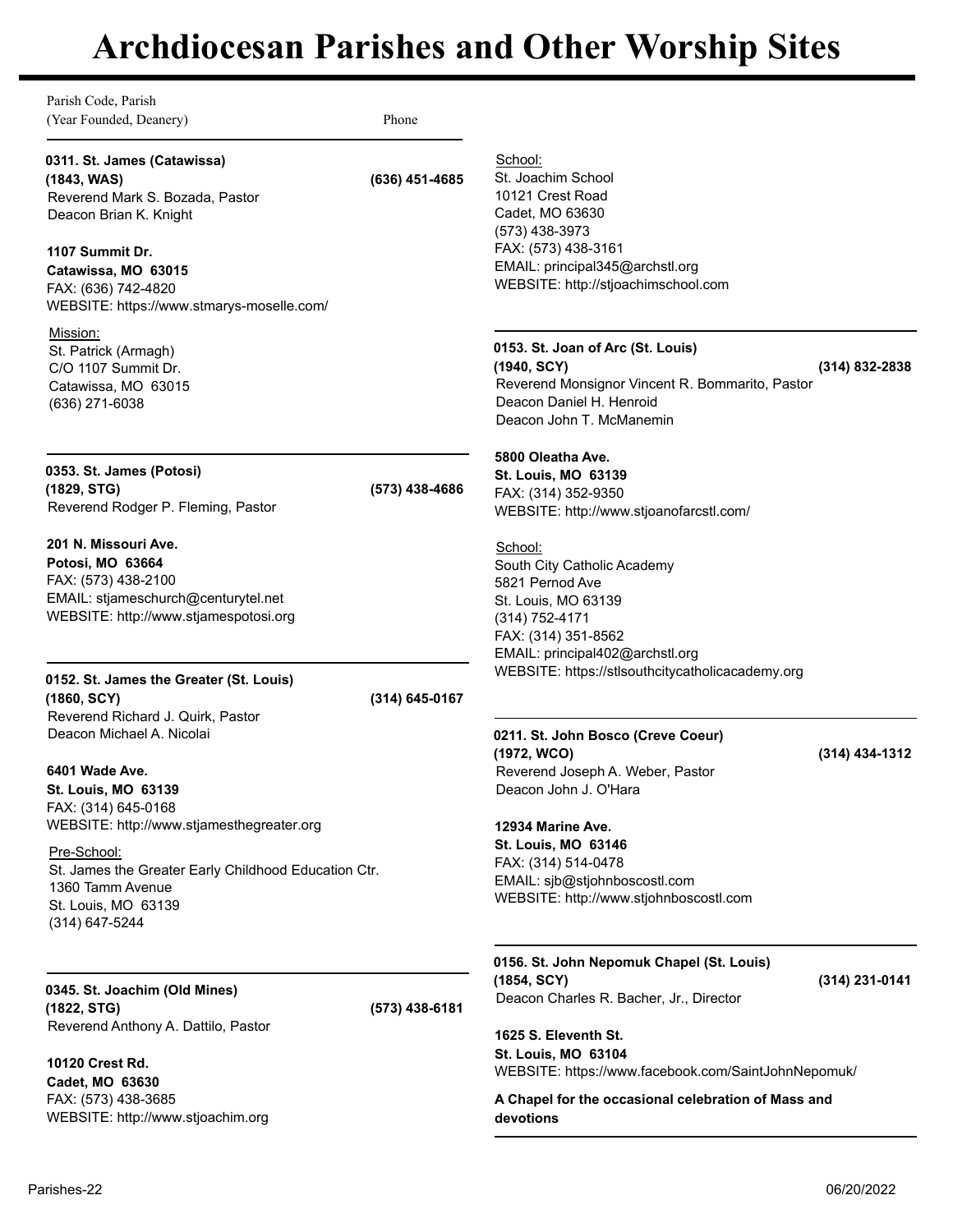Parish Code, Parish (Year Founded, Deanery) Phone

# **0508. St. John Paul II (Affton)**

**(2018, SCO) (314) 353-7629** Reverend Christopher F. Holtmann, Pastor Deacon John W. Beckmann Deacon Leonard A. Sisul Deacon Michael G. Brancato

## **4980 Heege Road**

**St. Louis, MO 63123** EMAIL: stjpstl.org WEBSITE: http://www.stjpstl.org/

Pre-School: Holy Cross Academy - St. John Paul II Campus 7748 Mackenzie Road Affton, MO 63123 (314) 832-4161 FAX: (314) 352-6331 Parish Office: St. John Paul II Parish Office (Affton) 6120 Pebble Hill Drive

St. Louis, MO 63123 (314) 353-7629

**0326. St. John the Baptist (Gildehaus) (1839, WAS) (636) 583-2488** Reverend Timothy J. Foy, Pastor Deacon Randall W. Maune Deacon Randall G. Smith

**5567 Gildehaus Rd. Villa Ridge, MO 63089** FAX: (636) 583-6114 EMAIL: stjohnsgild@yhti.net WEBSITE: https://sjg-parish.org/

School: St. John the Baptist School (Gildehaus) 5579 Gildehaus Road Villa Ridge, MO 63089 (636) 583-2392 FAX: (636) 583-6114 EMAIL: principal326@archstl.org WEBSITE: https://www.sjgschool.org

Parish Center: St. John the Baptist Parish Center

(636) 583-8414

# **0155. St. John the Baptist (St. Louis)**

**(1914, SCY) (314) 353-1255** Reverend Mitchell S. Doyen, Pastor Deacon Dana M. Engelhardt

**4200 Delor St. St. Louis, MO 63116** FAX: (314) 752-3154 EMAIL: rectory@sjbstl.org WEBSITE: http://www.sjbstl.org

**0332. St. John the Beloved Disciple (Imperial) (1869, FES) (636) 296-8061** Reverend Richard V. Coerver, Pastor

**4614 Blue Springs Dr. Imperial, MO 63052** FAX: (636) 296-8067 EMAIL: office@stjohnimperial.org WEBSITE: http://www.saintjohnimperial.org/

School: Holy Child School 2316 Church St. Arnold, MO 63010 (636) 296-0055 FAX: (636) 296-5639 EMAIL: principal302@archstl.org WEBSITE: https://icarnold.com/school

## **0154. St. John, Apostle and Evangelist (St. Louis) (1847, SCY) (314) 421-3467**

Reverend Monsignor Dennis M. Delaney, Pastor

**15 Plaza Sq. St. Louis, MO 63103** FAX: (314) 588-9544 EMAIL: stjohnsae@netzero.net WEBSITE: http://www.stjohnapostleandevangelist.org

**0301. St. Joseph (Apple Creek) (1828, STG) (573) 788-2330** Reverend Patrick J. Christopher, Pastor

**138 St. Joseph Ln. Perryville, MO 63775** FAX: (573) 788-2351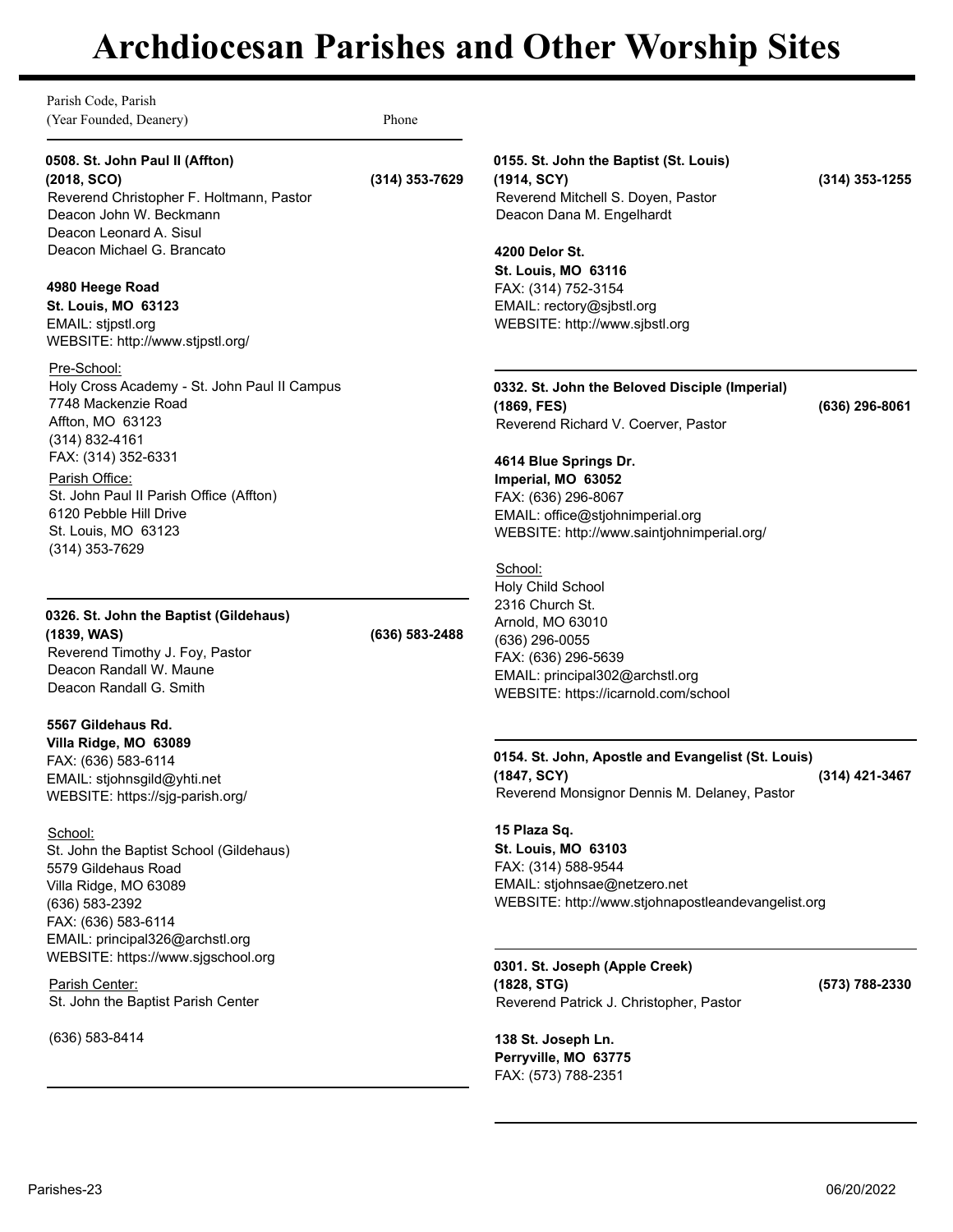| Parish Code, Parish<br>(Year Founded, Deanery)                                                                                                                                                                                                                                                                                                                                                                                                                               | Phone          |                                                                                                                                                                                                                                                                                                                                                                                                                                                                                                                                       |
|------------------------------------------------------------------------------------------------------------------------------------------------------------------------------------------------------------------------------------------------------------------------------------------------------------------------------------------------------------------------------------------------------------------------------------------------------------------------------|----------------|---------------------------------------------------------------------------------------------------------------------------------------------------------------------------------------------------------------------------------------------------------------------------------------------------------------------------------------------------------------------------------------------------------------------------------------------------------------------------------------------------------------------------------------|
| 0308. St. Joseph (Bonne Terre)<br>(1873, STG)<br>Reverend James A. Holbrook, Pastor<br>Deacon Donald Kintz                                                                                                                                                                                                                                                                                                                                                                   | (573) 358-2112 | Convent:<br>St. Joseph Convent (Cottleville)<br>1235 Motherhead Road<br>St. Charles, MO 63304<br>(636) 926-3570                                                                                                                                                                                                                                                                                                                                                                                                                       |
| 15 St. Joseph St.<br>Bonne Terre, MO 63628<br>FAX: (573) 358-4233<br>WEBSITE: http://saintjosephchurch.org/<br>Mission:<br>St. Anne (French Village)<br>C/O 15 St. Joseph St.<br>Bonne Terre, MO 63628<br>(573) 358-2112<br>FAX: (573) 358-4233                                                                                                                                                                                                                              |                | 0322. St. Joseph (Farmington)<br>(1890, STG)<br>(573) 756-4250<br>Very Reverend William C. Thess, V.F., Pastor<br>Deacon Mark A. Byington<br>10 N. Long St.<br>Farmington, MO 63640<br>FAX: (573) 756-6938<br>WEBSITE: https://www.stjosephfarmington.com/                                                                                                                                                                                                                                                                            |
| 0208. St. Joseph (Clayton)<br>(1842, MCO)<br>Reverend Philip J. Bene, J.C.D., Pastor<br>Reverend Michael L. Donald, Retired<br>Deacon Delfin S. Leonardo, Senior Deacon<br>Deacon John J. Stoverink<br>106 N. Meramec Ave.<br>St. Louis, MO 63105<br>FAX: (314) 721-5110<br>WEBSITE: http://www.stjosephclayton.org                                                                                                                                                          | (314) 726-1221 | School:<br>St. Joseph School (Farmington)<br>501 Ste. Genevieve Street<br>Farmington, MO 63640<br>(573) 756-6312<br>FAX: (573) 756-0738<br>EMAIL: principal322@archstl.org<br>WEBSITE: https://stjosephfarmington.com<br>0335. St. Joseph (Imperial)                                                                                                                                                                                                                                                                                  |
| 0316. St. Joseph (Cottleville)<br>(1873, STC)<br>Reverend Monsignor James P. Callahan, Pastor<br>Reverend Dane J Westhoff, Associate Pastor<br>Reverend Alexander M. Nord, Associate Pastor<br>Deacon Thomas A. Burke, III<br>Deacon Michael J. Piva, Retired<br>1355 Motherhead Rd.<br>St. Charles, MO 63304<br>FAX: (636) 926-7341<br>EMAIL: parish@stjoecot.org<br>WEBSITE: http://www.stjoecot.org<br>School:<br>St. Joseph School (Cottleville)<br>1351 Motherhead Road | (636) 441-0055 | (1905, FES)<br>(636) 464-1013<br>Very Reverend Daniel G. Shaughnessy, V.F., Pastor<br>Reverend Jonathan R. Ruzicka, Associate Pastor<br>Deacon John Robert Wolffer<br>Deacon Brian T. Selsor<br>6020 Old Antonia Rd.<br>Imperial, MO 63052<br>FAX: (636) 461-0411<br>EMAIL: agriffard@sjiparish.org<br>WEBSITE: https://www.sjiparish.org/<br>School:<br>St. Joseph School (Imperial)<br>6024 Old Antonia Road<br>Imperial, MO 63052<br>(636) 464-9027<br>EMAIL: principal335@archstl.org<br>WEBSITE: http://www.stjosephimperial.org |
| St. Charles, MO 63304<br>$(636)$ 441-0055<br>FAX: (636) 441-9932<br>EMAIL: principal316@archstl.org<br>WEBSITE: https://stjoecot.org/school                                                                                                                                                                                                                                                                                                                                  |                |                                                                                                                                                                                                                                                                                                                                                                                                                                                                                                                                       |
| Parishes-24                                                                                                                                                                                                                                                                                                                                                                                                                                                                  |                | 06/20/2022                                                                                                                                                                                                                                                                                                                                                                                                                                                                                                                            |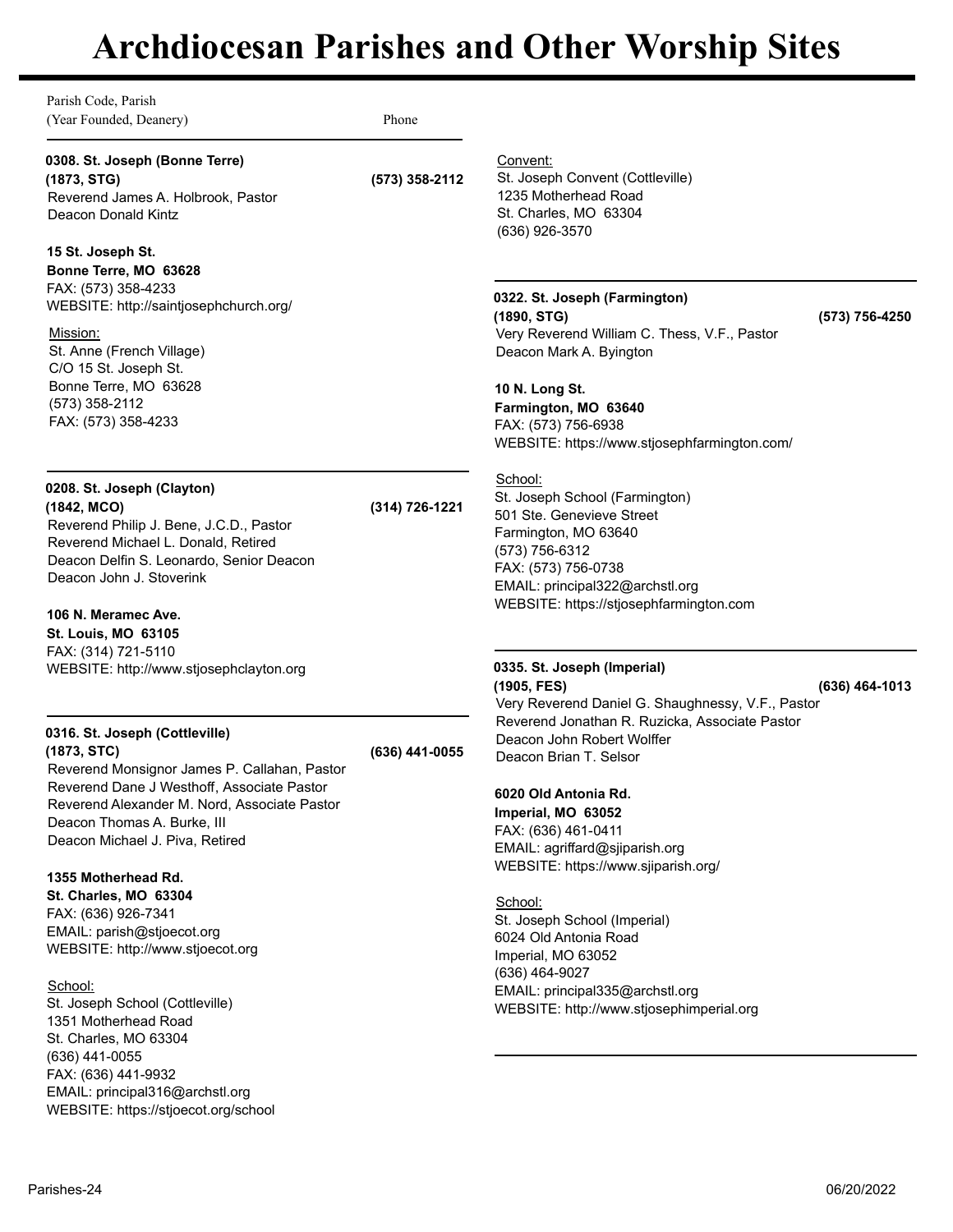Parish Code, Parish (Year Founded, Deanery) Phone

**0334. St. Joseph (Josephville) (1852, STC) (636) 332-6676**

Reverend Robert J. Samson, Pastor Deacon David L. Billing

# **1390 Josephville Rd.**

**Wentzville, MO 63385** FAX: (636) 332-8648 WEBSITE: http://www.stjojo.net/

School:

St. Joseph School (Josephville) 1410 Josephville Road Wentzville, MO 63385 (636) 332-5672 FAX: (636) 332-5693 EMAIL: principal334@archstl.org WEBSITE: http://stjojo.net/elementary-school.html

# **0225. St. Joseph (Manchester)**

**(1865, WCO) (636) 227-5247** Reverend Thomas M. Pastorius, Pastor Reverend Monsignor Francis X. Blood, Senior Associate Pastor Deacon Jimmy D. Broyles Deacon Daniel R. Donnelly Deacon George A. Miller Deacon John \*Jack\* M. Burke

# **567 St. Joseph Ln.**

**Manchester, MO 63021** FAX: (636) 391-8393 WEBSITE: http://www.stjoemanchester.org

Pre-School: St. Joseph Early Childhood Learning Center 555 St. Joseph Lane Manchester, MO 63021 (636) 391-1253

**0341. St. Joseph (Neier) (1881, WAS) (636) 583-2806** Reverend Thomas J. Wissler, Pastor

**2401 Neier Rd. Union, MO 63084** FAX: (636) 583-0627 WEBSITE: http://stjosephneier.com/ **0366. St. Joseph (Tiff) (1905, STG) (573) 438-6181** Reverend Anthony A. Dattilo, Administrator

**C/O 10120 Crest Rd. Cadet, MO 63630** FAX: (573) 438-3685

**0374. St. Joseph (Zell) (1845, STG) (573) 883-3481** Reverend Henry K Purcell, Pastor Deacon Allen B. Engelmann

**11824 Zell Rd. Ste. Genevieve, MO 63670** FAX: (573) 883-7829 WEBSITE: http://www.stjosephzell.org/

School: St. Joseph School (Zell) 11822 Zell Road Ste. Genevieve, MO 63670 (573) 883-5097 FAX: (573) 883-5097 EMAIL: principal374@archstl.org WEBSITE: http://www.stjosephzell.org

**0157. St. Joseph, Shrine of (St. Louis) (1844, NCY) (314) 231-9407** Reverend Dale P. Wunderlich, Rector

**1220 N. Eleventh St. St. Louis, MO 63106** FAX: (314) 231-0802 WEBSITE: http://www.shrineofstjoseph.org

**0158. St. Joseph-Croatian (St. Louis) (1904, SCY) (314) 771-0958** Reverend Stjepan Pandzic, O.F.M., Pastor

**2112 S. Twelfth St. St. Louis, MO 63104** FAX: (314) 771-0958 WEBSITE: http://www.stjosephcroatiancatholicchurch.com/

**Personal Parish for those of Croatian language and** 

**heritage.**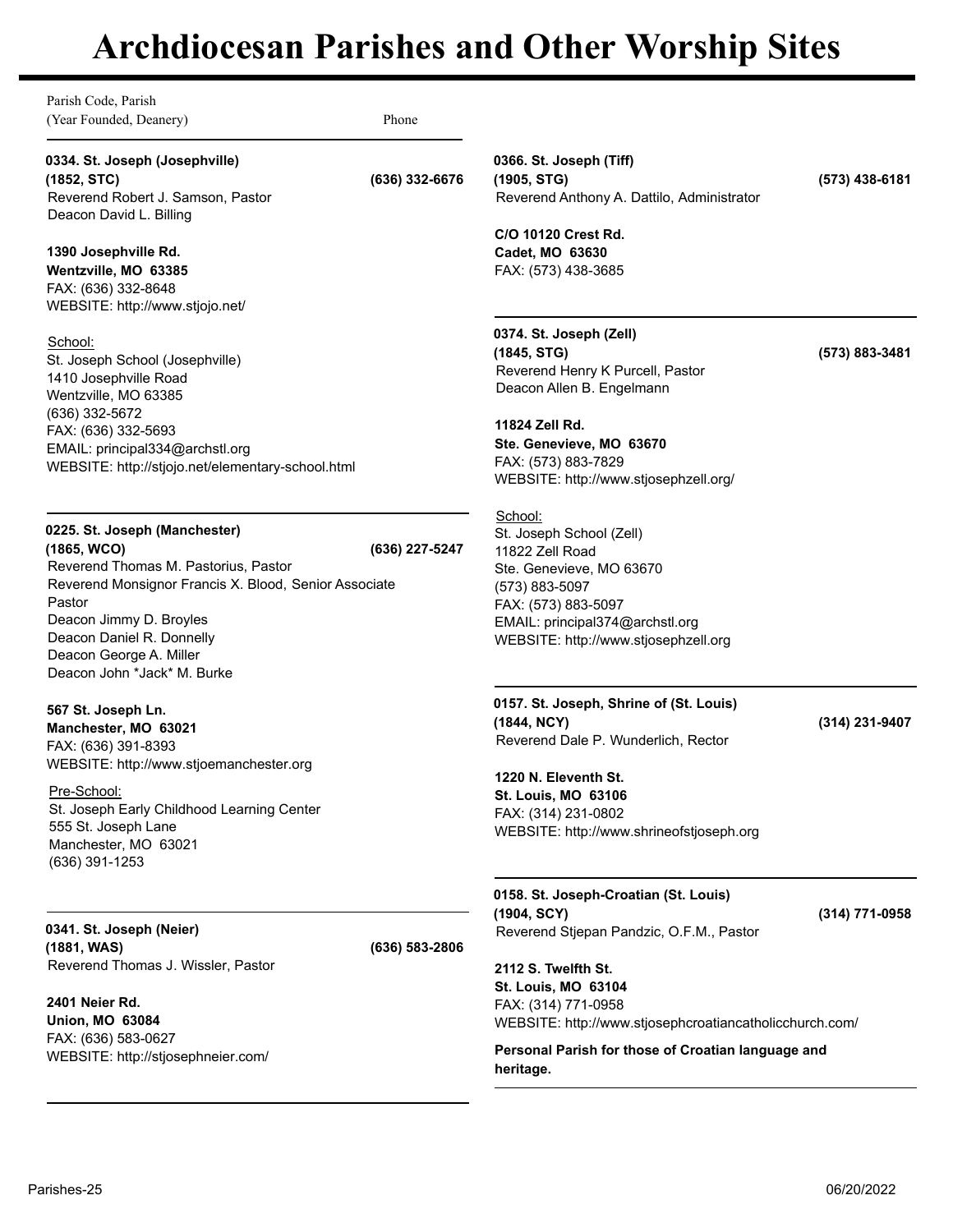Parish Code, Parish (Year Founded, Deanery) Phone

# **0261. St. Jude (Overland)**

**(1953, NCO) (314) 428-2262** Reverend James C. Gray, Pastor Deacon Samuel H. Lee

# **2218 N. Warson Rd.**

**St. Louis, MO 63114** WEBSITE: http://stjudecatholicchurchstl.org

# **0294. St. Justin Martyr (Sunset Hills)**

**(1964, SCO) (314) 843-8482** Reverend William G. Kempf, Pastor Reverend John J. Johnson, Retired Deacon Mark J. Jaeger

## **11910 Eddie and Park Rd.**

**St. Louis, MO 63126** FAX: (314) 843-8507 WEBSITE: http://www.stjustinmartyr.org/

School:

St. Justin Martyr School 11914 Eddie and Park Road St. Louis, MO 63126 (314) 843-6447 FAX: (314) 843-9257 EMAIL: principal294@archstl.org WEBSITE: http://stjustinmartyr.org/186067/st-justin-martyr-s chool/

# **0337. St. Lawrence (Lawrenceton) (1872, STG) (573) 483-2555**

Reverend Michael J. Benz, Pastor

WEBSITE: http://www.stlukestl.org

**C/O 40 St. Agnes Dr. P.O. Box 124 Bloomsdale, MO 63627** FAX: (573) 483-9497 WEBSITE: http://www.stagnesandstlawrence.org

**0237. St. Luke the Evangelist (Richmond Heights) (1914, MCO) (314) 644-2144** Reverend Peter M. Blake, Pastor Deacon David Osmack

**7230 Dale Ave. St. Louis, MO 63117**

# **0289. St. Margaret Mary Alacoque (Mehlville) (1962, SCO) (314) 487-2522**

Reverend Monsignor Norbert A. Ernst, Pastor Reverend Samuel O Inameti, Associate Pastor Reverend Monsignor William J. Leach, Retired Deacon Andrew C. Daus Deacon Robert J. Orr, Retired

# **4900 Ringer Rd.**

**St. Louis, MO 63129** FAX: (314) 487-4475 WEBSITE: https://www.smmaparish.org/

### School:

St. Margaret Mary Alacoque School 4900 Ringer Road St. Louis, MO 63129 (314) 487-1666 FAX: (314) 487-4475 EMAIL: principal289@archstl.org WEBSITE: https://smmaschool.org

# **0164. St. Margaret of Scotland (St. Louis) (1900, SCY) (314) 776-0363**

**3854 Flad Ave. St. Louis, MO 63110** FAX: (314) 776-0364 WEBSITE: http://www.stmargaretstl.org

Reverend John R. Vien, Pastor

School: St. Margaret of Scotland School 3964 Castleman Avenue St. Louis, MO 63110 (314) 776-7837 EMAIL: principal164@archstl.org WEBSITE: https://www.stmargaretstl.org/school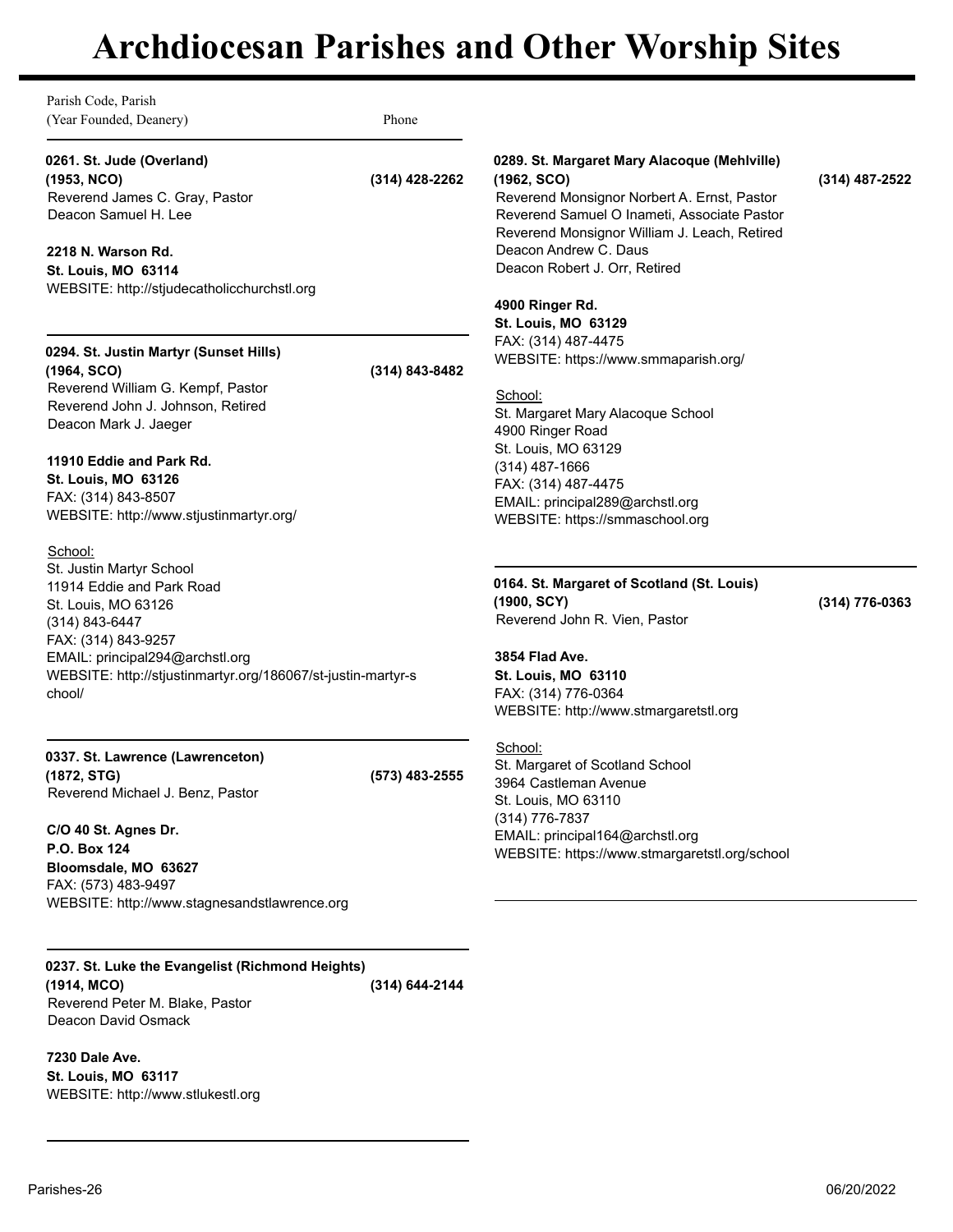Parish Code, Parish (Year Founded, Deanery) Phone

**0272. St. Mark (Lemay)**

**(2003, SCO) (314) 743-8600** Reverend Brian E. Hecktor, Pastor Deacon Richard H. Rosenkoetter

# **4200 Ripa Ave.**

**St. Louis, MO 63125** FAX: (314) 743-8618 WEBSITE: http://www.stmarkstl.com

School: St. Mark School 4220 Ripa Avenue St. Louis, MO 63125 (314) 743-8640 FAX: (314) 743-8690 EMAIL: principal272@archstl.org WEBSITE: http://www.stmarkstl.com/st-mark-catholic-school

# **0290. St. Martin De Porres (Hazelwood)**

**(1962, NCO) (314) 895-1100** Reverend Lijo Stephen Kallarackal, Pastor Deacon David J. Pacino Deacon Edward R. Beirne, Retired

**615 Dunn Rd.**

**Hazelwood, MO 63042** FAX: (314) 895-5992 WEBSITE: http://www.stmartindeporresstl.com

**0224. St. Martin of Tours (Lemay) (1939, SCO) (314) 544-5664** Reverend Noah A. Waldman, Pastor

**610 W. Ripa Ave. St. Louis, MO 63125** FAX: (314) 631-3118 WEBSITE: http://www.stmartinoftours.com/

**0327. St. Mary (Hawk Point) (1919, STC) (636) 338-4331** Reverend John A Keenoy, Pastor

**P.O. Box 205 Hawk Point, MO 63349** FAX: (636) 338-4007 EMAIL: marysrectory@centurytel.net

Parish Center: St. Mary Parish Center Highway 47 & Washington Hawk Point, MO 63349 (636) 338-4042

# **0204. St. Mary Magdalen (Brentwood)**

**(1912, MCO) (314) 961-8400** Reverend Monsignor Timothy P. Cronin, Pastor Reverend Monsignor James J. Ramacciotti, J.C.L., In Residence Deacon William A. Preiss

**2618 Brentwood Blvd. St. Louis, MO 63144**

Deacon Daniel D. Fitzgerald

FAX: (314) 961-7019 WEBSITE: http://www.stmmchurch.com/

School: St. Mary Magdalen School 8750 Magdalen Avenue Brentwood, MO 63144 (314) 961-0149 FAX: (314) 961-7208 EMAIL: principal204@archstl.org WEBSITE: http://www.stmmschool.com

**0166. St. Mary Magdalen (Church of the Magdalen) (St. Louis) (1919, SCY) (314) 352-2111** Reverend Brian S. Fallon, Pastor Deacon William G. Weiss

**4924 Bancroft Ave. St. Louis, MO 63109** FAX: (314) 481-7661 WEBSITE: http://www.magdalen.org/

**0340. St. Mary of Perpetual Help (Moselle) (1905, WAS) (636) 451-4685** Reverend Mark S. Bozada, Pastor Deacon Brian K. Knight

**1587 Highway AM Villa Ridge, MO 63089** FAX: (636) 742-4820 WEBSITE: http://www.stmarys-moselle.com/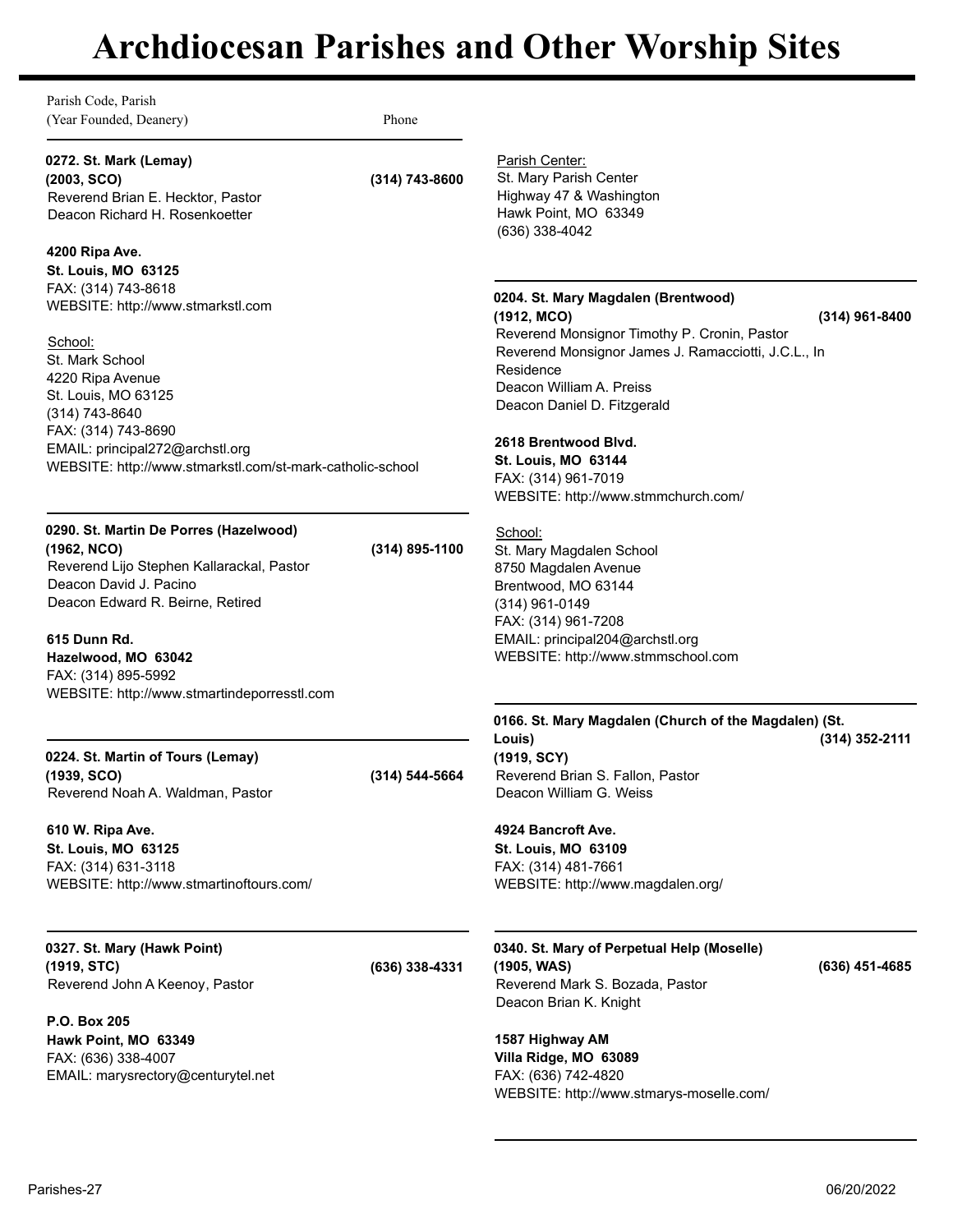| Parish Code, Parish<br>(Year Founded, Deanery)                                                                                                                                                                     | Phone              |                                                                                                                                                                             |                  |
|--------------------------------------------------------------------------------------------------------------------------------------------------------------------------------------------------------------------|--------------------|-----------------------------------------------------------------------------------------------------------------------------------------------------------------------------|------------------|
| 0168. St. Mary of Victories Chapel (St. Louis)<br>(1843, SCY)<br>Reverend Brian W. Harrison, O.S., Chaplain                                                                                                        | (314) 231-8101     |                                                                                                                                                                             |                  |
| 744 South 3rd Street<br>St. Louis, MO 63102<br>WEBSITE: http://www.smov.info                                                                                                                                       |                    | 0306. St. Maurus (Biehle)<br>(1870, STG)<br>Reverend Patrick J. Christopher, Pastor<br>10198 Highway B<br>Perryville, MO 63775<br>FAX: (573) 788-2351                       | (573) 788-2330   |
| 0169. St. Matthew the Apostle (St. Louis)<br>(1893, NCY)                                                                                                                                                           | $(314) 531 - 6443$ |                                                                                                                                                                             |                  |
| Ms. Cheryl Archibald, Parish Life Coordinator<br>Reverend Timothy M. McMahon, S.J., Pastoral Associate                                                                                                             |                    | 0242. St. Michael the Archangel (Shrewsbury)<br>(1895, MCO)<br>Reverend Donald E. Henke, Pastor                                                                             | $(314)$ 647-5611 |
| 2715 N. Sarah St.<br>St. Louis, MO 63113<br>FAX: (314) 533-7318                                                                                                                                                    |                    | Most Reverend Mark S. Rivituso, J.C.L., V.G., In Residence<br>Deacon Dale J. Follen                                                                                         |                  |
| WEBSITE: http://www.stmatthewtheapostle.org                                                                                                                                                                        |                    | 7622 Sutherland Ave.<br>St. Louis, MO 63119                                                                                                                                 |                  |
| School:<br>St. Louis Catholic Academy<br>4720 Carter Ave.                                                                                                                                                          |                    | EMAIL: rectory@stmike.org<br>WEBSITE: http://www.stmike.org/                                                                                                                |                  |
| St. Louis, MO 63115<br>$(314)$ 389-0401<br>FAX: (314) 385-3914<br>EMAIL: principal444@archstl.org<br>WEBSITE: http://www.slca-stl.org                                                                              |                    | School:<br>Holy Cross Academy - St. Michael the Archangel Campus<br>7630 Sutherland Avenue<br>St. Louis, MO 63119<br>(314) 647-7159<br>FAX: (314) 644-1433                  |                  |
| 0281. St. Matthias (Lemay)<br>(1959, SCO)<br>Reverend Dennis R. Port, Pastor<br>Deacon Jesus I. Gatmaitan                                                                                                          | (314) 892-5109     | EMAIL: principal242@archstl.org<br>WEBSITE: http://www.holycross-stl.org<br>Parish Office:<br>St. Michael the Archangel (Shrewsbury) Parish Office<br>7667 Lansdowne Avenue |                  |
| 796 Buckley Rd.<br>St. Louis, MO 63125<br>FAX: (314) 892-0629<br>EMAIL: st.matthias@sbcglobal.net<br>WEBSITE: http://www.stmatthiastheapostle.org                                                                  |                    | Shrewsbury, MO 63119<br>(314) 647-5611                                                                                                                                      |                  |
| School:<br>St. Francis of Assisi School<br>4550 Telegraph Road<br>St. Louis, MO 63129<br>(314) 487-5736<br>FAX: (314) 416-7118<br>EMAIL: principal232@archstl.org<br>WEBSITE: http://sfastl.org/elementary-school/ |                    |                                                                                                                                                                             |                  |
| Convent:<br>St. Matthias Convent<br>798 Buckley Road<br>St. Louis, MO 63125                                                                                                                                        |                    |                                                                                                                                                                             |                  |

(314) 892-7502 FAX: (314) 487-1412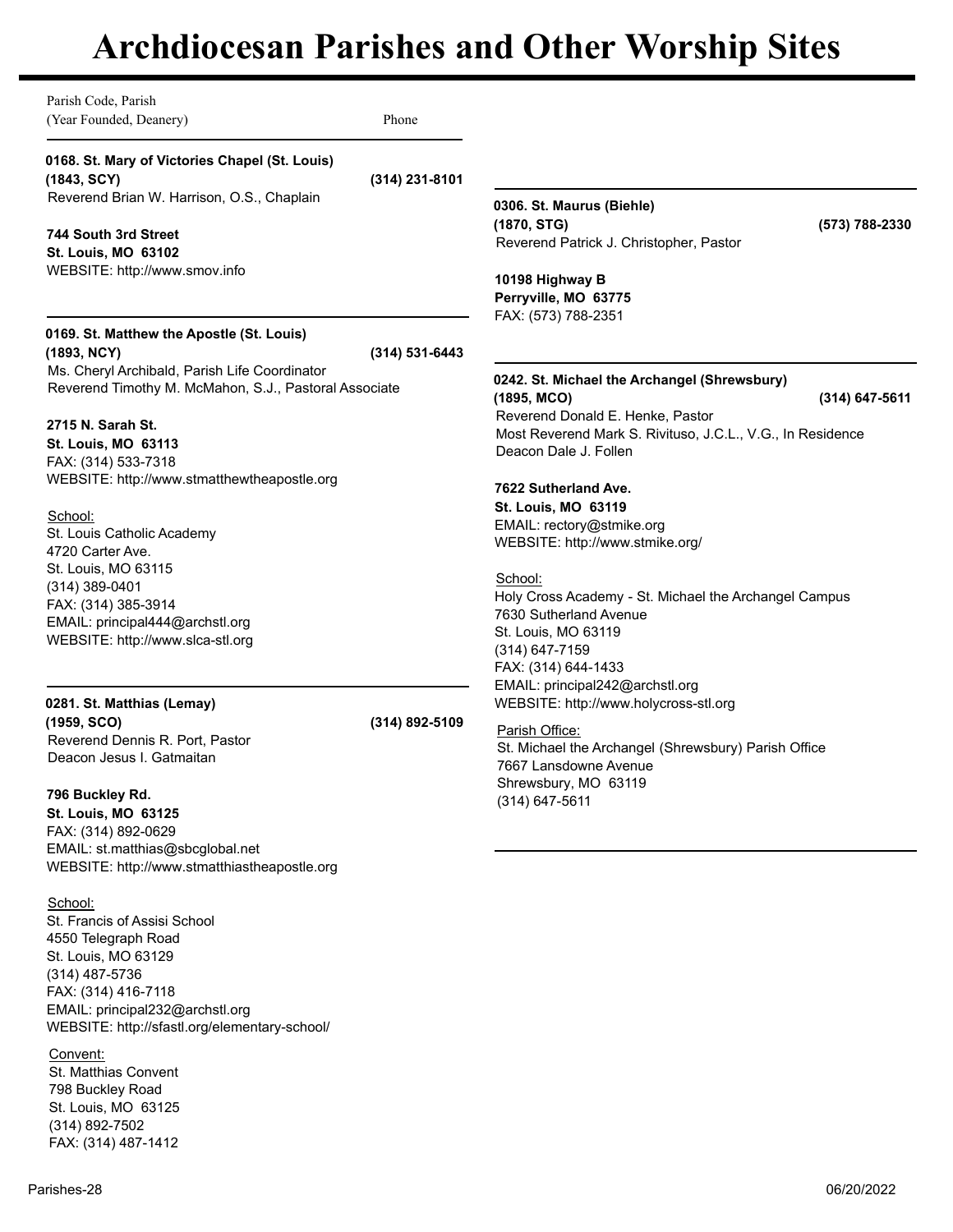Parish Code, Parish (Year Founded, Deanery) Phone

### **0210. St. Monica (Creve Coeur) (1872, WCO) (314) 434-4211**

Reverend Thomas W. Wyrsch, Pastor Reverend Timothy M. Foley, Retired Deacon Carl J. Sommer Deacon William G. Smith

## **12136 Olive Blvd.**

**St. Louis, MO 63141** FAX: (314) 434-5978 WEBSITE: http://www.stmonicastl.org

### School:

St. Monica School 12132 Olive Blvd. St. Louis, MO 63141 (314) 434-2173 FAX: (314) 434-7689 EMAIL: principal210@archstl.org WEBSITE: https://stmonicastl.org/school

### Convent:

St. Monica Convent 12140 Olive Blvd. St. Louis, MO 63141 (314) 434-5622

### **0171. St. Nicholas (St. Louis) (1865, NCY) (314) 231-2860** Reverend Arthur J. Cavitt, Pastor

**701 N. 18th St. St. Louis, MO 63103** FAX: (314) 241-9823 EMAIL: stnickscatholicchurch@gmail.com WEBSITE: http://stnickscatholicchurch.com

# **0296. St. Norbert (Florissant) (1965, NCO) (314) 831-3874**

Reverend Peter Faimega, Parochial Administrator Deacon William Twellman Deacon David A. Felber

## **16455 New Halls Ferry Rd.**

**Florissant, MO 63031** FAX: (314) 830-3586 WEBSITE: http://www.saintnorbert.com

# School:

All Saints Academy - St. Norbert Campus 16475 New Halls Ferry Road Florissant, MO 63031 (314) 839-0948 FAX: (314) 839-3053 EMAIL: principal296@archstl.org WEBSITE: https://www.saintnorbert.com/school.html

# **0372. St. Patrick (Wentzville)**

**(1905, STC) (636) 332-9225** Very Reverend Brian R. Fischer, V.F., Pastor Reverend David P. Skillman, Senior Associate Pastor Reverend Gerson A Parra Meza, Associate Pastor Deacon Kirk A. Lackas Deacon James P. Davies Deacon Patrick J. Rankin

# **405 S. Church St.**

**Wentzville, MO 63385** FAX: (636) 887-2055 EMAIL: bulletin@stpatsch.org WEBSITE: http://www.stpatrickwentzville.org

## School:

St. Patrick School 701 S. Church Street Wentzville, MO 63385 (636) 332-9913 FAX: (636) 887-2065 EMAIL: principal372@archstl.org WEBSITE: https://www.stpatrickwentzville.org

### **0305. St. Paul (Berger) (1858, WAS) (573) 237-3372** Reverend John C. Deken, Pastor Deacon H. Wayne Groner

**C/O 603 Miller St. New Haven, MO 63068** FAX: (573) 237-3372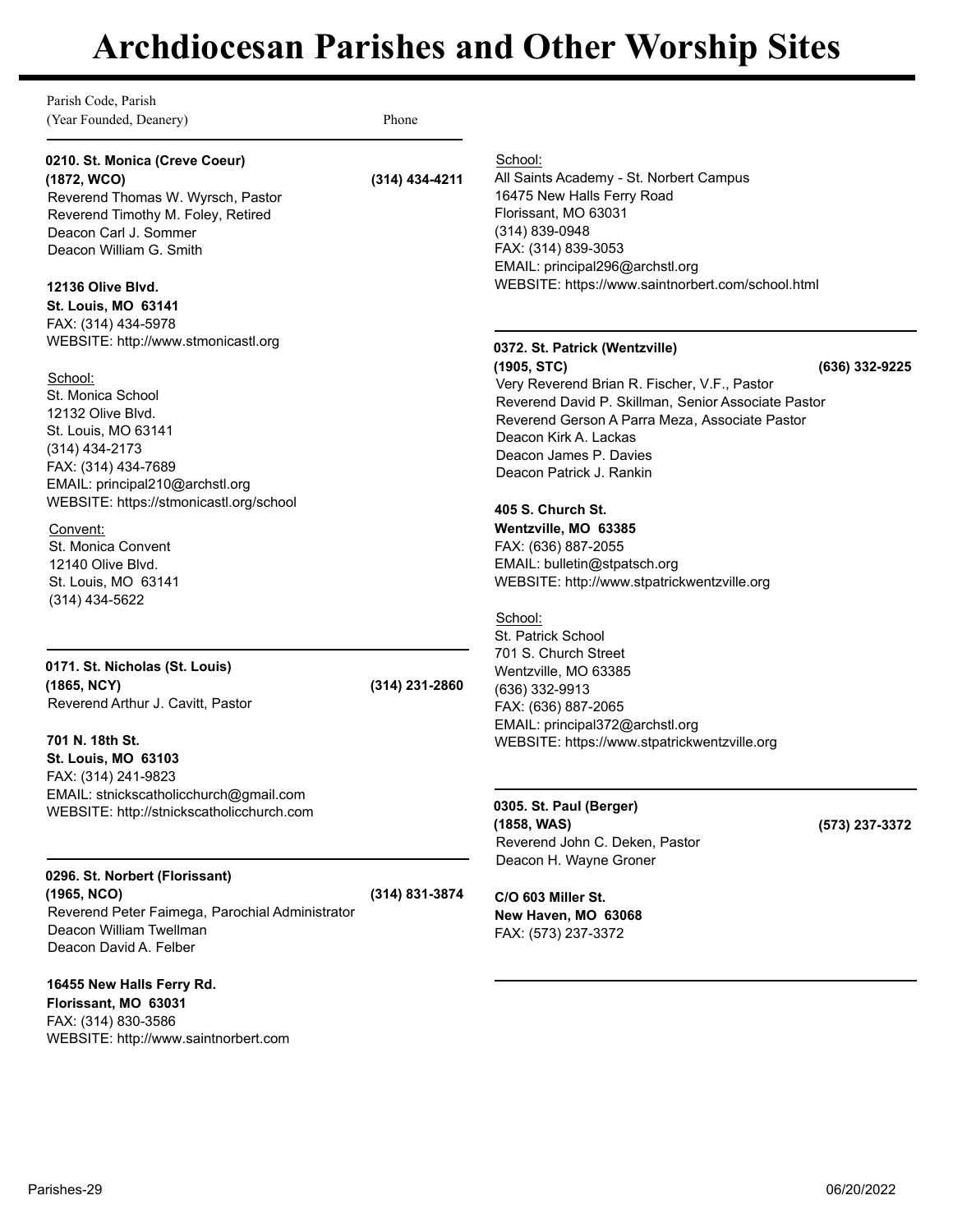Parish Code, Parish (Year Founded, Deanery) Phone

# **0213. St. Paul (Fenton)**

**(1907, SCO) (636) 343-1234** Reverend Monsignor Kevin G. Callahan, Pastor Reverend Scott L Scheiderer, Associate Pastor Deacon Anthony G. Shipp Deacon R. Paul Crafts

## **15 Forest Knoll Dr.**

**Fenton, MO 63026** FAX: (636) 343-4809 EMAIL: stpo@stpfenton.org WEBSITE: http://www.stpaulfenton.org/

### School:

St. Paul School (Fenton) 465 New Smizer Mill Road Fenton, MO 63026 (636) 343-4333 FAX: (636) 343-1769 EMAIL: principal213@archstl.org WEBSITE: http://stpaulcatholicschoolfenton.org

# **0361. St. Paul (St. Paul)**

**(1849, STC) (636) 978-1900** Reverend Gerald J. Blessing, Pastor Deacon Robert J. Marischen

# **1223 Church Rd.**

**O'Fallon, MO 63366** FAX: (636) 978-1400 EMAIL: parishcenter@st-paulchurch.org WEBSITE: http://www.st-paulchurch.org/

School: St. Paul School (St. Paul) 1235 Church Road St. Paul, MO 63366 (636) 978-1900 FAX: (636) 978-1944 EMAIL: principal361@archstl.org WEBSITE: https://school.st-paulchurch.org

# **0220. St. Peter (Kirkwood)**

**(1832, MCO) (314) 966-8600** Reverend Matthew L. O'Toole, Pastor Reverend Charles J. Archer, Associate Pastor Deacon Richard L. Renard Deacon John W. Komotos

**243 W. Argonne Dr. Kirkwood, MO 63122** FAX: (314) 966-5721 WEBSITE: http://www.stpeterkirkwood.org

School: St. Peter School 215 N. Clay Street Kirkwood, MO 63122 (314) 821-0460 FAX: (314) 821-0833 EMAIL: principal220@archstl.org

# **0357. St. Peter (St. Charles)**

**(1850, STC) (636) 946-6641** Reverend John M. Seper, Pastor Reverend Edward J. Voltz, In Residence Reverend Frederick A. Meyer, Retired Deacon Fred M. Haehnel, J.D. Deacon Timothy H. Dallas Deacon Lawrence R. Boldt

WEBSITE: http://stpeterkirkwood.org/School

# **221 First Capitol Dr.**

**St. Charles, MO 63301** FAX: (636) 946-9789 WEBSITE: http://www.stpstc.org

### School:

Seton Regional Catholic School 1 Seton Ct. St. Charles, MO 63303 (636) 946-6716 FAX: (636) 946-2670 EMAIL: principal389@archstl.org WEBSITE: https://setonrcs.org

### Pre-School:

St. Peter Early Learning Center 333 S. Second Street St. Charles, MO 63301 (636) 947-9669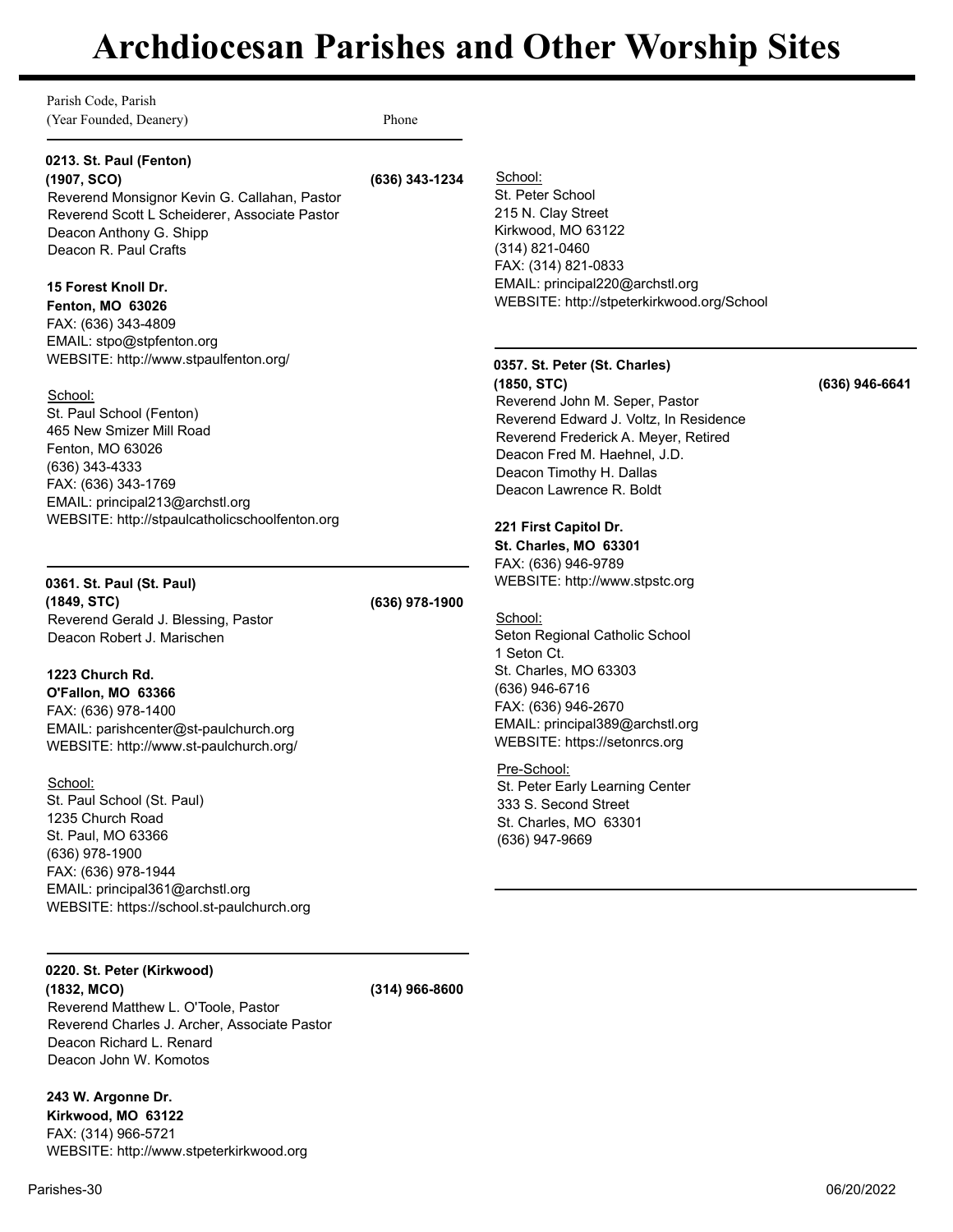Parish Code, Parish (Year Founded, Deanery) Phone

**0175. St. Pius V (St. Louis)**

**(1905, SCY) (314) 772-1525** Very Reverend Paul J. Niemann, V.F., Pastor Reverend Stephen En Suan Lian, In Residence Deacon Patrick J. McCruden

### **3310 S. Grand Blvd.**

**St. Louis, MO 63118** FAX: (314) 772-5615 WEBSITE: http://www.stpiusv.org

### School:

St. Frances Cabrini Academy 3022 Oregon Ave. St. Louis, MO 63118 (314) 776-0883 FAX: (314) 776-4912 EMAIL: principal485@archstl.org WEBSITE: http://www.cabriniacademy.org/

### Convent:

St. Pius V Convent 3522 Utah Street St. Louis, MO 63118 (314) 773-9080

# **0186. St. Raphael the Archangel (St. Louis) (1950, SCY) (314) 352-8100**

Reverend John W. Mayo, Pastor Reverend Monsignor Dennis R. Stehly, V.G., In Residence

## **6047 Bishops Pl.**

**St. Louis, MO 63109** FAX: (314) 353-6603 WEBSITE: http://www.straphaelarchangel.org/

# School:

St. Raphael the Archangel School 6000 Jamieson Avenue St. Louis, MO 63109 (314) 352-9474 FAX: (314) 351-7477 EMAIL: principal186@archstl.org WEBSITE: https://school.straphaelarchangel.org

#### **0292. St. Richard (Creve Coeur) (1963, MCO) (314) 432-6224** Reverend Eugene G Robertson, Pastor Deacon John A. Bischof

**11223 Schuetz Rd. St. Louis, MO 63146** FAX: (314) 432-6030 EMAIL: cmschuetz@strichardstl.org WEBSITE: http://www.strichardstl.org

# **0249. St. Rita (Vinita Park)**

**(1914, NCO) (314) 428-4845**

Deacon David I. Harpring, Parish Life Coordinator Very Reverend Monsignor Michael E. Turek, V.F., Canonical Pastor

# **8240 Washington St.**

**St. Louis, MO 63114** FAX: (314) 736-1660

School: Christ the King School 7324 Balson Avenue University City, MO 63130 (314) 725-5855 FAX: (314) 725-5981 EMAIL: principal245@archstl.org WEBSITE: http://www.ctkstl.com

### **0382. St. Robert Bellarmine (St. Charles) (1963, STC) (636) 946-6799**

Deacon Philip A. King, Parish Life Coordinator Very Reverend Brian R. Fischer, V.F., Canonical Pastor Reverend Mark G. Whitman, Part-Time Senior Associate Pastor Reverend Monsignor Raymond A. Hampe, Ph.D., Retired Deacon Joseph C. Meiergerd Deacon Manolo Rivera

# **1424 S. First Capitol Dr.**

**St. Charles, MO 63303** WEBSITE: http://www.strbellarmine.com/

School: Seton Regional Catholic School 1 Seton Ct. St. Charles, MO 63303 (636) 946-6716 FAX: (636) 946-2670 EMAIL: principal389@archstl.org WEBSITE: https://setonrcs.org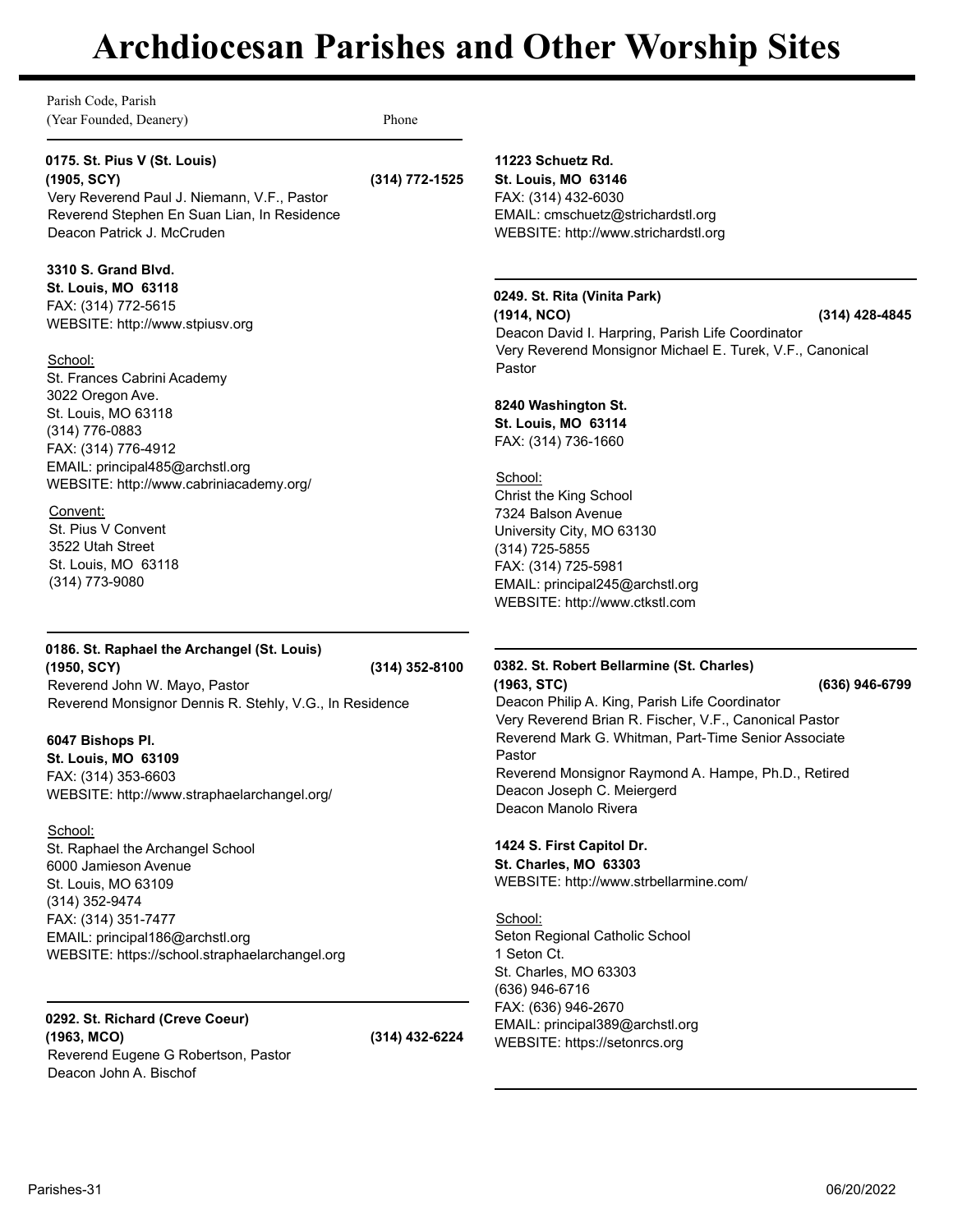| Parish Code, Parish<br>(Year Founded, Deanery)                                                                                                                                       | Phone          |                                                                                                                                                                                                                                                      |                  |
|--------------------------------------------------------------------------------------------------------------------------------------------------------------------------------------|----------------|------------------------------------------------------------------------------------------------------------------------------------------------------------------------------------------------------------------------------------------------------|------------------|
| 0177. St. Roch (St. Louis)<br>(1911, SCY)<br>Reverend Monsignor Salvatore E. Polizzi, Pastor                                                                                         | (314) 721-6340 | 0504. St. Rose Philippine Duchesne (Florissant)<br>(2005, NCO)<br>Reverend John C. Nickolai, Pastor                                                                                                                                                  | (314) 837-3410   |
| 6052 Waterman Blvd.                                                                                                                                                                  |                | Deacon Dennis J. Barbero<br>Deacon William P. Johnson                                                                                                                                                                                                |                  |
| <b>St. Louis, MO 63112</b><br>FAX: (314) 721-1656<br>WEBSITE: http://www.strochparish.com/<br>School:                                                                                |                | 1210 Paddock Dr.<br>Florissant, MO 63033<br>FAX: (314) 837-6628<br>WEBSITE: http://www.strpdparish.org                                                                                                                                               |                  |
| St. Roch School<br>6040 Waterman Blvd.<br>St. Louis, MO 63112<br>(314) 721-2595<br>FAX: (314) 721-1656<br>EMAIL: principal177@archstl.org<br>WEBSITE: https://www.gostroch.com/about |                | School:<br>All Saints Academy - St. Rose Philippine Duchesne Campus<br>3500 St. Catherine<br>Florissant, MO 63033<br>$(314)$ 921-3023<br>FAX: (314) 921-6724<br>EMAIL: principal504@archstl.org<br>WEBSITE: https://www.allsaintsacademystl.org/SRPD |                  |
| 0319. St. Rose of Lima (DeSoto)<br>(1866, FES)                                                                                                                                       | (636) 337-2212 |                                                                                                                                                                                                                                                      |                  |
| Reverend Alexander R. Anderson, Pastor<br>Deacon Terry M. Baldwin                                                                                                                    |                | 0284. St. Sabina (Florissant)<br>(1960, NCO)<br>Very Reverend Monsignor Mark C. Ullrich, V.F., Pastor                                                                                                                                                | $(314)$ 837-1365 |
| 504 S. Third St.<br>Desoto, MO 63020                                                                                                                                                 |                | Reverend Joseph W. Banden, Retired<br>Deacon Gerard M. Lauterwasser                                                                                                                                                                                  |                  |
| FAX: (636) 337-2394<br>WEBSITE: http://www.stroseparish.info                                                                                                                         |                | 1365 Harkee Dr.<br>Florissant, MO 63031                                                                                                                                                                                                              |                  |
| School:<br>St. Rose of Lima School (DeSoto)<br>523 South 4th St.<br>DeSoto, MO 63020<br>(636) 337-7855                                                                               |                | FAX: (314) 837-7680<br>WEBSITE: http://www.stsabina.com/                                                                                                                                                                                             |                  |
| FAX: (636) 337-2394<br>EMAIL: principal319@archstl.org<br>WEBSITE: http://www.stroseoflimadesoto.org                                                                                 |                |                                                                                                                                                                                                                                                      |                  |
| 0364. St. Rose of Lima (Silver Lake)<br>(1855, STG)<br>Reverend Joseph C. Geders, C.M., Pastor                                                                                       | (573) 547-4300 |                                                                                                                                                                                                                                                      |                  |

**c/o 1010 Rosati Ct. Perryville, MO 63775** FAX: (573) 547-4145

se-of-Lima-Home/

EMAIL: svdepaul@svdepaul.org

WEBSITE: http://www.svdepaul.org/St.-Rose-of-Lima/St.-Ro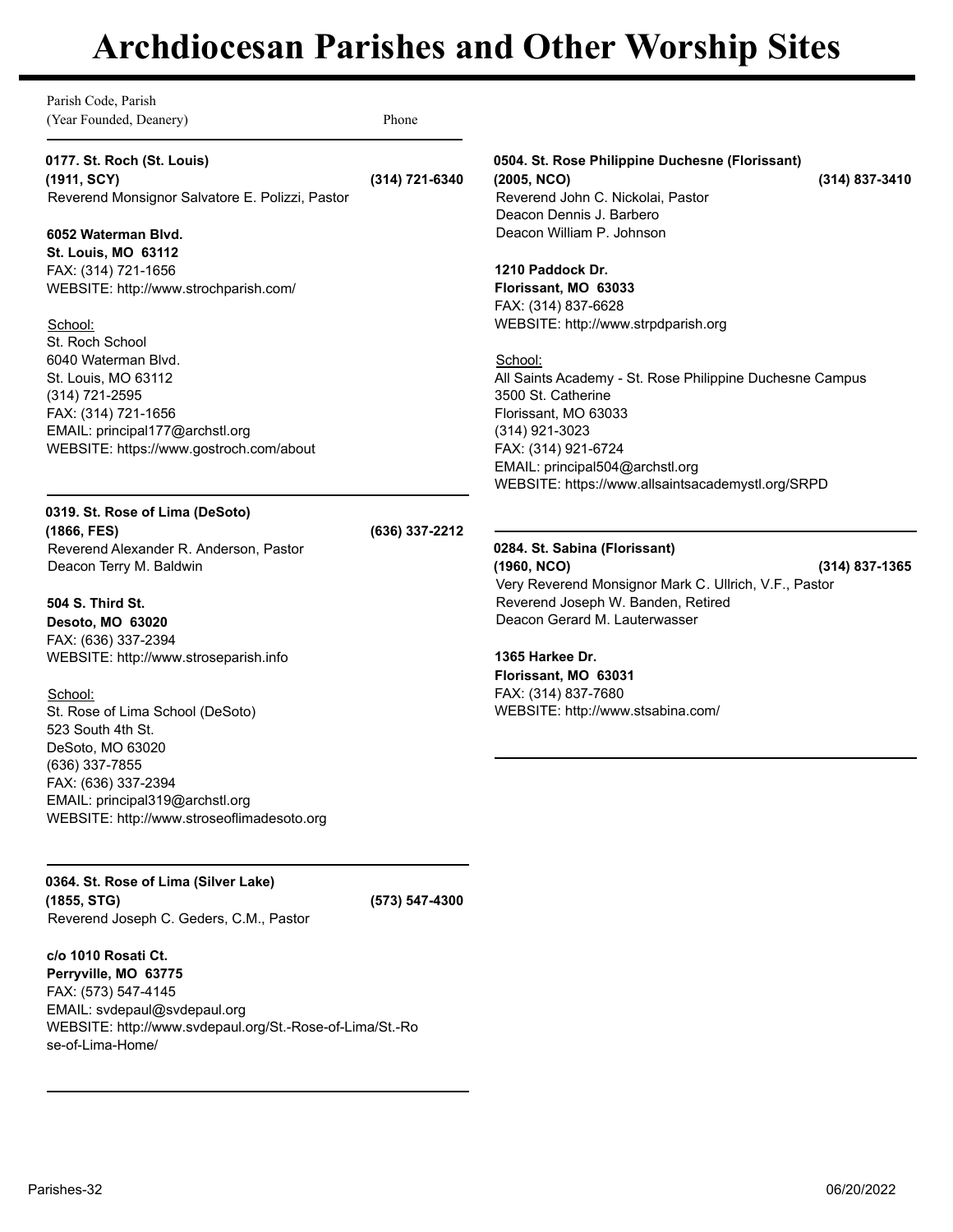Parish Code, Parish (Year Founded, Deanery) Phone

# **0282. St. Simon the Apostle (Green Park) (1959, SCO) (314) 842-3848**

Reverend Bradley E. Modde, Pastor Reverend Clark B. Maes, Senior Associate Pastor Reverend Thomas J. Santen, Retired Deacon David M. Camden

## **11011 Mueller Rd.**

**St. Louis, MO 63123** FAX: (314) 842-9829 WEBSITE: http://www.stsimonchurch.org

### School:

St. Simon the Apostle School 11019 Mueller Road St. Louis, MO 63123 (314) 842-3848 FAX: (314) 849-6355 EMAIL: principal282@archstl.org WEBSITE: https://stsimonchurch.org

**0354. St. Stephen (Richwoods) (1841, FES) (573) 678-2207** Reverend Robert D. Knight, Pastor

**11514 Highway A, P.O. Box 233 Richwoods, MO 63071** FAX: (573) 678-2380 WEBSITE: http://www.ststephenrichwoodsmo.com

### **0181. St. Stephen Protomartyr (St. Louis) (1926, SCY) (314) 481-1133** Reverend Ronald J. Hopmeir, Pastor

**3949 Wilmington Ave. St. Louis, MO 63116** FAX: (314) 481-6036 EMAIL: stephenprossp@gmail.com WEBSITE: http://www.saintstephenstl.org

School: St. Stephen Protomartyr School 3929 Wilmington Avenue St. Louis, MO 63116 (314) 752-4700 FAX: (314) 752-5165 EMAIL: principal181@archstl.org WEBSITE: https://saintstephenstl.org/school **0325. St. Theodore (Flint Hill) (1883, STC) (636) 332-9269** Reverend Peter J. Fonseca, Pastor Deacon Daniel Ford

**5085 Hwy P Wentzville, MO 63385** FAX: (636) 639-1385 WEBSITE: http://www.sainttheodore.org

School: St. Theodore Catholic School 5059 Highway P Wentzville, MO 63385 (636) 639-1385 FAX: (636) 327-5115 EMAIL: principal325@archstl.org WEBSITE: https://www.sainttheodoreschool.org

# **0320. St. Vincent de Paul (Dutzow)**

**(1856, WAS) (636) 433-2678** Reverend Dennis M. Doyle, J.C.L., Pastor

# **13497 S. State Highway 94 Marthasville, MO 63357**

FAX: (636) 433-2924 WEBSITE: http://www.sv-ic.org

# School:

St. Vincent de Paul School (Dutzow) 13495 S. State Highway 94 Marthasville, MO 63357 (636) 433-2466 FAX: (636) 433-2924 EMAIL: principal320@archstl.org WEBSITE: http://www.svdutzow.org/school.html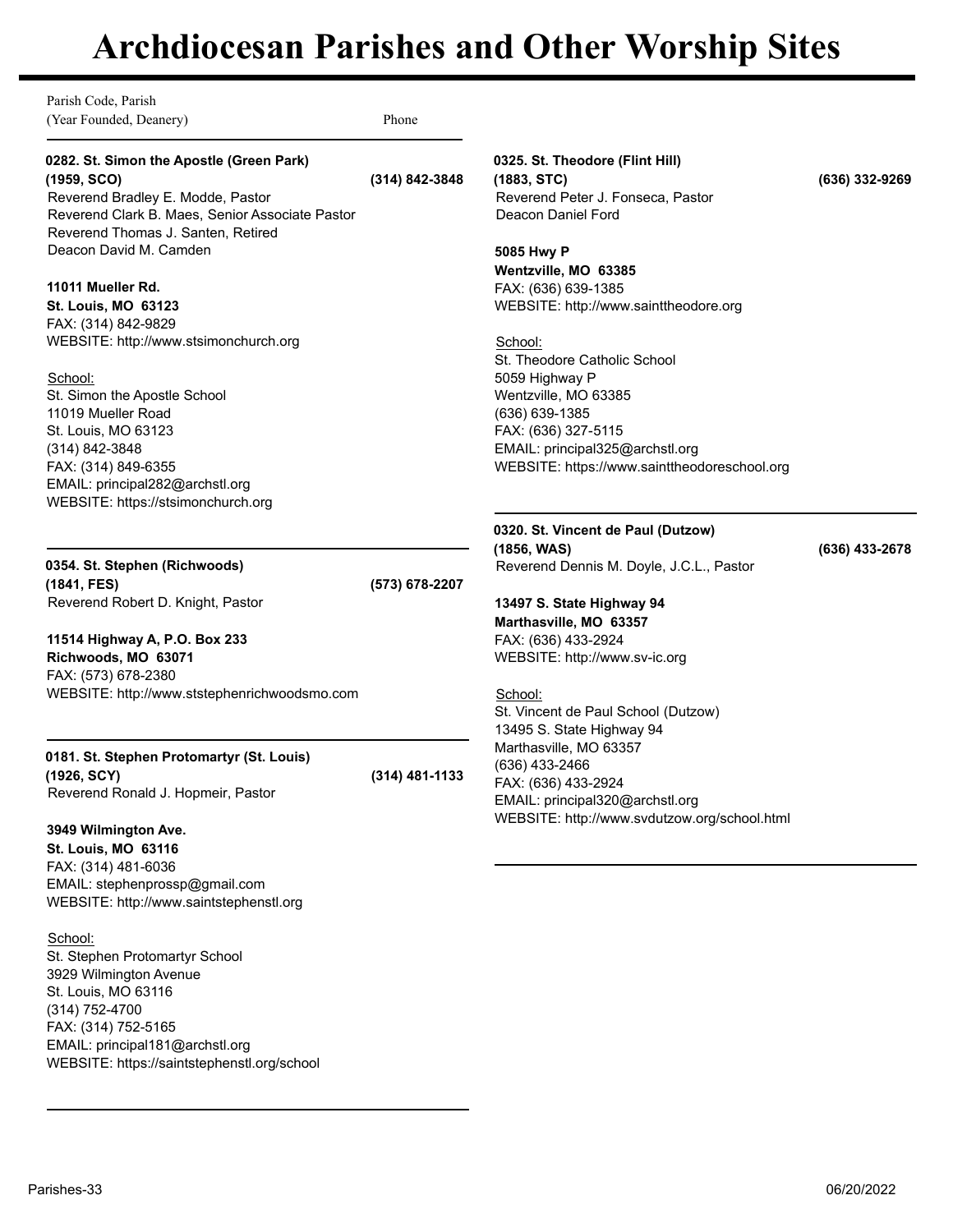Parish Code, Parish (Year Founded, Deanery) Phone

# **0349. St. Vincent de Paul (Perryville)**

**(1817, STG) (573) 547-4300** Reverend Joseph C. Geders, C.M., Pastor Reverend Richard L. Wehrmeyer, C.M., Associate Pastor Deacon Direk L. Hunt Deacon John Darin

## **1010 Rosati Ct.**

**Perryville, MO 63775** FAX: (573) 547-4145 EMAIL: svdepaul@svdepaul.org WEBSITE: http://www.svdepaul.org

### School:

St. Vincent de Paul School 1007 W. St. Joseph Perryville, MO 63775 (573) 547-4300 FAX: (573) 547-1757 EMAIL: principal349@archstl.org WEBSITE: http://www.svdepaul.org/Elementary/Elementary/

### Mission:

St. James (Crosstown) Administered from St. Vincent de Paul (Perryville) C/O 1010 Rosati Ct. Perryville, MO 63775 (573) 547-4300 FAX: (573) 547-4145

### Mission:

St. Joseph (Highland) C/O 1010 Rosati Ct. Perryville, MO 63775 (573) 547-4300 FAX: (573) 788-2351

Convent: St. Vincent de Paul Convent (Perryville) 1010 Rosati Court Perryville, MO 63775 (573) 547-4300

**0184. St. Vincent de Paul (St. Louis) (1841, SCY) (314) 231-9328** Reverend Edward F. Murphy, C.M., Pastor Deacon Terence C. Collins

## **1408 S. Tenth St. St. Louis, MO 63104** FAX: (314) 621-2232 WEBSITE: http://www.stvstl.org

### **0185. St. Wenceslaus (St. Louis)**

**(1895, SCY) (314) 865-1020** Very Reverend Philip Sosa, M.S.F., Parochial Administrator Reverend Benoit Fidele Ramanandraibe, M.S.F., In Residence

## **3014 Oregon Ave.**

**St. Louis, MO 63118** FAX: (314) 664-8260 WEBSITE: http://stwenceslaus.website/

### School:

St. Frances Cabrini Academy 3022 Oregon Ave. St. Louis, MO 63118 (314) 776-0883 FAX: (314) 776-4912 EMAIL: principal485@archstl.org WEBSITE: http://www.cabriniacademy.org/

### **Personal Parish of the Missionaries of the Holy Family**

### **0359. Ste. Genevieve (Ste. Genevieve)**

**(1759, STG) (573) 883-2731** Reverend Edward G. Nemeth, Pastor Reverend Mitchell C. Baer, Associate Pastor Deacon James M. Robert

# **20 N. Fourth St.**

**Ste. Genevieve, MO 63670** FAX: (573) 883-2907 WEBSITE: http://stegenevieveparish.com

School: Valle Catholic Grade School 40 N. 4th Street Ste. Genevieve, MO 63670 (573) 883-2403 FAX: (573) 883-7413 EMAIL: principal359@archstl.org WEBSITE: www.valleschools.org/grade-school-3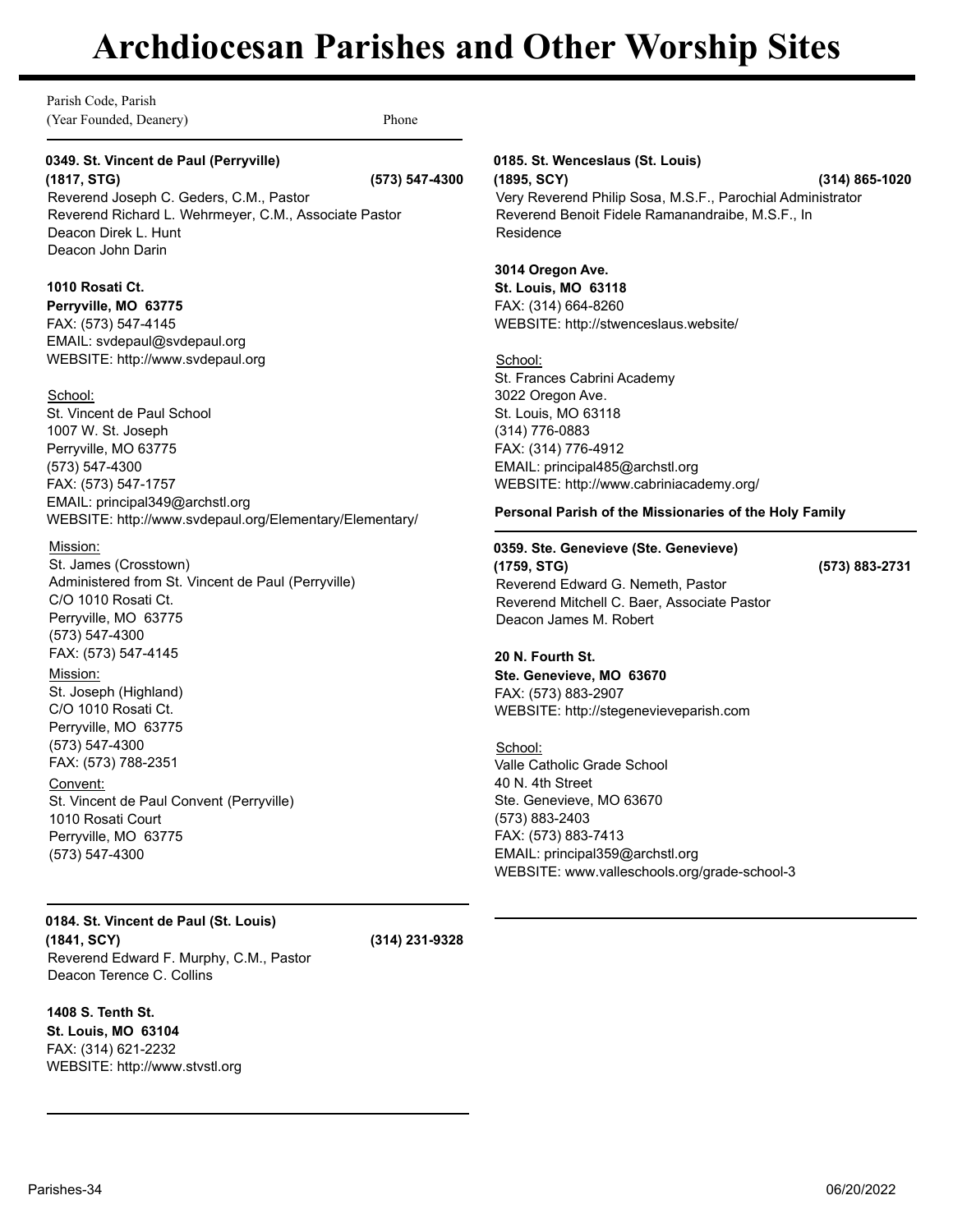Parish Code, Parish (Year Founded, Deanery) Phone **0275. Ste. Genevieve du Bois (Warson Woods) (1956, MCO) (314) 966-3780** Reverend Monsignor Daniel E. Mosley, Pastor Deacon H. Matthew Witte **1575 N. Woodlawn Ave. St. Louis, MO 63122** FAX: (314) 966-4687 WEBSITE: http://www.stegenevievedubois.org/ School: Ste. Genevieve du Bois School 1575 N. Woodlawn Avenue St. Louis, MO 63122 (314) 821-4245 FAX: (314) 821-1241 EMAIL: principal275@archstl.org WEBSITE: http://www.stegenschool.org/ **0390. Sts. Joachim and Ann (St. Charles) (1981, STC) (636) 441-7503** Reverend John A. Brockland, J.C.L., Pastor Reverend James L. Gahan, Retired Deacon Timothy Schultz Deacon Vincent J. Baker Deacon William L. Scarry Deacon A. John (Jack) Lipin, Retired **4112 McClay Rd. St. Charles, MO 63304** FAX: (636) 441-6574 WEBSITE: http://www.stsja.org School: Sts. Joachim and Ann School 4110 McClay Road St. Charles, MO 63304 (636) 441-4835 FAX: (636) 441-9534 EMAIL: principal391@archstl.org WEBSITE: https://stsja.org/school **0167. Sts. Mary and Joseph Chapel (St. Louis) (1821, SCY) (314) 481-1133 0173. Sts. Peter and Paul (St. Louis) (1849, SCY) (314) 231-9923** Reverend Bruce H. Forman, Pastor Deacon Thomas Gorski **1919 S. Seventh St. St. Louis, MO 63104** FAX: (314) 231-9923 WEBSITE: http://www.stspeterandpaulstl.org/ School: St. Frances Cabrini Academy 3022 Oregon Ave. St. Louis, MO 63118 (314) 776-0883 FAX: (314) 776-4912 EMAIL: principal485@archstl.org WEBSITE: http://www.cabriniacademy.org/ **Personal Parish for those dedicated to social justice 0355. Sts. Philip & James (River aux Vases) (1840, STG) (573) 535-0780** Reverend Edward G. Nemeth, Pastor **18411 RAV Church Rd. Ste. Genevieve, MO 63670 0102. Sts. Teresa & Bridget (St. Louis) (2003, NCY) (314) 371-1190** Very Reverend Scott Jones, V.F., Pastor Deacon Charles M. Allen, Senior Deacon **3636 N. Market St. St. Louis, MO 63113** FAX: (314) 531-1047 WEBSITE: http://www.ststb.org/

Reverend Ronald J. Hopmeir, Chaplain

**C/O 3949 Wilmington Ave. St. Louis, MO 63116**

**A Chapel for the occasional celebration of the Mass and devotions. St. Stephen Protomartyr Parish assumes responsibility for the care of the Chapel.**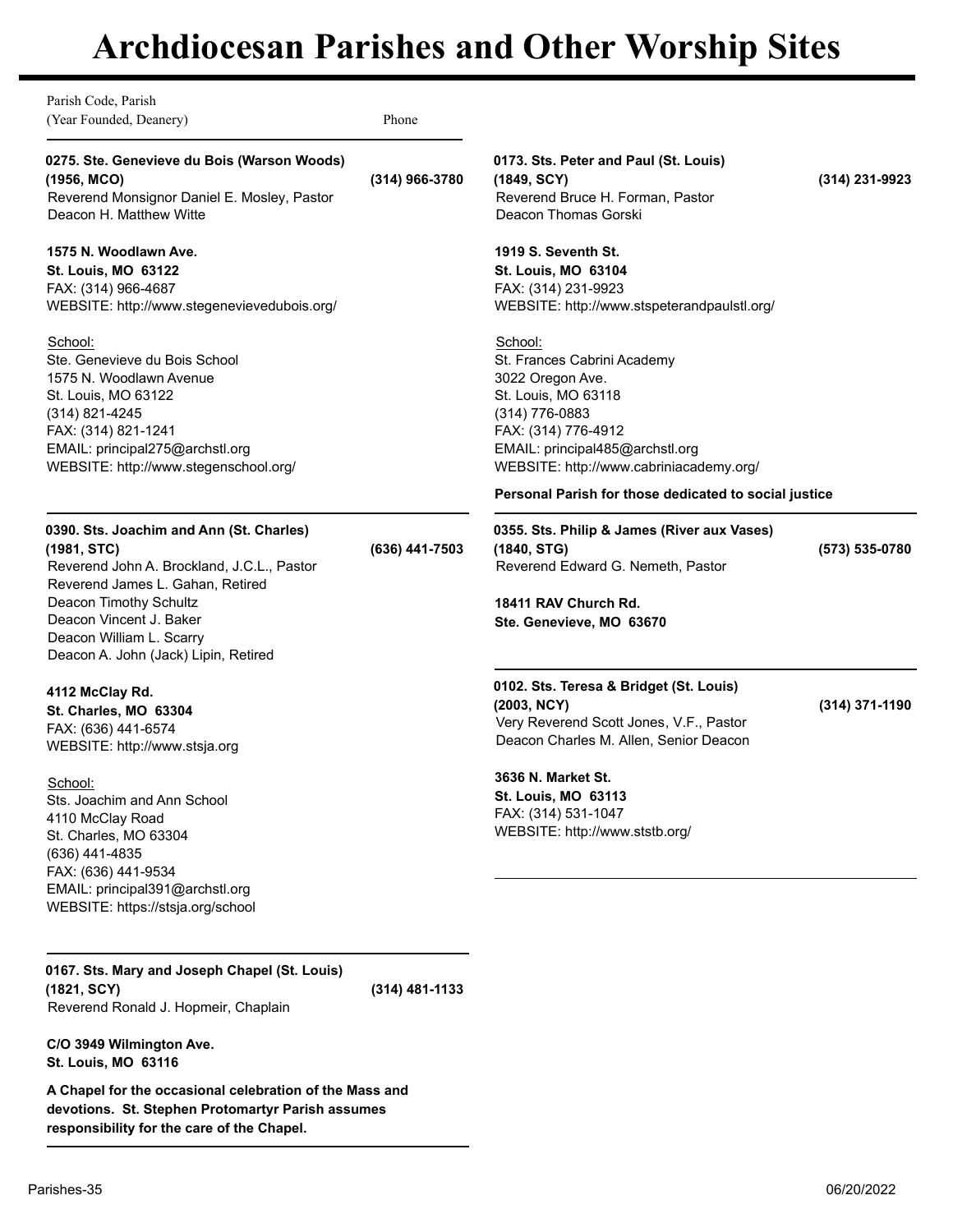# *Catholic Churches of the Eastern Rites*

**St. Raymond's Cathedral** Reverend Monsignor Jibran BouMerhi, Rector (Eparchy of Our Lady of Lebanon of Los Angeles) 931 Lebanon Drive St. Louis, MO 63104 WEBSITE: http://straymondsmaronitecathedral.com/

# **St. Louis Byzantine (Ruthenian) Church**

# **Byzantine Eparchy of Parma**

Reverend Joseph A. Weber, Administrator DIVINE LITURGY: School Sisters of Notre Dame Convent Facilities 320 E. Ripa Ave. St. Louis, MO 63125

MAILING ADDRESS: St. Louis Byzantine Catholic Mission PO Box 23865 Belleville, IL 62223-0865 320 E. Ripa Ave. St. Louis, MO 63123 WEBSITE: http://www.stlouis.byzcath.org

# **St. Mary's Assumption Ukrainian Catholic Church**

Deacon Eugene Logusch, Administrator (St. Nicholas Eparchy in Chicago for the Ukrainians) CHURCH: Located in Five Oaks Subdivision at: 11363 Oak Branch Dr. St. Louis, MO 63128 WEBSITE: https://www.facebook.com/stmaryUGCC.STL/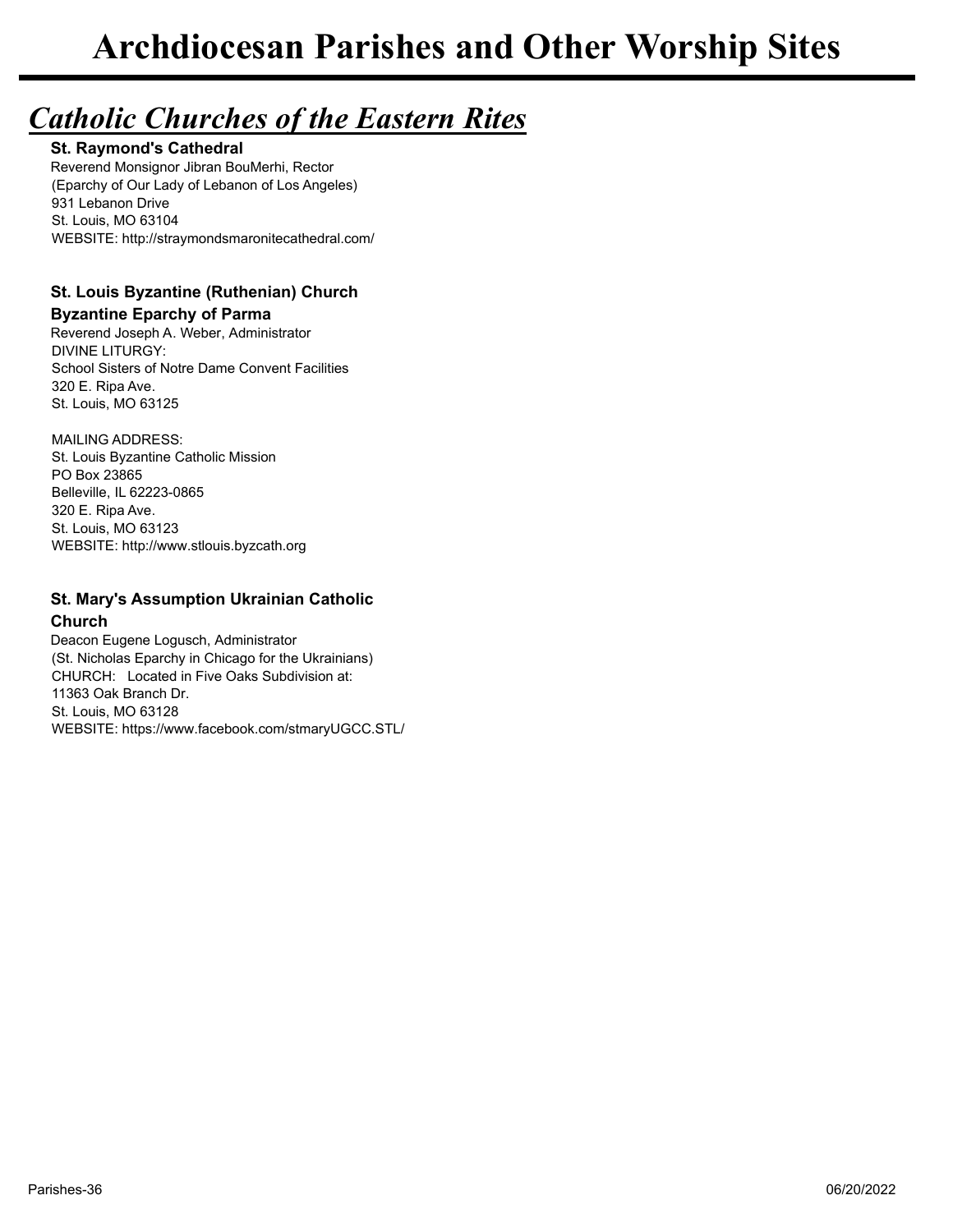# *Parishes and Missions by Deanery*

# **Festus Deanery**

Parishes in Jefferson County and a small portion of Franklin and Washington Counties

# **Dean:**

# **Very Reverend Daniel G. Shaughnessy, V.F.**

St. Joseph (Imperial) 6020 Old Antonia Rd. Imperial, MO 63052 (636) 464-1013

Good Shepherd, Church of the (Hillsboro) Immaculate Conception (Arnold) Our Lady (Festus) Our Lady, Queen of Peace (House Springs) Sacred Heart (Crystal City) St. Anthony of Padua (High Ridge) St. David (Arnold) St. Francis of Assisi (Luebbering) St. John the Beloved Disciple (Imperial) St. Joseph (Imperial) St. Rose of Lima (DeSoto) St. Stephen (Richwoods)

# **Mid County Deanery**

Parishes in St. Louis County, generally east of I-270, south of Page Avenue and north of Watson Road

## **Dean:**

## **Very Reverend Monsignor Michael E. Turek, V.F.**

Christ the King (University City) 7316 Balson Ave. St. Louis, MO 63130 (314) 721-8737

All Saints (University City) Annunciation (Webster Groves) Annunziata, Church of the (Ladue) Christ the King (University City) Curé of Ars (Shrewsbury) Holy Redeemer (Webster Groves) Immacolata (Richmond Heights) Immaculate Conception (Maplewood) Little Flower (Richmond Heights) Mary, Queen of Peace (Webster Groves) Oratory of Sts. Gregory and Augustine (Richmond Heights) Our Lady of Lourdes (University City) Our Lady of the Pillar (St. Louis) St. Andrew Kim (University City) St. Clement of Rome (Des Peres) St. Gerard Majella (Kirkwood) St. Joseph (Clayton) St. Luke the Evangelist (Richmond Heights) St. Mary Magdalen (Brentwood) St. Michael the Archangel (Shrewsbury) St. Peter (Kirkwood)

St. Richard (Creve Coeur) Ste. Genevieve du Bois (Warson Woods)

# **North City Deanery**

Parishes in the northern half of the City of St. Louis

# **Dean:**

# **Very Reverend Scott Jones, V.F.**

Sts. Teresa & Bridget (St. Louis) 3636 N. Market St. St. Louis, MO 63113 (314) 371-1190

Most Holy Trinity (St. Louis) Our Lady of the Holy Cross (St. Louis) St. Alphonsus Liguori (Rock) (St. Louis) St. Augustine (St. Louis) St. Elizabeth, Mother of John the Baptist (St. Louis) St. Francis Xavier (College Church) (St. Louis) St. Joseph, Shrine of (St. Louis) St. Matthew the Apostle (St. Louis) St. Nicholas (St. Louis) Sts. Teresa & Bridget (St. Louis)

# **North County Deanery**

Parishes in St. Louis County, generally north of Page Avenue

# **Dean:**

### **Very Reverend Monsignor Mark C. Ullrich, V.F.** Sacred Heart (Florissant) 751 N. Jefferson St. Florissant, MO 63031 (314) 837-3757

All Souls (Overland) Blessed Teresa of Calcutta (Ferguson) Holy Name of Jesus (Bissell Hills) Old St. Ferdinand Shrine Our Lady of Guadalupe (Ferguson) Our Lady of the Presentation (Overland) Sacred Heart (Florissant) St. Angela Merici (Florissant) St. Ann (Normandy) St. Ferdinand (Florissant) St. Jude (Overland) St. Martin De Porres (Hazelwood) St. Norbert (Florissant) St. Rita (Vinita Park) St. Rose Philippine Duchesne (Florissant) St. Sabina (Florissant)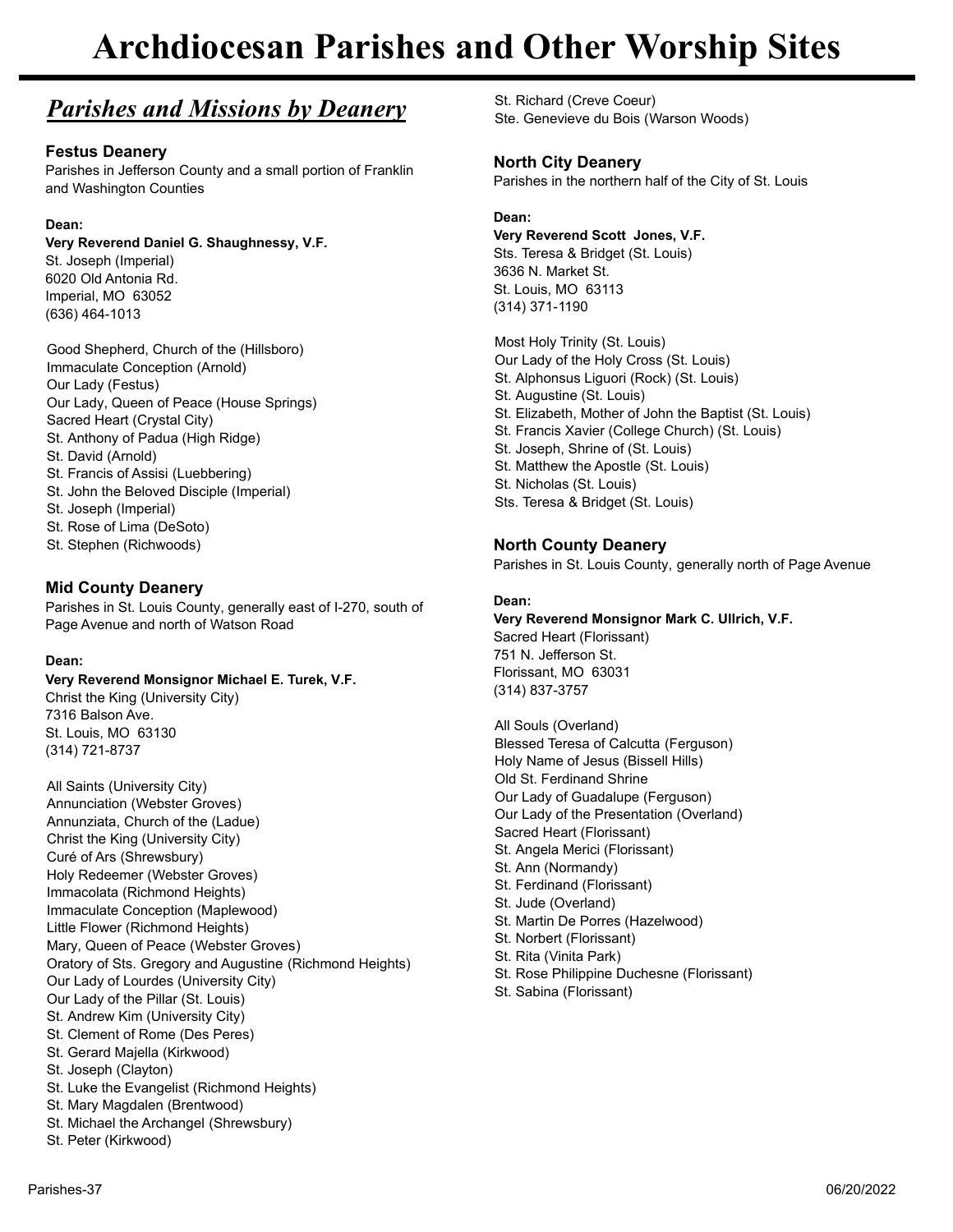# *Parishes and Missions by Deanery*

# **South City Deanery**

Parishes in the southern half of the City of St. Louis

## **Dean:**

## **Very Reverend Paul J. Niemann, V.F.**

St. Pius V (St. Louis) 3310 S. Grand Blvd. St. Louis, MO 63118 (314) 772-1525

Basilica of St. Louis, King of France Cathedral Basilica of Saint Louis Epiphany of Our Lord (St. Louis) Immaculate Heart of Mary (St. Louis) Our Lady of Sorrows (St. Louis) Resurrection of Our Lord (St. Louis) St. Agatha (St. Louis) St. Ambrose (St. Louis) St. Anthony of Padua (St. Louis) St. Cecilia (St. Louis) St. Cronan (St. Louis) St. Francis De Sales Oratory (St. Louis) St. Gabriel the Archangel (St. Louis) St. James the Greater (St. Louis) St. Joan of Arc (St. Louis) St. John Nepomuk Chapel (St. Louis) St. John the Baptist (St. Louis) St. John, Apostle and Evangelist (St. Louis) St. Joseph-Croatian (St. Louis) St. Margaret of Scotland (St. Louis) St. Mary Magdalen (Church of the Magdalen) (St. Louis) St. Mary of Victories Chapel (St. Louis) St. Pius V (St. Louis) St. Raphael the Archangel (St. Louis) St. Roch (St. Louis) St. Stephen Protomartyr (St. Louis) St. Vincent de Paul (St. Louis) St. Wenceslaus (St. Louis) Sts. Mary and Joseph Chapel (St. Louis) Sts. Peter and Paul (St. Louis)

# **South County Deanery**

Parishes in St. Louis County, generally south of Watson Road and I-44

## **Dean:**

#### **Very Reverend Charles W. Barthel, V.F.** Mary, Mother of the Church (Mattese)

5901 Kerth Rd. St. Louis, MO 63128 (314) 894-1373

Assumption (Mattese) Mary, Mother of the Church (Mattese) Our Lady of Providence (Crestwood) Queen of All Saints (Oakville)

St. Bernadette (Lemay) St. Catherine Laboure (Sappington) St. Elizabeth of Hungary (Crestwood) St. Francis of Assisi (Oakville) St. John Paul II (Affton) St. Justin Martyr (Sunset Hills) St. Margaret Mary Alacoque (Mehlville) St. Mark (Lemay) St. Martin of Tours (Lemay) St. Matthias (Lemay) St. Paul (Fenton) St. Simon the Apostle (Green Park) **St. Charles Deanery** Parishes in most of St. Charles and all of Lincoln Counties **Dean: Very Reverend Brian R. Fischer, V.F.** St. Patrick (Wentzville) 405 S. Church St. Wentzville, MO 63385 (636) 332-9225 All Saints (St. Peters) Assumption (O'Fallon) Immaculate Conception (Dardenne Prairie) Immaculate Conception (Old Monroe) Immaculate Heart of Mary (New Melle) Sacred Heart (Elsberry) Sacred Heart (Troy) St. Alphonsus (Millwood) St. Barnabas (OFallon) St. Charles Borromeo (St. Charles) St. Cletus (St. Charles) St. Elizabeth Ann Seton (St. Charles) St. Francis of Assisi (Portage des Sioux) St. Gianna (Wentzville) St. Joseph (Cottleville) St. Joseph (Josephville) St. Mary (Hawk Point) St. Patrick (Wentzville) St. Paul (St. Paul) St. Peter (St. Charles) St. Robert Bellarmine (St. Charles)

Seven Holy Founders (Affton)

St. Andrew (Lemay)

- St. Theodore (Flint Hill)
- Sts. Joachim and Ann (St. Charles)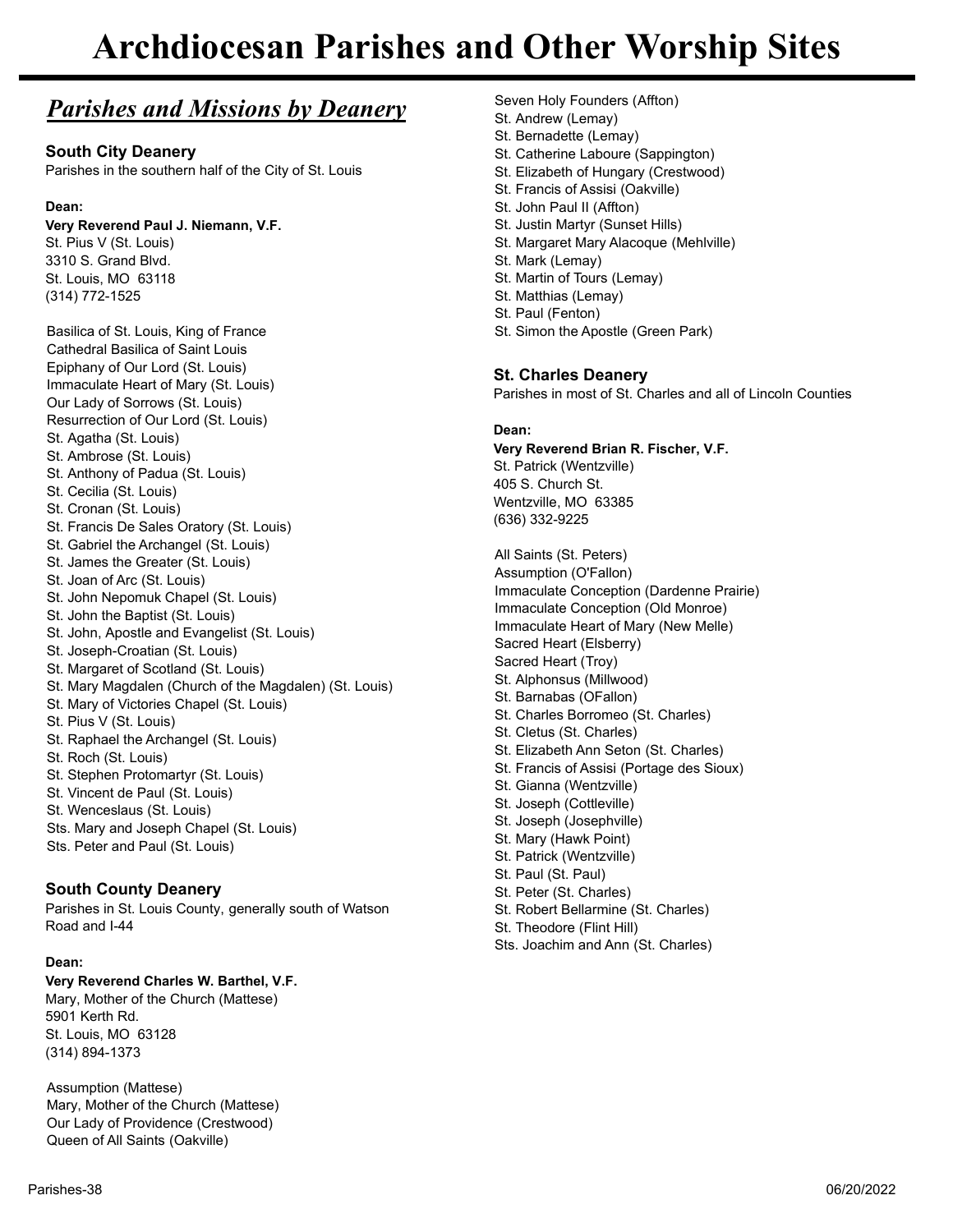# *Parishes and Missions by Deanery*

# **Ste. Genevieve Deanery**

Parishes in Ste. Genevieve, Perry, & St. Francois Counties and the southern portion of Washington County

# **Dean:**

## **Very Reverend William C. Thess, V.F.**

St. Joseph (Farmington) 10 N. Long St. Farmington, MO 63640 (573) 756-4250

Christ the Savior (Brewer) Immaculate Conception (Park Hills) Our Lady Help of Christians (Weingarten) Our Lady of Victory (Sereno) Sacred Heart (Ozora) St. Agnes (Bloomsdale) St. Anne (French Village) St. Catherine of Alexandria (Coffman) St. James (Crosstown) St. James (Potosi) St. Joachim (Old Mines) St. John the Apostle (Bismarck) St. Joseph (Apple Creek) St. Joseph (Bonne Terre) St. Joseph (Farmington) St. Joseph (Highland) St. Joseph (Tiff) St. Joseph (Zell) St. Lawrence (Lawrenceton) St. Maurus (Biehle) St. Rose of Lima (Silver Lake) St. Vincent de Paul (Perryville) Ste. Genevieve (Ste. Genevieve) Sts. Philip & James (River aux Vases)

# **Washington Deanery**

Parishes in Warren County, most of Franklin County, and southern St. Charles County

## **Dean:**

## **Very Reverend Joseph S. Post, V.F.**

Immaculate Conception (Union) 100 N. Washington Ave. Union, MO 63084 (636) 583-5144

Assumption (New Haven) Holy Family (Port Hudson) Holy Martyrs of Japan, Church of the (Japan) Holy Rosary (Warrenton) Immaculate Conception (Augusta) Immaculate Conception (Union) Our Lady of Lourdes (Washington) St. Ann (Clover Bottom) St. Anthony (Sullivan)

St. Clare (St. Clair) St. Francis Borgia (Washington) St. Gerald St. Gertrude (Krakow) St. Ignatius Loyola (Concord Hill) St. James (Catawissa) St. John the Baptist (Gildehaus) St. Joseph (Neier) St. Mary of Perpetual Help (Moselle) St. Patrick (Armagh) St. Paul (Berger) St. Vincent de Paul (Dutzow)

St. Bridget of Kildare (Pacific)

# **West County Deanery**

Parishes in St. Louis County, generally west of I-270, south of Page Avenue and north of I-44

### **Dean:**

**Very Reverend Thomas M. Molini, V.F.** Ascension (Chesterfield) 230 Santa Maria Dr. Chesterfield, MO 63005 (636) 532-3304

Ascension (Chesterfield) Christ, Prince of Peace (Manchester) Holy Infant (Ballwin) Holy Spirit (Maryland Heights) Incarnate Word (Chesterfield) Most Sacred Heart (Eureka) Sacred Heart (Valley Park) St. Alban Roe (Wildwood) St. Anselm (Creve Coeur) St. Clare of Assisi (Ellisville) St. John Bosco (Creve Coeur) St. Joseph (Manchester) St. Monica (Creve Coeur)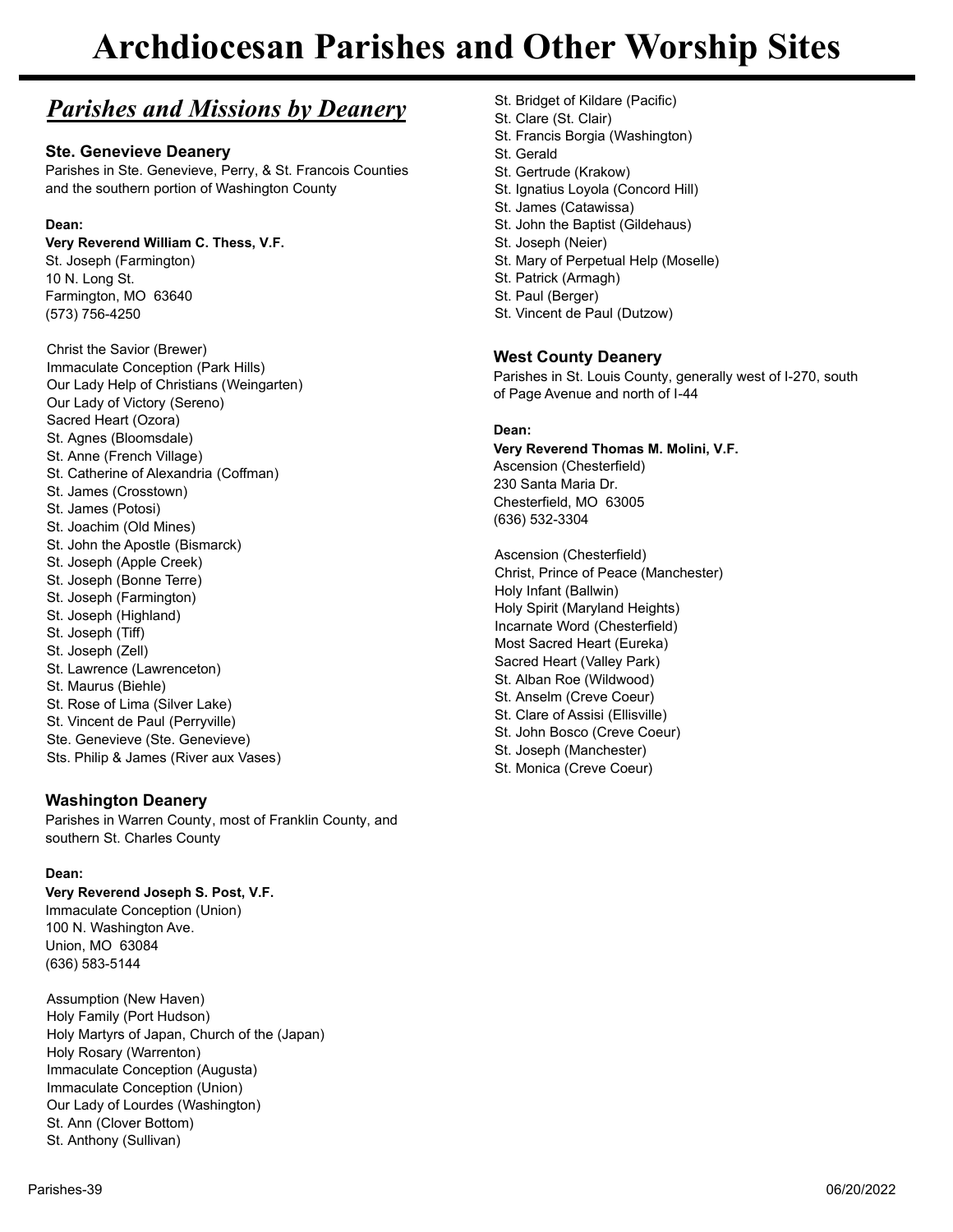# *Parishes and Missions by County*

# **Franklin**

Assumption (New Haven) Holy Family (Port Hudson) Holy Martyrs of Japan, Church of the (Japan) Immaculate Conception (Union) Our Lady of Lourdes (Washington) St. Ann (Clover Bottom) St. Anthony (Sullivan) St. Bridget of Kildare (Pacific) St. Clare (St. Clair) St. Francis Borgia (Washington) St. Francis of Assisi (Luebbering) St. Gerald St. Gertrude (Krakow) St. James (Catawissa) St. John the Baptist (Gildehaus) St. Joseph (Neier) St. Mary of Perpetual Help (Moselle) St. Patrick (Armagh)

St. Paul (Berger)

## **Jefferson**

Good Shepherd, Church of the (Hillsboro) Immaculate Conception (Arnold) Our Lady (Festus) Our Lady, Queen of Peace (House Springs) Sacred Heart (Crystal City) St. Anthony of Padua (High Ridge) St. David (Arnold) St. John the Beloved Disciple (Imperial) St. Joseph (Imperial) St. Rose of Lima (DeSoto)

## **Lincoln**

Immaculate Conception (Old Monroe) Sacred Heart (Elsberry) Sacred Heart (Troy) St. Alphonsus (Millwood) St. Mary (Hawk Point)

# **Perry**

Christ the Savior (Brewer) Our Lady of Victory (Sereno) St. James (Crosstown) St. Joseph (Apple Creek) St. Joseph (Highland) St. Maurus (Biehle) St. Rose of Lima (Silver Lake) St. Vincent de Paul (Perryville)

# **St. Charles**

All Saints (St. Peters) Assumption (O'Fallon) Immaculate Conception (Augusta) Immaculate Heart of Mary (New Melle) St. Barnabas (OFallon) St. Charles Borromeo (St. Charles) St. Cletus (St. Charles) St. Elizabeth Ann Seton (St. Charles) St. Francis of Assisi (Portage des Sioux) St. Gianna (Wentzville) St. Joseph (Cottleville) St. Joseph (Josephville) St. Patrick (Wentzville) St. Paul (St. Paul) St. Peter (St. Charles) St. Robert Bellarmine (St. Charles) St. Theodore (Flint Hill)

Immaculate Conception (Dardenne Prairie)

Sts. Joachim and Ann (St. Charles)

# **St. Francois**

Immaculate Conception (Park Hills) St. Anne (French Village) St. John the Apostle (Bismarck) St. Joseph (Bonne Terre) St. Joseph (Farmington)

# **Ste. Genevieve**

Our Lady Help of Christians (Weingarten) Sacred Heart (Ozora) St. Agnes (Bloomsdale) St. Catherine of Alexandria (Coffman) St. Joseph (Zell) St. Lawrence (Lawrenceton) Ste. Genevieve (Ste. Genevieve) Sts. Philip & James (River aux Vases)

# **Warren**

Holy Rosary (Warrenton) St. Ignatius Loyola (Concord Hill) St. Vincent de Paul (Dutzow)

# **Washington**

St. James (Potosi) St. Joachim (Old Mines) St. Joseph (Tiff) St. Stephen (Richwoods)

# **St. Louis City**

Basilica of St. Louis, King of France Cathedral Basilica of Saint Louis Epiphany of Our Lord (St. Louis) Immaculate Heart of Mary (St. Louis) Most Holy Trinity (St. Louis) Our Lady of Sorrows (St. Louis) Our Lady of the Holy Cross (St. Louis) Resurrection of Our Lord (St. Louis) St. Agatha (St. Louis) St. Alphonsus Liguori (Rock) (St. Louis)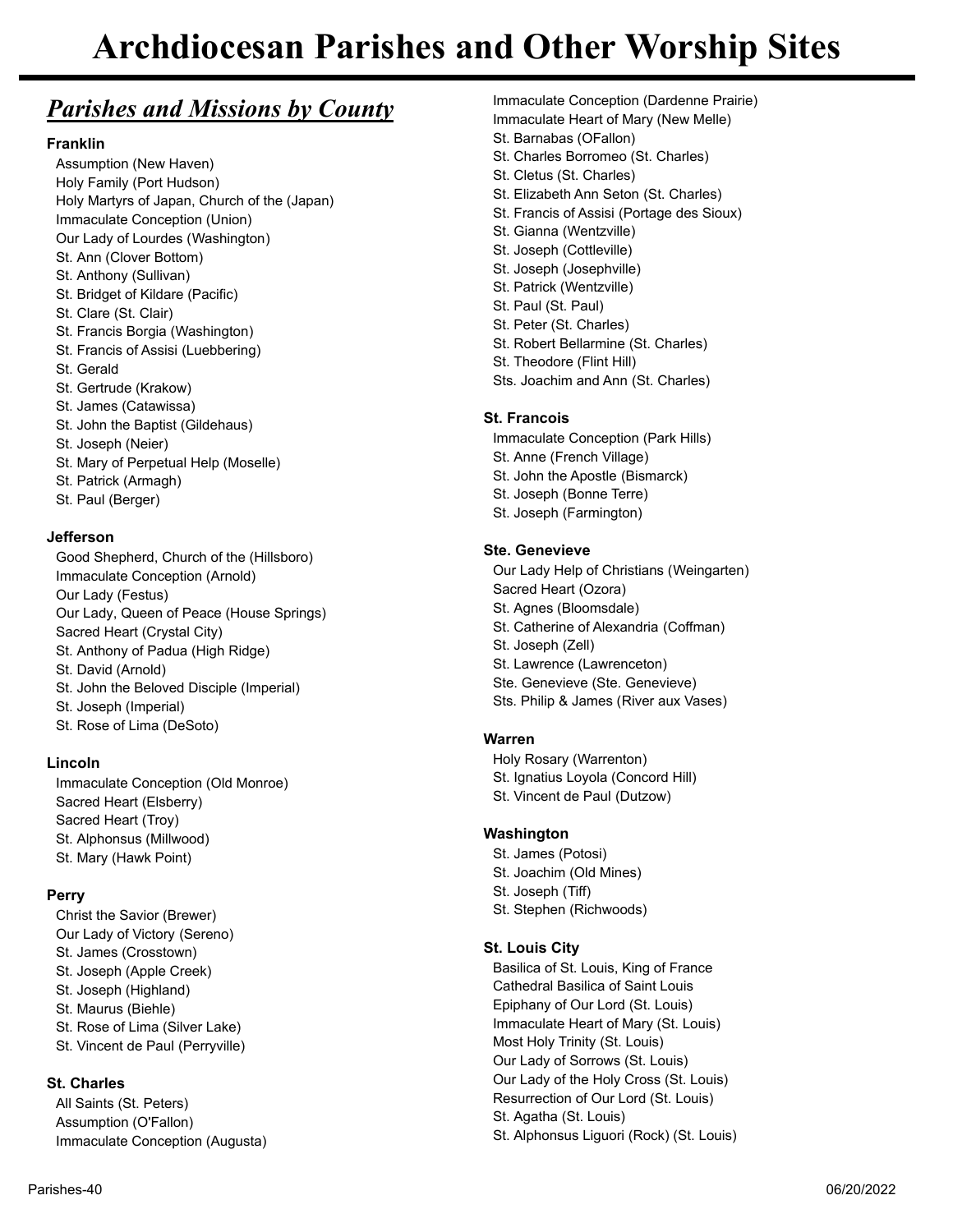# *Parishes and Missions by County*

St. Ambrose (St. Louis) St. Anthony of Padua (St. Louis) St. Augustine (St. Louis) St. Cecilia (St. Louis) St. Cronan (St. Louis) St. Elizabeth, Mother of John the Baptist (St. Louis) St. Francis De Sales Oratory (St. Louis) St. Francis Xavier (College Church) (St. Louis) St. Gabriel the Archangel (St. Louis) St. James the Greater (St. Louis) St. Joan of Arc (St. Louis) St. John Nepomuk Chapel (St. Louis) St. John the Baptist (St. Louis) St. John, Apostle and Evangelist (St. Louis) St. Joseph, Shrine of (St. Louis) St. Joseph-Croatian (St. Louis) St. Margaret of Scotland (St. Louis) St. Mary Magdalen (Church of the Magdalen) (St. Louis) St. Mary of Victories Chapel (St. Louis) St. Matthew the Apostle (St. Louis) St. Nicholas (St. Louis) St. Pius V (St. Louis) St. Raphael the Archangel (St. Louis) St. Roch (St. Louis) St. Stephen Protomartyr (St. Louis) St. Vincent de Paul (St. Louis) St. Wenceslaus (St. Louis) Sts. Mary and Joseph Chapel (St. Louis) Sts. Peter and Paul (St. Louis) Sts. Teresa & Bridget (St. Louis)

# **St. Louis County**

All Saints (University City) All Souls (Overland) Annunciation (Webster Groves) Annunziata, Church of the (Ladue) Ascension (Chesterfield) Assumption (Mattese) Blessed Teresa of Calcutta (Ferguson) Christ the King (University City) Christ, Prince of Peace (Manchester) Curé of Ars (Shrewsbury) Holy Infant (Ballwin) Holy Name of Jesus (Bissell Hills) Holy Redeemer (Webster Groves) Holy Spirit (Maryland Heights) Immacolata (Richmond Heights) Immaculate Conception (Maplewood) Incarnate Word (Chesterfield) Little Flower (Richmond Heights) Mary, Mother of the Church (Mattese) Mary, Queen of Peace (Webster Groves) Most Sacred Heart (Eureka) Old St. Ferdinand Shrine

Oratory of Sts. Gregory and Augustine (Richmond Heights) Our Lady of Guadalupe (Ferguson) Our Lady of Lourdes (University City) Our Lady of Providence (Crestwood) Our Lady of the Pillar (St. Louis) Our Lady of the Presentation (Overland) Queen of All Saints (Oakville) Sacred Heart (Florissant) Sacred Heart (Valley Park) Seven Holy Founders (Affton) St. Alban Roe (Wildwood) St. Andrew (Lemay) St. Andrew Kim (University City) St. Angela Merici (Florissant) St. Ann (Normandy) St. Anselm (Creve Coeur) St. Bernadette (Lemay) St. Catherine Laboure (Sappington) St. Clare of Assisi (Ellisville) St. Clement of Rome (Des Peres) St. Elizabeth of Hungary (Crestwood) St. Ferdinand (Florissant) St. Francis of Assisi (Oakville) St. Gerard Majella (Kirkwood) St. John Bosco (Creve Coeur) St. John Paul II (Affton) St. Joseph (Clayton) St. Joseph (Manchester) St. Jude (Overland) St. Justin Martyr (Sunset Hills) St. Luke the Evangelist (Richmond Heights) St. Margaret Mary Alacoque (Mehlville) St. Mark (Lemay) St. Martin De Porres (Hazelwood) St. Martin of Tours (Lemay) St. Mary Magdalen (Brentwood) St. Matthias (Lemay) St. Michael the Archangel (Shrewsbury) St. Monica (Creve Coeur) St. Norbert (Florissant) St. Paul (Fenton) St. Peter (Kirkwood) St. Richard (Creve Coeur) St. Rita (Vinita Park) St. Rose Philippine Duchesne (Florissant) St. Sabina (Florissant) St. Simon the Apostle (Green Park)

Ste. Genevieve du Bois (Warson Woods)